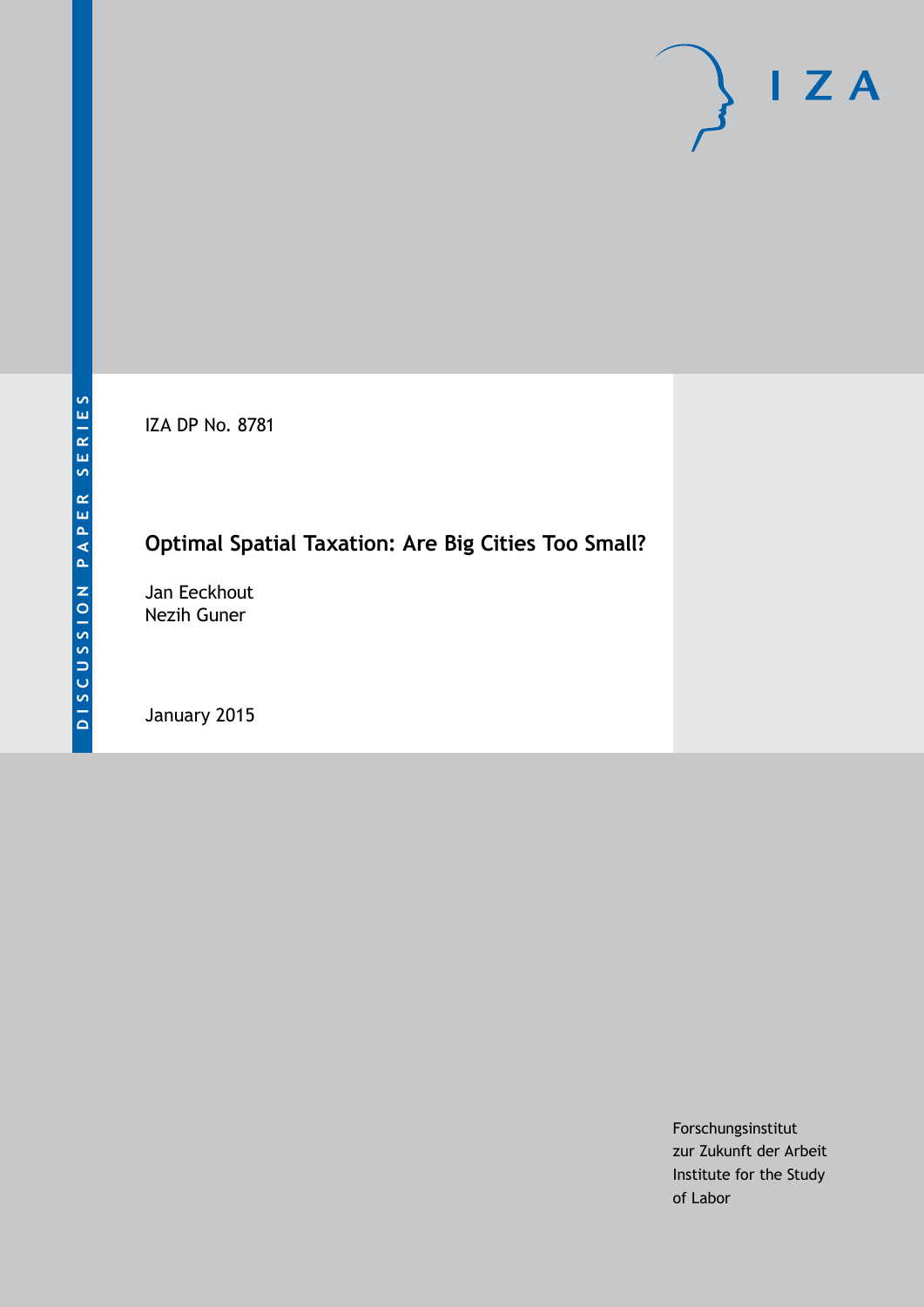# **Optimal Spatial Taxation: Are Big Cities Too Small?**

## **Jan Eeckhout**

*University College London and Barcelona GSE-UPF*

## **Nezih Guner**

*ICREA-MOVE, Universitat Autonoma de Barcelona, Barcelona GSE and IZA*

> Discussion Paper No. 8781 January 2015

> > IZA

P.O. Box 7240 53072 Bonn Germany

Phone: +49-228-3894-0 Fax: +49-228-3894-180 E-mail: [iza@iza.org](mailto:iza@iza.org)

Any opinions expressed here are those of the author(s) and not those of IZA. Research published in this series may include views on policy, but the institute itself takes no institutional policy positions. The IZA research network is committed to the IZA Guiding Principles of Research Integrity.

The Institute for the Study of Labor (IZA) in Bonn is a local and virtual international research center and a place of communication between science, politics and business. IZA is an independent nonprofit organization supported by Deutsche Post Foundation. The center is associated with the University of Bonn and offers a stimulating research environment through its international network, workshops and conferences, data service, project support, research visits and doctoral program. IZA engages in (i) original and internationally competitive research in all fields of labor economics, (ii) development of policy concepts, and (iii) dissemination of research results and concepts to the interested public.

<span id="page-1-0"></span>IZA Discussion Papers often represent preliminary work and are circulated to encourage discussion. Citation of such a paper should account for its provisional character. A revised version may be available directly from the author.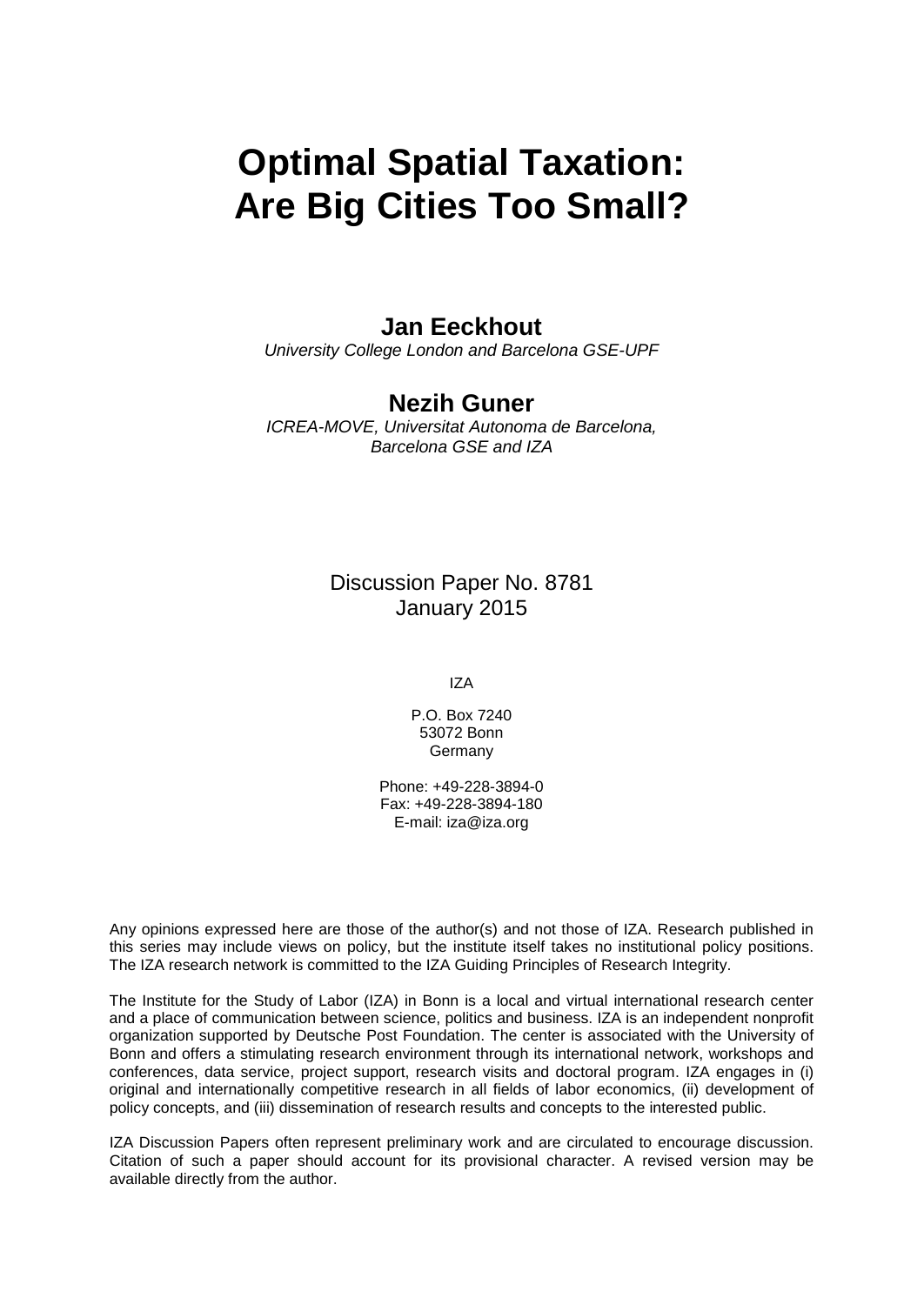IZA Discussion Paper No. 8781 January 2015

## **ABSTRACT**

## **Optimal Spatial Taxation: Are Big Cities Too Small?[\\*](#page-1-0)**

We analyze the role of optimal income taxation across different local labor markets. Should labor in large cities be taxed differently than in small cities? We find that a planner who needs to raise revenue and is constrained by free mobility of labor across cities does not choose equal taxes for cities of different sizes. The optimal tax schedule is location specific and tax differences between large and small cities depend on the level of government spending and on the concentration of housing wealth. Our estimates for the US imply higher marginal rates in big cities, but lower than what is observed. Simulating the US economy under the optimal tax schedule, there are large effects on population mobility: the fraction of population in the 5 largest cities grows by 8.0% with 3.5% of the country-wide population moving to bigger cities. The welfare gains however are smaller. Aggregate consumption goes up by 1.53%. This is due to the fact that much of the output gains are spent on the increased costs of housing construction in bigger cities. Aggregate housing consumption goes down by 1.75%.

JEL Classification: H21, J61, R12, R13

Keywords: misallocation, taxation, population mobility, city size, general equilibrium

Corresponding author:

Nezih Guner MOVE (Markets, Organizations and Votes in Economics) Facultat d'Economia, Universitat Autònoma de Barcelona Edifici B – Campus de Bellaterra 08193 Bellaterra Cerdanyola del Vallès (Spain) E-mail: [nezih.guner@movebarcelona.eu](mailto:nezih.guner@movebarcelona.eu)

We are grateful to seminar audiences and numerous colleagues, and in particular to Morris Davis, John Kennan, Kjetil Storesletten, Michele Tertilt, Aleh Tsyvinski, and Tony Venables for detailed discussion and insightful comments. Eeckhout gratefully acknowledges support by the ERC, Grant 339186. Guner gratefully acknowledges support by the ERC, Grant 263600.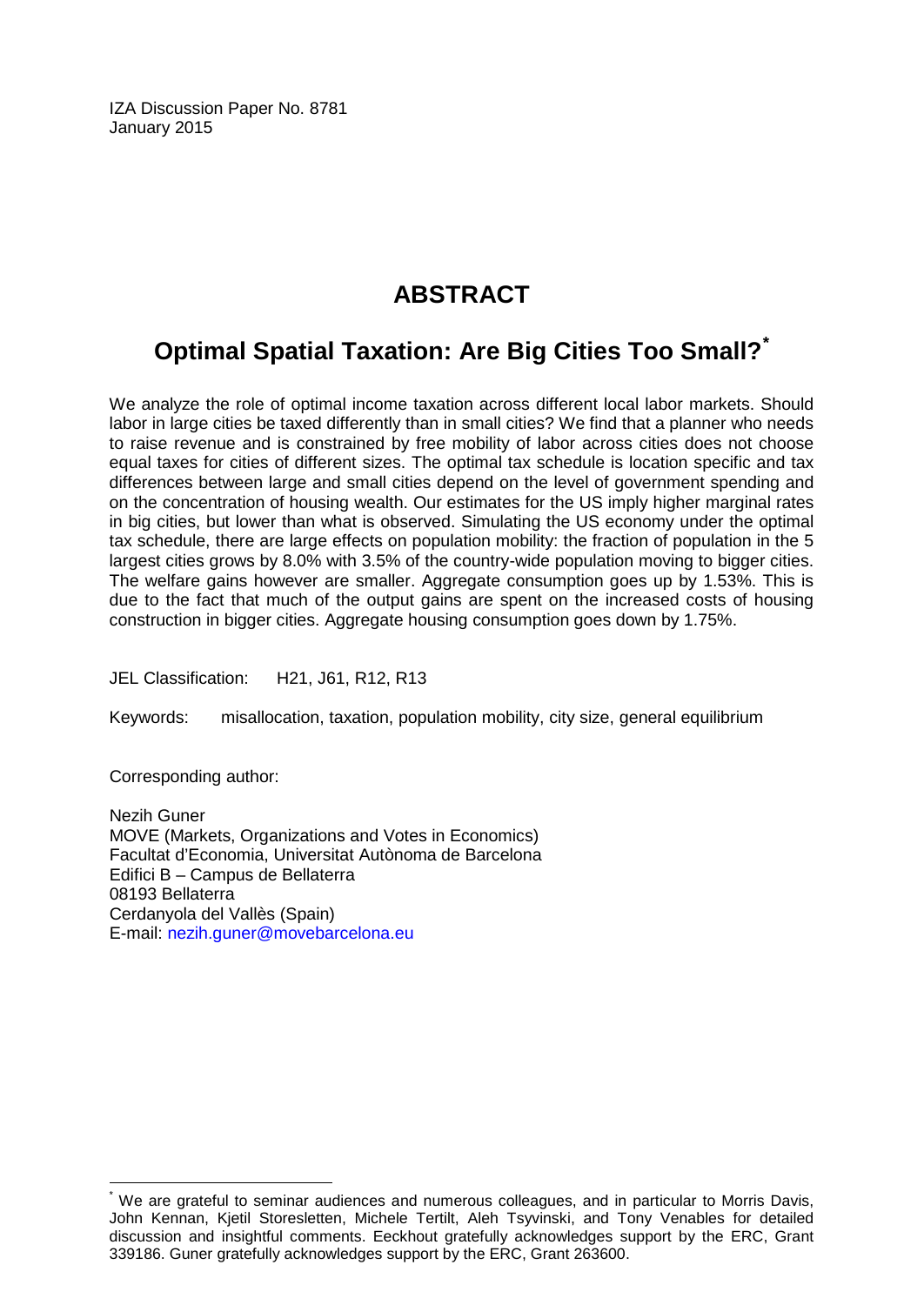#### 1 Introduction

What is the role of income taxation for the location choice of agents across different cities? We argue that taxation is an institution that affects the allocation of resources across space and can lead to inefficiency. Wages and productivity for identical workers are considerably higher in larger cities. This is known as the Urban Wage Premium. At the same time, the size of a local labor market is determined by local prices for labor and housing. Higher wages attract more workers while higher housing prices deter them, until in equilibrium they are indifferent across different locations and utility is equalized across cities. In this General Equilibrium context, we analyze the role of federal income taxation and show that optimal taxation of labor income should depend on the location. Existing progressive income taxation policies tax earnings of equally skilled workers more in larger cities. Workers in larger cities are more productive and earn higher wages, and as a result, they pay a higher average tax rate. In the US, for example, wages for identically skilled workers living in an urban area like New York (about 9 million workers) are 50% higher than wages of those living in smaller urban areas (say Asheville, NC with a workforce around 130,000). As a result of progressive taxation, the average tax rate of an average worker is almost 5 percentage points higher in NY than it is in Asheville.

Our main finding is that existing taxation regimes lead to the misallocation of resources across space. Taxation of labor incomes across different locations affects location decisions in general equilibrium. Wages and housing prices are determined endogenously in a world where workers optimally choose consumption and housing, and freely locate where to live and work. Our objective is first to compute the equilibrium allocation of the workforce across cities in the presence of the current tax structure in the US, and then derive the tax schedule that will maximize welfare and collect the same tax revenue. When taxes change, citizens respond by relocating, but that in turn affects equilibrium prices. Those equilibrium effects determine both the optimal tax schedule as well as the quantitative implications. The contribution of our work is therefore to move beyond the results of the partial equilibrium models that exist in the literature. Those models do not allow us to evaluate optimal tax policy nor can they be used to perform quantitative tax policy experiments and characterize the optimal tax policy.

Within this framework, in which the planner is constrained by free mobility of workers, we find that the optimal income tax rates vary across local labor markets. The optimal tax rates depend on the level of government spending and on the concentration of housing wealth. On the one hand, taxes in big cities relative to those in small cities decrease as government spending increases. Higher government spending increases all taxes, but it is more efficient to generate the revenue by attracting more workers to the big, more productive city. This is achieved by setting relatively low taxes in big cities. On the other hand, relative taxes in the big cities increase as the concentration of housing wealth increases. Since concentrated housing wealth does not benefit the population at large, the utilitarian planner does not put weight on it. A larger fraction of the population in big cities increases the value of housing there, which when concentrated in few hands, is not desirable for the planner. The planner therefore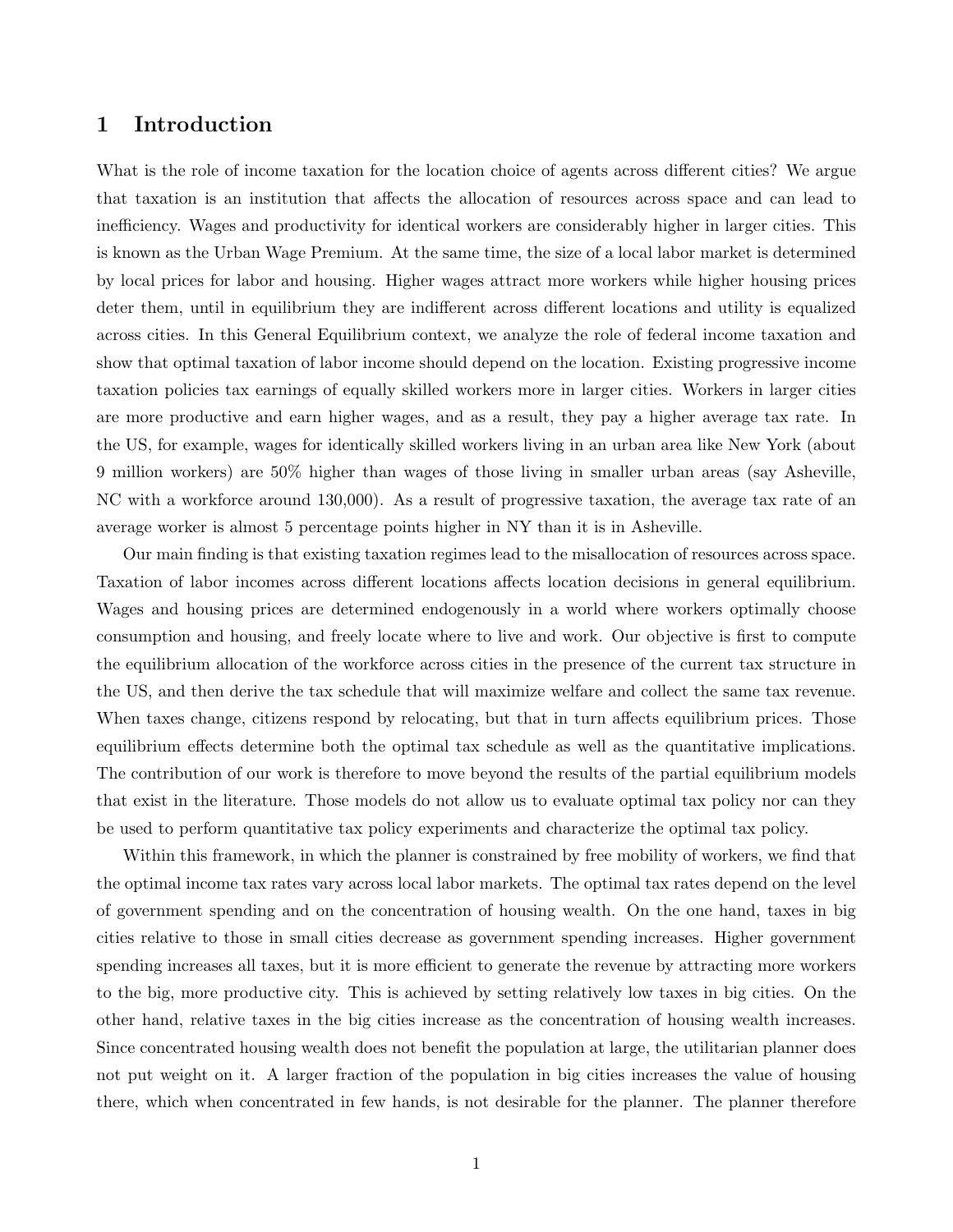sets relatively high taxes in big cities.

Quantifying these findings for the US economy using the current taxation regime, we find a rationale for city specific taxation with higher taxes in big cities relative to small cities as we currently observe due to existing progressive federal income tax schedules, but the optimal tax difference between big and small cities should be lower. Implementing the optimal tax schedule implies that after tax wages increase in large cities taking advantage of the higher TFP of workers in large cities. As a result, there is a first order stochastic dominance shift in the city size distribution.

For US data, the impact of the optimal tax policy are far reaching. In the benchmark economy, the population in five largest cities grows by 7.95%. About 3.5% of the workforce move from smaller to bigger cities countrywide. The aggregate output increases by 1.57%. The gains in terms of utility are, however, much smaller. The experiment that results in an 1.57% increase in GDP only leads to a 0.07% increase in Utilitarian welfare. The small utility gain is due to the fact that most of the output gain in the more productive cities is eaten away by higher housing prices, which go up by 5.3% on average. As a result, while aggregate consumption goes up by 1.53%, aggregate housing consumption declines by 1.75%. Those moving to the big cities take advantage of the higher after tax incomes, but they end up paying higher housing prices. It is precisely the role of housing prices that implies that the optimal tax schedule has higher taxes in big cities.

The model that we use to quantify the optimal spatial taxation has many features to capture the reality. First, the production of housing is endogenous to account for the fact that the value share of land is much higher in big cities than in small cities.<sup>1</sup> And it takes into account that the amount of land available for construction differs across locations. Some coastal cities are constrained by the mountains and the sea, whereas others in the interior have unconstrained capacity for expansion. Second, the model allows for congestion externalities that are increasing in city size. Third, housing is modeled in such a way that the rental price of land is retained in the economy as a transfer, while the construction cost eats up consumption goods. Fourth, we allow for amenities across different locations as the residual of the utility differences. Finally, while government expenditure is distortionary, a share of tax revenues is redistributed to the citizens. While we do not explicitly model expenditure on public goods, this accounts for the fact that tax revenues also generate benefits.<sup>2</sup>

This paper is related to the work on urban accounting by Desmet and Rossi-Hansberg (2013) who analyze the effects on output from the relocation of productive resources.<sup>3</sup> Instead of analyzing the effect of technological change, we take the technology as exogenous and ask what the role is of the change in an institution, in this case federal income taxation. Our results on reallocation of labor across cities echoes

<sup>&</sup>lt;sup>1</sup>See Davis and Palumbo (2008), Davis and Heathcote (2007), and Albouy and Ehrlich (2012).

<sup>&</sup>lt;sup>2</sup>We exclusively focus on the spatial distortion at the collection side. There could also be a distortion at the benefit side, for example where big cities are more or less generous in federal benefits for the unemployed and the disabled (see Glaeser (1998)). In our model, we abstract from this important channel altogether and focus on the role of active, full time workers.

<sup>3</sup>See also Sahin, Song, Topa, and Violante (2014) for the role of unemployment frictions on spatial mismatch.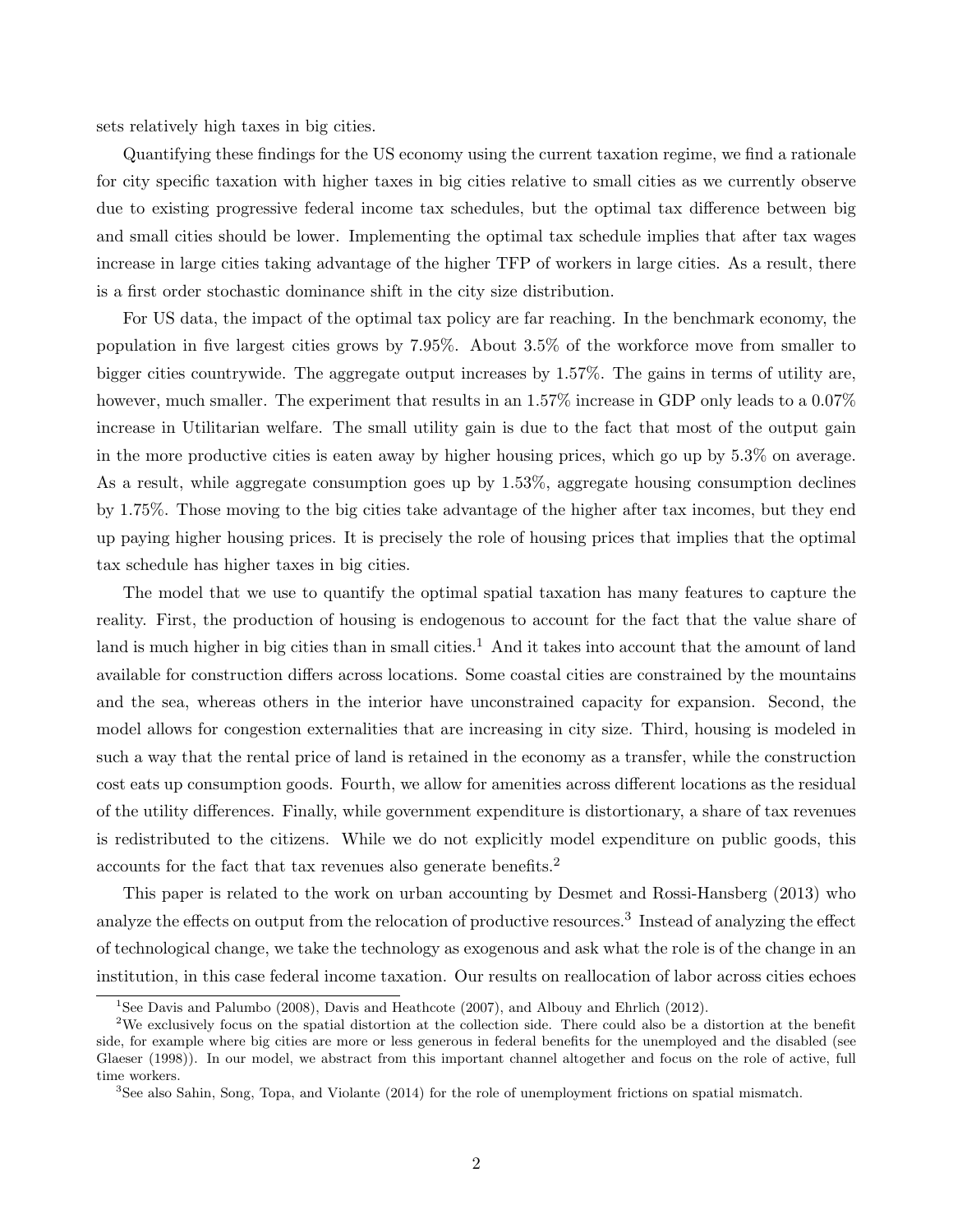Klein and Ventura (2009) and Kennan (2013), who find quite larger output gains from free mobility of workers across countries. In the light of the misallocation debate in macroeconomics on aggregate output differences due to the misallocation of inputs, most notably capital, e.g. Guner, Ventura, and Yi (2008), Restuccia and Rogerson (2008) and Hsieh and Klenow (2009), we add a different insight. Due to existing income taxation schemes, also labor is substantially misallocated across cities within countries.

The idea that taxation affects the equilibrium allocation is of course not new. Tiebout (1956) analyzes the impact of tax competition by local authorities on the optimal allocation of citizens across communities. Wildasin (1980) and Helpman and Pines (1980) are the first to explicitly consider federal taxation and argue that it creates distortions. They proposes taxing the immobile commodity, land, to achieve the efficient allocation. In the legal literature, Kaplow (1995) and Knoll and Griffith (2003) argue for the indexation of taxes to local wages. Albouy (2009) and Albouy and Seegert (2010) quantitatively analyze the question. Starting from the Rosen-Roback tradeoff between equalizing differences across locations in a partial equilibrium model, they calibrate the model and conclude that any tax other than a lump sum tax is distortionary.

To the best of our knowledge, this list of related work is exhaustive. What sets our work apart from the existing literature is a comprehensive framework that fully takes into account the general equilibrium effects, the endogeneity of housing prices and consumption, which in turn allows us to focus on the optimality of taxation. These are the three main features of this paper.

#### 2 The Model

Population. The basic model builds on Eeckhout, Pinheiro, and Schmidheiny (2014). The economy is populated by a continuum of identical workers. The country-wide measure of workers is  $\mathcal{L}$ . There are J locations (cities),  $j \in \mathcal{J} = \{1, ..., J\}$ . The amount of land in a city is fixed and denoted by  $T_j$ . The total workforce in city j denoted by  $l_j$ . The country-wide labor force is given by  $\mathcal{L} = \sum_j l_j$ .

Preferences, Amenities and Congestion. All citizens have Cobb-Douglas preferences over consumption c, and the amount of housing h, with a housing expenditure share  $\alpha \in [0,1]$ . This choice is motivated by Davis and Ortalo-Magné (2011), who find that US households spend roughly the same fraction of their income on housing of their income level. The consumption good is a tradable numeraire good with price normalized to one. The price for one unit of land is  $p_j$ . The real estate market is perfectly competitive so that the flow payment equals the rental price. Workers are perfectly mobile and can relocate instantaneously and at no cost. Thus, in equilibrium, identical workers obtain the same utility level wherever they choose to locate. Therefore for any two cities  $j, j'$  it must be the case that the respective consumption bundles for an individual worker satisfy  $u(c_j, h_j) = u(c_{j'}, h_{j'})$ .

Cities inherently differ in their attractiveness that is not captured in productivity, but rather is value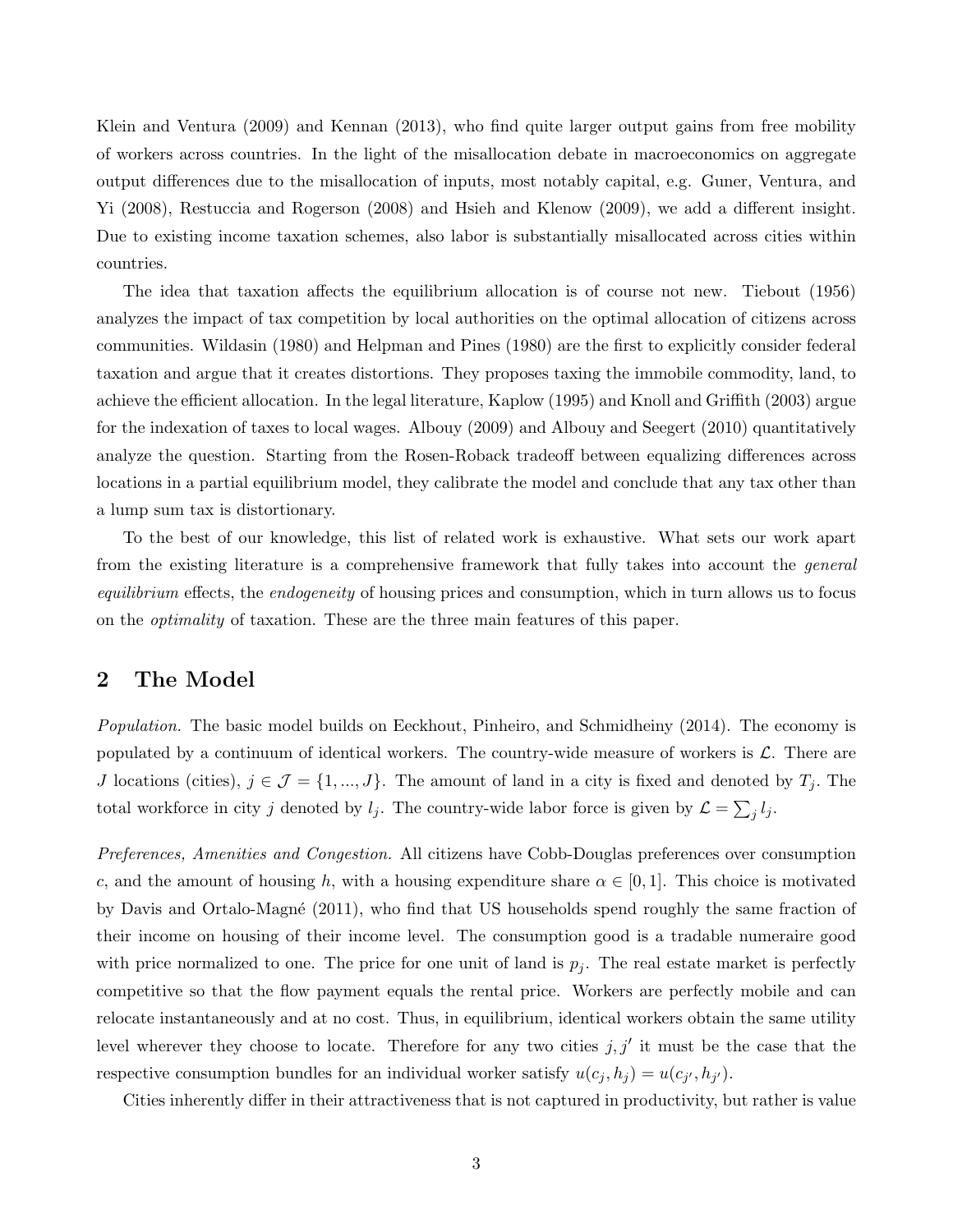directly by its citizens. This can be due to geographical features such as bodies of water (rivers, lakes and seas), mountains and temperature, but also due to man-made features such as cultural attractions (opera house, sports teams, etc.). We denote the city-specific amenity by  $a_j$ , which is known to the citizens but unobserved to the econometrician. We will interpret the amenities as unobserved heterogeneity that will account for the non-systematic variation between the observed outcomes and the model predictions. It is crucial that for the purpose of the correct identification of the technology, this error term is orthogonal to city size. Albouy (2008) provides evidence that the bundle of observed amenities – both positive and negative – are indeed uncorrelated with city size.

In addition to city-specific amenities, to capture the cost of commuting, we allow for a congestion externality. Unlike the amenity, which is city-specific, the congestion systematically depends on the city size and is given by  $l_j^{\delta}$ , where  $\delta < 0$  (as in Eeckhout (2004)).

The utility in city j from consuming the bundle  $(c, h)$  is therefore written as:

$$
u(c,h) = a_j l_j^{\delta} c^{1-\alpha} h^{\alpha}.
$$

Technology. Cities differ in their total factor productivity (TFP) which is denoted by A. TFP is exogenously given. In each city, there is a technology operated by a representative firm that has access to a city-specific TFP  $A_j$ , given by

$$
F(l_j) = A_j l_j^{\gamma}.
$$
\n<sup>(1)</sup>

Firms pay wages  $w_j$  for workers in city j. Wages depend on the city j because citizens freely locate between cities not based on the highest wage, but, given housing price differences, based on the highest utility. Firms are owned by absentee capitalists. For most of the empirical exercise, we will use a production technology that is linear, i.e.,  $\gamma = 1$ . This is in line with Duranton and Puga (2004) and Combes, Duranton, and Gobillon (2013).

*Housing Supply.* The supply of housing in each city j is denoted by  $H_j$ . The housing stock is produced by means of capital  $K_j$  and the exogenously given land area  $T_j$  according to the following production function

$$
H_j = B\left[ (1 - \beta)K_j^{\rho} + \beta T_j^{\rho} \right]^{1/\rho},\tag{2}
$$

where  $\beta \in [0, 1]$  indicates the relative importance of capital and land in housing production, and B indicates the total factor productivity of the construction sector. The elasticity of substitution between K and T is given by  $\frac{1}{1-\rho}$ . We assume that housing capital is paid for with consumption goods, and hence the marginal rate of substitution between consumption and housing is equal to one and the rental price of capital is equal to the numeraire. The rental price of land is denoted by  $r_j$ . Given this constant returns technology, we assume a continuum of competitive construction firms with free entry.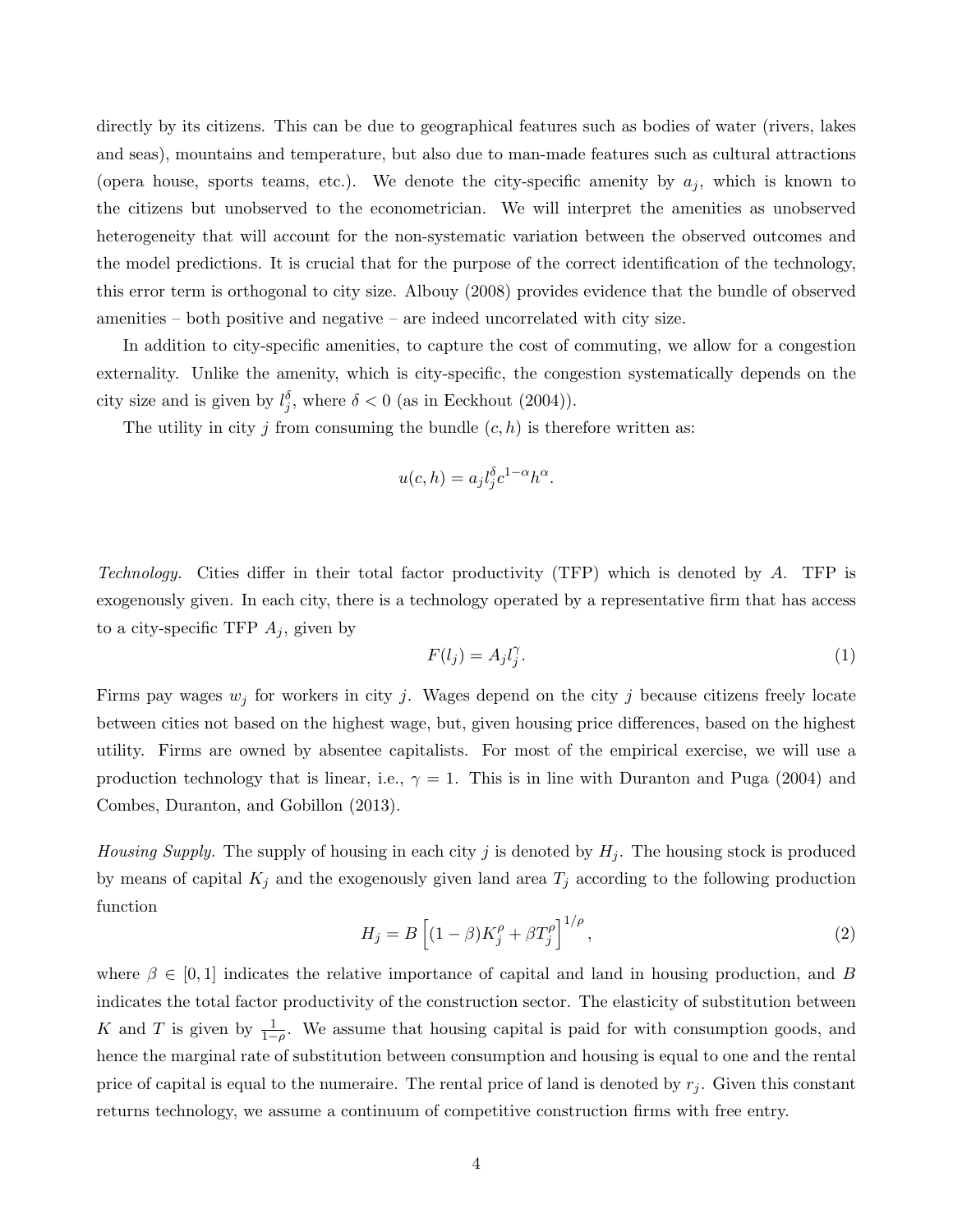This housing supply technology basically stipulates that the cost of construction of housing is increasing in the size of the house, but at a (weakly) decreasing rate. If housing capital and land are complements (the elasticity of substitution is less than one), then the housing cost is decreasing in the size of the house. For example, small apartments still need a bathroom and a kitchen, so the unit cost per square meter is higher, or, it is more expensive per unit of housing to build a high-rise than a stand alone home. The implication of this is that the share of land in the value of housing will be increasing in the population density. Albouy and Ehrlich (2012) provide evidence that the share of land in housing prices is sharply increasing in city size, ranging from 11% to 48%.

While the housing capital to build structures is foregone consumption, the land rents are transfers and stay in the economy. We assume that a fraction  $\psi$  of land is owned by measure zero landlords and a fraction  $1 - \psi$  is owned in equal shares by each worker in the economy in the form of a bond that is a diversified portfolio of the country's land supply. As a result, there is a transfer  $R_j$  to each agent equal to

$$
R_j = (1 - \psi) \frac{\sum_j r_j T_j}{\sum_j l_j},\tag{3}
$$

where the per-worker value of land across all cities is given by  $\frac{\sum_j}{\sum_j}$  $r_jT_j$  $\frac{f_j I_j}{f_j}$ . The main reason for introducing this ownership structure is to capture the fact that housing ownership is not perfectly diversified. As we will see below, the details of the ownership structure are important for the results. Of course, the ownership structure that equation (3) represents is a shortcut that bypasses the complications that stem from ex post heterogeneity of asset holdings. Ideally we would like to explicitly model the ownership and trade of housing assets in conjunction with the migration decisions. Unfortunately, that portfolio allocation problem is intractable as it leads to high dimensional ex post heterogeneity.

*Market Clearing.* The country-wide market for labor clears,  $\sum_{j=1}^{J} l_j = \mathcal{L}$ , and for housing, there is market clearing within each city  $h_j l_j = H_j$ ,  $\forall j$ . Under this market clearing specification, only those who work have housing. We can interpret the inactive as dependents who live with those who have jobs.

Taxation. The federal government imposes an economy-wide taxation schedule. Its objective is to raise an exogenously given level of revenue  $G$  to finance government expenditure. Denote the pre-tax income by w and the post-tax income by  $\tilde{w}$ . Denote by  $t_j$  the specific tax rate that applies to workers in city j. Then  $\tilde{w}_j = (1 - t_j)w_j$ .

Often tax schedules are substantially simpler. For example, federal taxes typically do not depend on the location j and there is a systematic degree of progressivity.<sup>4</sup> To that purpose, we assume that

<sup>4</sup>Of course, tax breaks from mortgage interest deductions as in the United States are likely to be higher in big cities since households earn on average higher wages and spend the same share of their income on housing. But there is evidence that such favorable tax treatment does not affect the home ownership rate in comparison with other countries. Ownership rates are similar in Australia, Canada, and the United Kingdom, where there is no such tax deduction for mortgage interest. In fact, the UK gradually abolished mortgage interest deduction between 1975 and 2000, a period in which home ownership rose from 53% to 68%.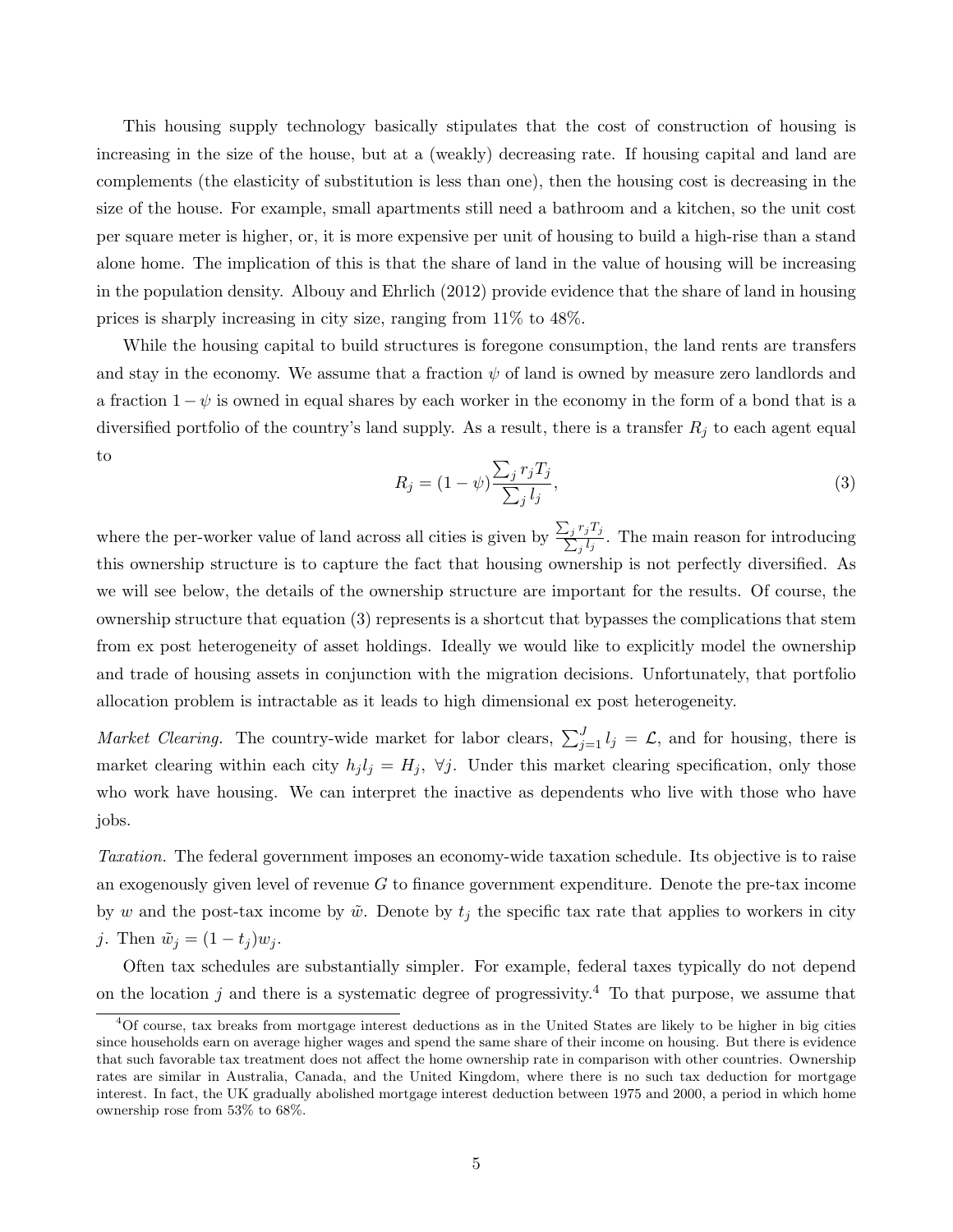the progressive tax schedule can be represented by a two-parameter family that relates after-tax income  $\tilde{w}$  to pre-tax income w as:

$$
\tilde{w}_j = \lambda w_j^{1-\tau},
$$

where  $\lambda$  is the level of taxation and  $\tau$  indicates the progressivity ( $\tau > 0$ ). This is the tax schedule proposed by B´enabou (2002). Heathcote, Storesletten, and Violante (2013) use the same function to study optimal progressivity of income taxation in the U.S. The average tax rate is given by  $\lambda w_j^{-\tau}$  and the marginal tax rate is  $\lambda(1-\tau)w_j$ . Taxes are proportional when  $\tau=0$ , in which case the average rate is equal to the marginal rate and equal to  $\lambda$ . Under progressive taxes,  $\tau > 0$  and the marginal rate exceeds the average rate.

A share of tax revenue is used for transfers. Of the total tax revenue, an amount  $\phi G$  is transferred to the households. While there may well be city-specific differences in those federal transfers, we take the agnostic view here that the transfer is lump sum across all agents. Therefore each household receives the transfer  $TR = \frac{\phi G}{\tau}$ oci<br>T

Equilibrium. We are interested in a competitive equilibrium where workers and firms take wages  $w_j$ , housing prices  $p_j$  and the rental price of land  $r_j$  as given. The price of consumption is normalized to one. Because housing capital is perfectly substitutable with consumption also the rental price of housing capital is therefore also equal to one. All prices satisfy market clearing. Workers optimally choose consumption and housing as well as their location  $j$  to satisfy utility equalization. Firms in production and construction maximize profits, which are driven to zero from free entry.

#### 3 The Equilibrium Allocation

Given prices and subject to after tax income, a representative worker in city j solves

$$
\max_{\{c_j, h_j\}} u(c_j, h_j) = a_j l_j^{\delta} c_j h_j \tag{4}
$$

subject to

$$
c_j + p_j h_j \le \tilde{w}_j + R_j + TR,
$$

for all j. Taking first order conditions, the equilibrium allocations are  $c_j = (1 - \alpha)(\tilde{w}_j + R_j + TR)$  and  $h_j = \alpha \frac{(\tilde{w}_j + R_j + TR)}{p_j}$  $\frac{n_j+1}{p_j}$ . The indirect utility for a worker is

$$
u_j = a_j l_j^{\delta} \alpha^{\alpha} (1 - \alpha)^{1 - \alpha} \frac{(\tilde{w}_j + R_j + TR)}{p_j^{\alpha}}.
$$
\n<sup>(5)</sup>

Optimality in the location choice of any worker-city pair requires that  $u_j = u_{j'}$  for all  $j' \neq j$ . The optimal production of goods in a competitive market with free entry implies that wages are equal to marginal product:  $w_j = A_j \gamma l_j^{\gamma - 1}$ .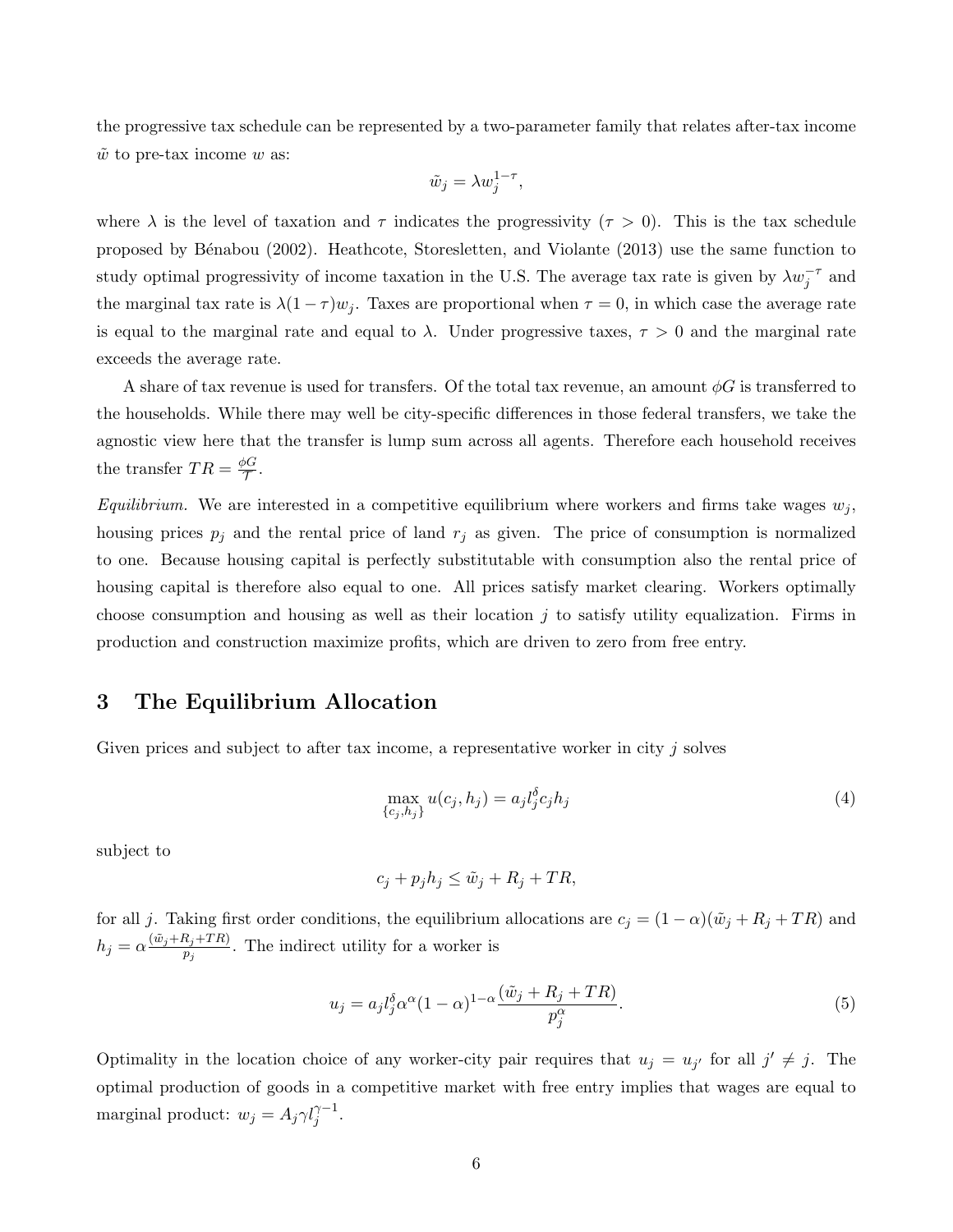Optimality in the production of housing in each city  $j$  requires that construction companies solve the following maximization problem:

$$
\max_{K_j, T_j} p_j B[(1-\beta)K_j^{\rho} + \beta T_j^{\rho}]^{1/\rho} - r_j T_j - K_j.
$$

This implies the optimal solution  $K_j^* = \left(\frac{1-\beta}{\beta}\right)$  $\frac{-\beta}{\beta}r_j\bigg)^{\frac{1}{1-\rho}}T_j$ . This, together with the zero profit condition allows us to calculate the housing supply in each city, which in turn predicts a relation between the rental price of land  $r_j$  and the housing price  $p_j$ .

Given housing supply, and taking the tax schedule as given, the optimal consumption decision will determine the demand for housing. Market clearing then pins down the equilibrium housing prices  $p_i$ . This is summarized in the following Proposition.

**Proposition 1** Given amenities  $a_j$ , TFP levels  $A_j$ , and taxes  $t_j$ , the equilibrium populations  $l_j$ , allocations  $c_j, h_j, H_j$  and prices  $\tilde{w}_j, p_j, r_j$  are fully determined by:

$$
\frac{a_j}{a_{1j}} = \frac{l_1^{\delta}(\tilde{w}_1 + R_1 + TR)((\tilde{w}_1 + R_1 + TR)l_1)^{-\alpha} H_1^{\alpha}}{l_j^{\delta}(\tilde{w}_j + R_j + TR)((\tilde{w}_j + R_j + TR)l_j)^{-\alpha} H_j^{\alpha}}
$$
\n
$$
c_j = (1 - \alpha)(\tilde{w}_j + R_j + TR) \quad \text{and} \quad h_j = \alpha \frac{(\tilde{w}_j + R_j + TR)}{p_j}
$$
\n
$$
H_j = B \left[ (1 - \beta) \left( \frac{1 - \beta}{\beta} r_j \right)^{\frac{\rho}{1 - \rho}} + \beta \right]^{1/\rho}
$$
\n
$$
\tilde{w}_j = (1 - t_j) A_j l_j
$$
\n
$$
p_j = r_j \frac{\left( 1 + \left( \frac{1 - \beta}{\beta} \right)^{\frac{1}{1 - \rho}} r_j^{\frac{\rho}{1 - \rho}} \right)}{B \left[ (1 - \beta) \left( \frac{1 - \beta}{\beta} r_j \right)^{\frac{\rho}{1 - \rho}} + \beta \right]^{1/\rho}}
$$
\n
$$
r_j = \frac{\alpha l_j(\tilde{w}_j + R_j + TR)}{T_j} \left( 1 + \left( \frac{1 - \beta}{\beta} \right)^{\frac{1}{1 - \rho}} r_j^{\frac{\rho}{1 - \rho}} \right)^{-1}
$$

for all j together with  $\sum_{j=1}^{J} l_j = \mathcal{L}$ ,  $R_j = (1 - \psi) \frac{\sum_j j}{\sum_j j}$  $r_jT_j$  $\frac{r_jT_j}{\frac{j}{g}l_j},\, TR=\frac{\phi G}{\mathcal{L}}$  $\frac{\partial G}{\partial \mathcal{L}}$ , and  $\sum_j t_j w_j = G$ .

**Proof.** In Appendix.

This is a system of non-linear equations that we will solve and estimate computationally. Now we turn to the optimal policy by the planner.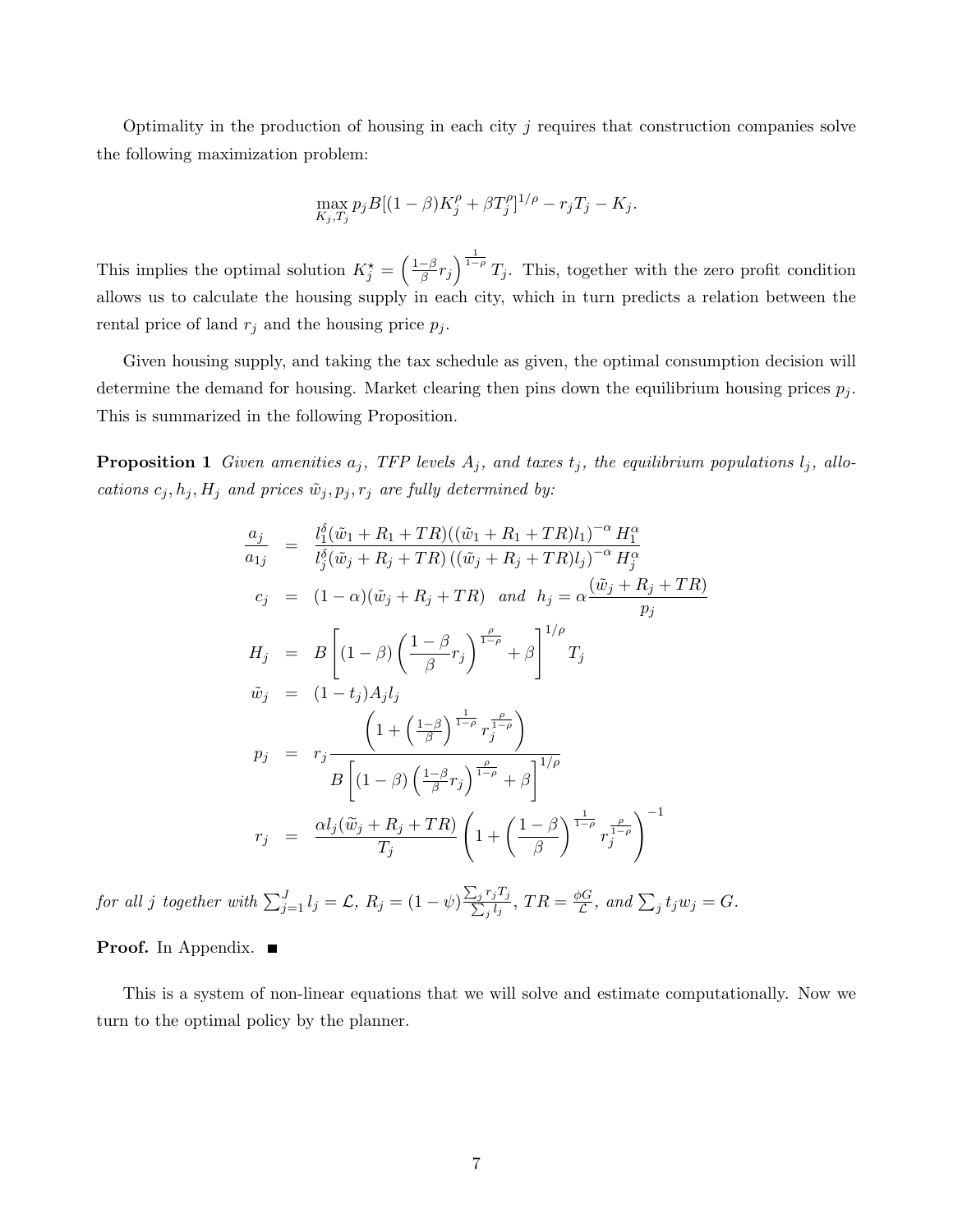#### 4 The Planner's Problem

We distinguish between an Optimal Ramsey taxation problem where the planner chooses tax instruments in order to affect the equilibrium allocation, and one in which the full allocation is chosen by the planner. In the former type of exercise, the planner assumes agents operate in a decentralized economy with equilibrium prices and free choice of consumption and location decisions, albeit affected by taxes. In the latter, there are no prices and the planner directly makes allocation and location decisions.

We focus on the problem in which, rather than choosing allocations and telling workers in which city to live, the planner can use tax schedules to affect the equilibrium allocation. Agents freely choose consumption bundles and decide where to locate, but the planner can affect their labor earnings with a city specific tax  $t_j$  where  $\tilde{w}_j = (1 - t_j)w_j$ . Consider a Utilitarian planner who chooses the tax schedule  $\{t_j\}$  to maximize the sum of utilities subject to: 1. the revenue neutrality constraint, i.e. she has to raise the same amount of tax revenue; 2. individually optimal choice of goods and housing consumption in a competitive market; and 3. free mobility – utility across local markets is equalized.

As in the case of the equilibrium allocation, the utility given optimal consumption  $(c, h)$  in a local labor market is given by (5). Then we can write the Ramsey planner's problem as:

$$
\max_{\{t_j\}} \sum_j u_j l_j,
$$

subject to  $\sum_j A_j t_j l_j = G$ ,  $u_j = u_{j'}$ ,  $\forall j' \neq j$ , and  $\sum_j l_j = \mathcal{L}$ .

The solution to this problem involves solving a system of  $J + J + 2$  equations (J FOCs and  $J + 2$ Lagrangian constraints) in the same number of variables. We cannot derive an analytical solution, so we will characterize the optimal tax schedule from simulating the US economy in the next section. Analytically, we can only explicitly analyze a simple economy with two cities, no government spending, a degenerate wealth distribution ( $\psi = 0$ ) and one specific type of preferences. This gives us the following equivalence result:<sup>5</sup>

**Proposition 2** Let there be a two city economy with  $\beta = 1, \delta = 0, a_j = 1$  and preferences  $u(c, h) = c \cdot h$ . If there is no government expenditure  $G = 0$  and there is no concentration of housing wealth  $\psi = 0$ , then the decentralized equilibrium allocation and the Ramsey planner's optimal allocation coincide.

#### Proof. In Appendix.

While this special case provides us with a reference for the case without government expenditure  $(G = 0)$  and no concentration of housing wealth  $(\psi = 0)$ , it does not give any insights into the role of G and  $\psi$  on taxes across locations. For that purpose, we simulate the optimal solution to the Ramsey problem for a two-city example. We obtain two results from this simulation:

 $5$ We are grateful to John Kennan for pointing us to this equivalence.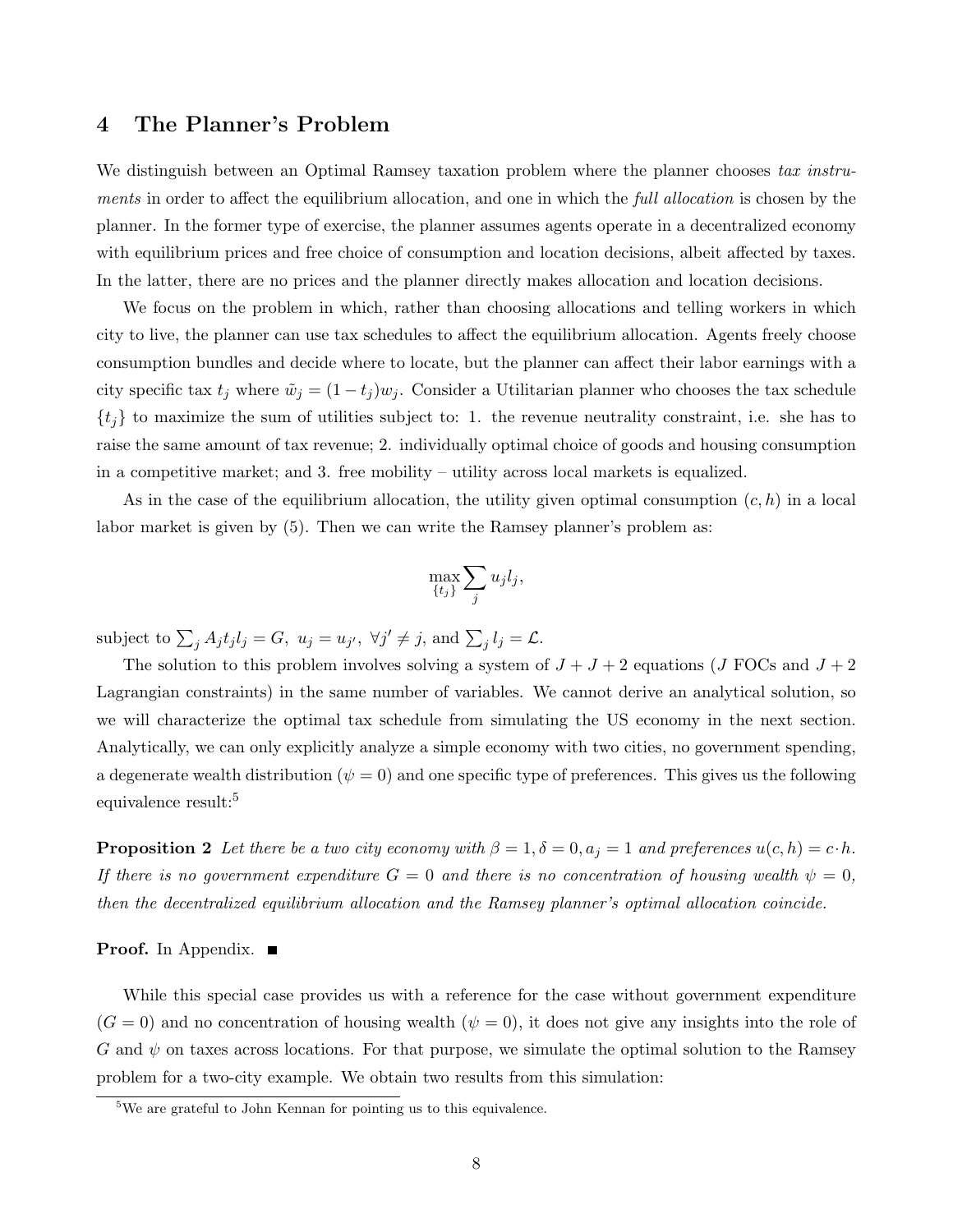- 1. as government expenditure G increases, relative taxes in big cities decrease (all taxes increase);
- 2. as housing wealth concentration  $\psi$  increases, relative taxes in big cities increase.

As government expenditure G increases, the planner faces a tradeoff in setting different taxes in big cities relative to small cities: higher taxes in more productive cities generate bigger revenue per person, but attracts fewer workers, and hence leads to a smaller tax base. We find that it is optimal to increase the base in more productive cites: as  $G$  increases, the planner taxes those in highly productive city less to make sure that there are enough of them to pay for G.



Figure 1: Optimal Ramsey taxes given G in a two city example with a fraction  $\psi$  of housing wealth concentration ( $\psi = 0.35$ ):  $A_1 = 1, A_2 = 2, \mathcal{L} = 100, \alpha = 0.31$ : A. Optimal tax rates  $t_1, t_2$ ; B. populations  $l_1, l_2$ ; C. Output Y and output net of government expenditure  $Y - G$ .

The result is therefore that relative taxes in big cities decrease as  $G$  increases (Figure 1.A). This implies a divergence of the population distribution as the large city becomes larger (Figure 1.B): higher government spending goes together with bigger population differences between small and large difference. That of course implies that output increases in government expenditure since more people live in more productive city, but the output net of government expenditure is decreasing (Figure 1.C).

Taxes in big cities are also affected by the concentration of wealth. A workers locate to big cities, housing prices also increase. As a result, the value of housing that goes to the absentee landlords increases as well. Since the planner does not value the consumption of these absentee landlords, when  $\psi$  is high, the optimal taxes in big cities increase relative to those in small cities. The output gains from having more people in productive cities disappear in the pockets of the landowners the planner does not care about. In contrast, for low  $\psi$ , the value of housing benefits a larger fraction of households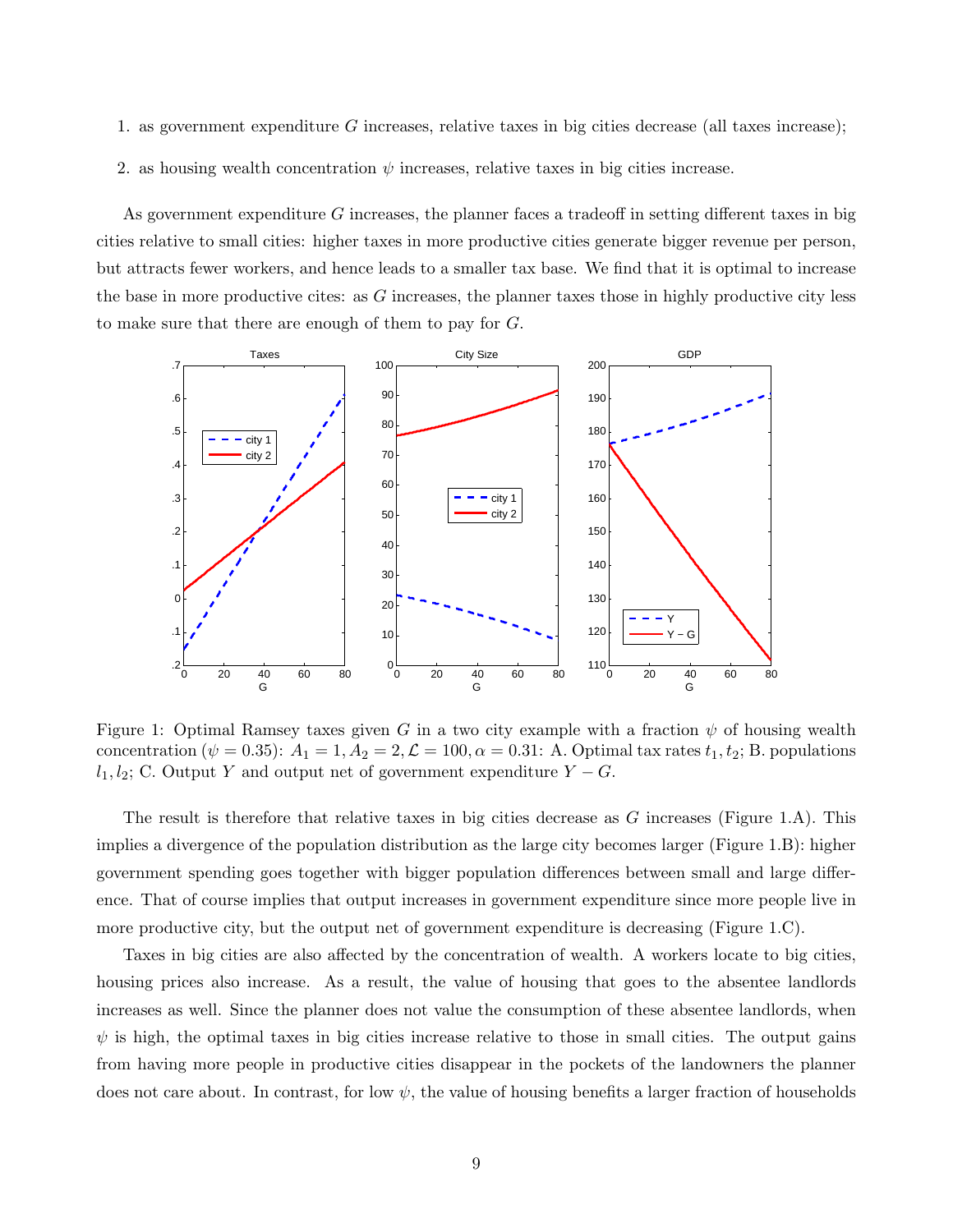who hold a diversified bond on the economy wide available land. This is illustrated in Figure 2.<sup>6</sup>



Figure 2: Optimal Ramsey taxes given  $\psi$  in a two city example given government expenditure  $(G = 30,$ 16% of total output):  $A_1 = 1, A_2 = 2, \mathcal{L} = 100, \alpha = 0.31$ : A. Optimal tax rates  $t_1, t_2$ ; B. populations  $l_1, l_2$ ; C. Output Y and output net of government expenditure  $Y - G$ .

One could ask what the optimal solution is when the planner is not constrained by mobility of workers. This implies that she can assign workers to cities even if the utility obtained in different cities is not equalized. We analyze this case in detail in the Appendix. What transpires from this is that the unconstrained planner wants to locate a lot of agents in the big cities. There they are very productive, but given housing constraints, they consume little housing and will as a result have a low marginal utility. The planner therefore assigns a lot of consumption to the few workers in the small, unproductive city. There they have a lot of housing and a high marginal utility. This planner's solution has big ex post inequality in utility.

### 5 Quantifying the Optimal Spatial Tax

We now quantify the magnitude of spatial misallocation. We proceed in following steps: First, given the U.S. data on the distribution of labor force across cities  $(l_i)$  and wages in each city  $(w_i)$ , we back

<sup>&</sup>lt;sup>6</sup>In Figure 1, we set  $\psi = 0.35$ , the value we use in the quantitative analysis below. Similarly, in Figure 2, G is 16% of output, again close to the value we use in the quantitative analysis.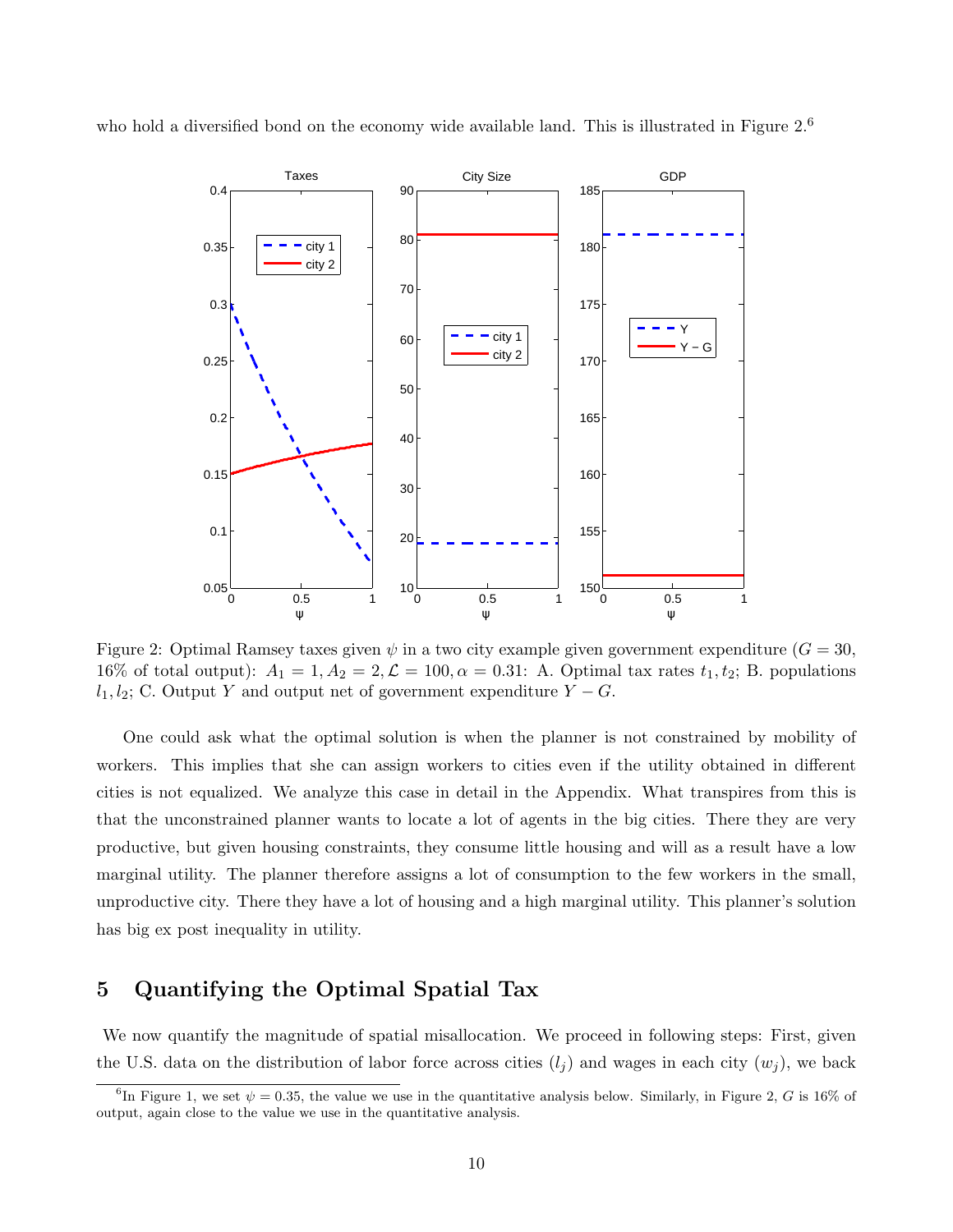out the productivity parameters  $A_j$ . Second, given  $(l_j, w_j)$ , a representation of current US taxes on labor income,  $(\lambda^{US}, \tau^{US})$ , and land area of each city  $(T_j)$ , we compute  $a_j$  values under the assumption that the current allocation of the labor force across cities is an equilibrium, i.e. utility of agents are equalized across cities. Third, for any given  $\tau \neq \tau^{US}$ , we compute the counterfactual distribution of labor force across cities. In these counterfactuals, we assume revenue neutrality, and for any  $\tau$ , find the level of  $\lambda$  such that the government collects the same amount of revenue as it does in the benchmark economy. Finally, we find the level of  $\tau$  that maximizes welfare.

#### 5.1 Labor Force and Wages

The data on the distribution of labor force across cities  $(l_i)$  and wages in each city  $(w_i)$  are calculated from 2010 American Community Survey (ACS). For 279 Metropolitan Statistical Areas (MSA), we compute  $l_j$  as the population above age 16 who are in the labor force. We calculate  $w_j$  as weekly wages, i.e. as total annual earnings divided by total number of weeks worked.<sup>7</sup> Figure 3.A and B show the distribution of population and wages across MSAs. The average labor force is 436,613, with a maximum (New York-Northern New Jersey-Long Island) of more than 9.2 million and a minimum (Yuma, AZ) of about 87,707. The population distribution is highly skewed, close to log-normal, where the top 5 MSAs account for 22.3% of total labor force. Average weekly wages is \$605. The highest weekly wage is more than twice as high as the mean level (Stamford, CT) and the lowest is 75% of the mean level (Brownsville-Harlingen-San Benito, TX). Figure 3.C shows the positive relation between population size and wages, well-known urban wage premium in the data. We take both population and wage date as inputs to simulate the benchmark economy. The elasticity of wages with respect to population size is about 0.08.



Figure 3: A. Histogram and Kernel density of labor force; B. Histogram and Kernel density of wages; C. Urban Wage premium.

<sup>7</sup>We remove wages that are larger than 5 times the 99th percentile threshold and less than half of the 1st percentile threshold.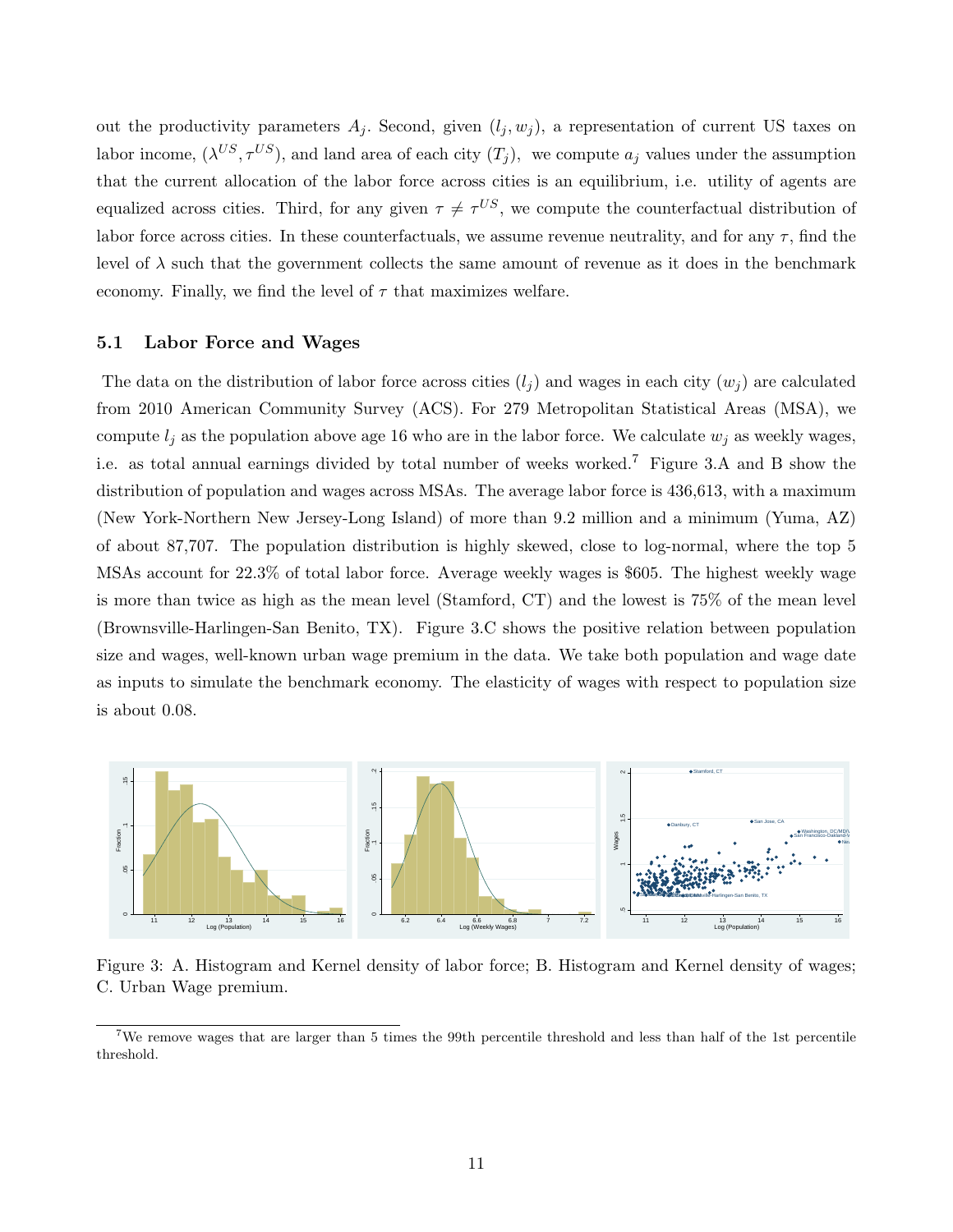#### 5.2 Taxes

As we mentioned above, we assume that the relation between after and before tax wages are given by  $\tilde{w} = \lambda w^{1-\tau}$ , where  $\lambda$  is the level of taxation and  $\tau$  indicates the progressivity  $(\tau > 0)$ . In order to estimate  $\lambda$  and  $\tau$  for the US economy, we use the OECD tax-benefit calculator that gives the gross and net (after taxes and benefits) labor income at every percentage of average labor income on a range between  $50\%$  and  $200\%$  of average labor income, by year and family type.<sup>8</sup> The calculation takes into account different types of taxes (central government, local and state, social security contributions made by the employee, and so on), as well as many types of deductions and cash benefits (dependent exemptions, deductions for taxes paid, social assistance, housing assistance, in-work benefits, etc.). Non-wage income taxes (e.g., dividend income, property income, capital gains, interest earnings) and non-cash benefits (free school meals or free health care) are not included in this calculation.

We simulate values for after and before taxes for increments of 25% of average labor income. As the OECD tax-benefit calculator only allows us to calculate wages up to 200% of average labor income, we use the procedure proposed by Guvenen, Burhan, and Ozkan (2013) and detailed in Appendix, to calculate wages up to 800% of average labor income. As a benchmark specification, we calculate taxes for a single person with no dependents. Given simulated values for wages, we estimate a simple OLS regression

$$
\ln(\tilde{w}) = \ln(\lambda) + (1 - \tau) \ln(w).
$$

The estimated value of  $\tau^{US}$  is 0.120. Estimating the same tax function with the U.S. micro data on taxes from the Internal Revenue Services (IRS), Guner, Kaygusuz, and Ventura (2014) estimate lower values for  $\tau$ , around 0.05. Their estimates, however, are for total income while the estimates here are for labor income. One advantage of the OECD tax-benefit calculator, compared to the micro data is that it takes into account social security taxes, which is not possible with the IRS data. Our estimates are closer to the ones provided by Guvenen, Burhan, and Ozkan (2013) who also use the OECD tax-benefit calculator to estimate tax rates using a more flexible functional form. Below we report results with Guner, Kaygusuz, and Ventura (2014) estimates for  $\tau$  as a robustness check.

The parameter  $\lambda$  determines the average level of taxes. We set  $\lambda^{US} = 0.85$ , i.e. on average taxes are about 15% of GDP in the benchmark economy. This is the average value for sum of personal taxes and contributions to government social insurance program as a percentage of GDP for 1990-2010 period.<sup>9</sup> Hence at mean wages  $(w = 1)$ , tax rate is 15%. Tax rates at  $w = 0.5$ ,  $w = 2$  and  $w = 5$  are 7.6%, 21.8% and 30.0%, respectively. With  $w_2 = 2.5$  and  $w_1 = 0.5$ , our estimates imply a progressivity wedge of 0.176, defined as  $1 - \frac{1 - t(w_2)}{1 - t(w_1)}$  where  $t(w_i)$  is the tax rate at income level  $w_i$ .<sup>10</sup>

<sup>8</sup> http://www.oecd.org/social/soc/benefitsandwagestax-benefitcalculator.htm, accessed on March 15, 2013.

<sup>9</sup> National Income and Product Accounts, Bureau of Economic Analysis, Table 3.2. Federal Government Current Receipts and Expenditures, http://www.bea.gov/iTable/index nipa.cfm

<sup>&</sup>lt;sup>10</sup>Guvenen, Burhan, and Ozkan (2013) estimate a progressivity wedge of 0.15. Given the particular tax function we are using, the progressivity only depends on  $\tau$ .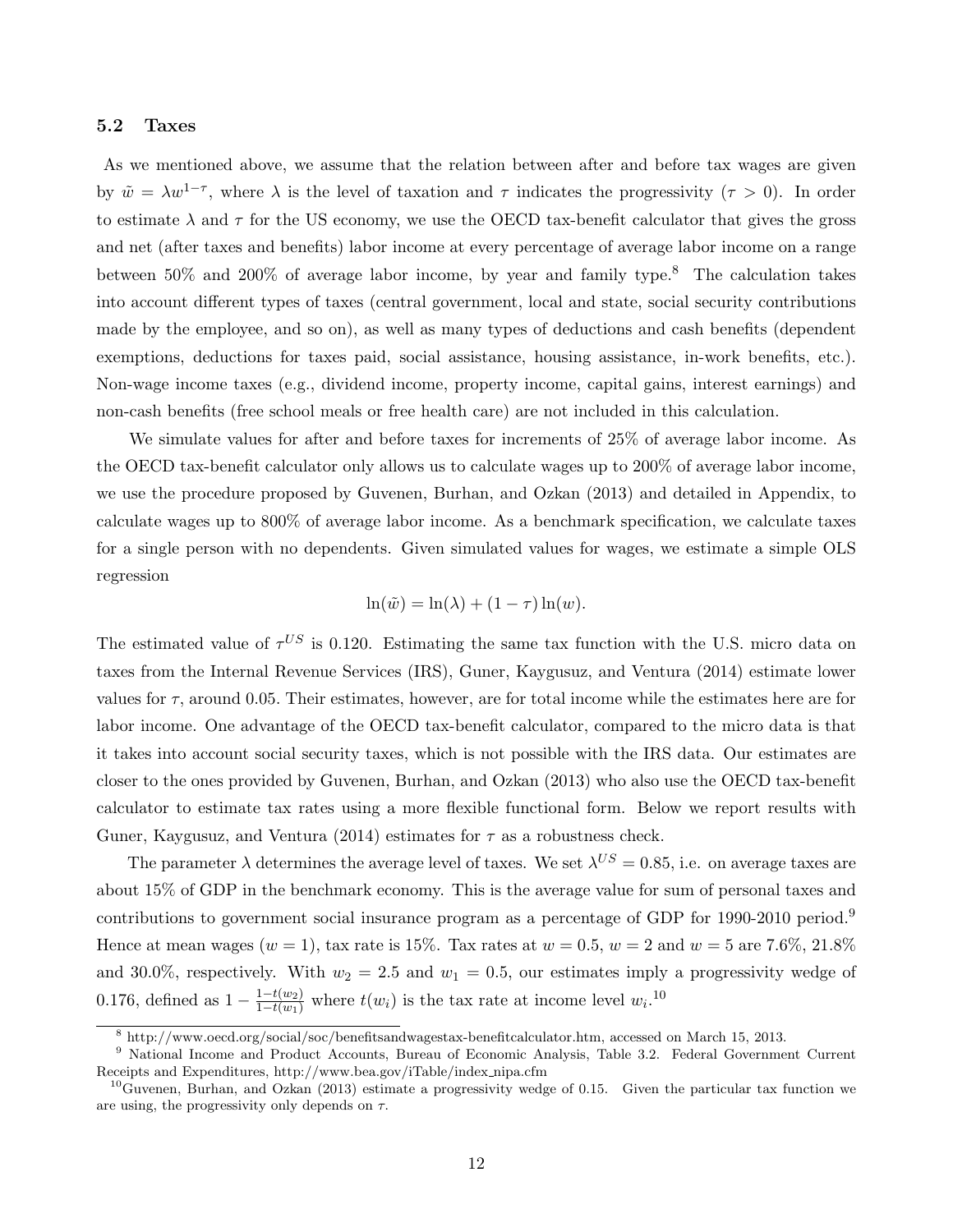Figure 4 shows what our representation of the effective Federal Taxes in the US implies for how tax rates differ across cities. In the benchmark economy, each wage level, and as a result each tax rate, corresponds to a city. The average tax rate in San Jose, CA, for example, is almost 10% points higher than it is in Flint, MI.



Figure 4: Taxes across cities

Finally, since the share of defense expenditure in the Federal Government's budget is 18% in the US, we assume that the rest, 82% of taxes, is rebated back to households, i.e.  $TR = 0.82 \frac{G}{T}$ .<sup>11</sup>

#### 5.3 Housing Production

The data on land areas of cities (MSAs),  $T_i$ , is taken from the Census Bureau.<sup>12</sup> Average land area of MSAs is about 5254 km<sup>2</sup> and there is very large variation in land areas across MSA.<sup>13</sup> The largest MSA in terms of land areas is huge with 70630 km<sup>2</sup> (Riverside-San Bernardino, CA) while the smallest one has and area of only 312 km<sup>2</sup> (Stamford, CT). Albouy and Ehrlich (2012) document that the share of land in housing is about one-third on average across MSAs and it ranges from 11% to 48%. We set  $\beta =$ 0.235 and  $\rho = -0.2$  to match these two targets in the benchmark economy. Finally, we set  $B = 0.028$ such that on average housing consumption is about  $200m^2$ .

<sup>&</sup>lt;sup>11</sup>National Income and Product Accounts, Bureau of Economic Analysis, Table 3.16. Government Current Expenditures by Function, http://www.bea.gov/iTable/index nipa.cfm

<sup>&</sup>lt;sup>12</sup>We use data available at https://www.census.gov/population/www/censusdata/files/90den\_ma.txt and published in U.S.Census.Bureau (2004).

 $13$  Figure 12 in the Appendix shows the distribution of land across MSAs.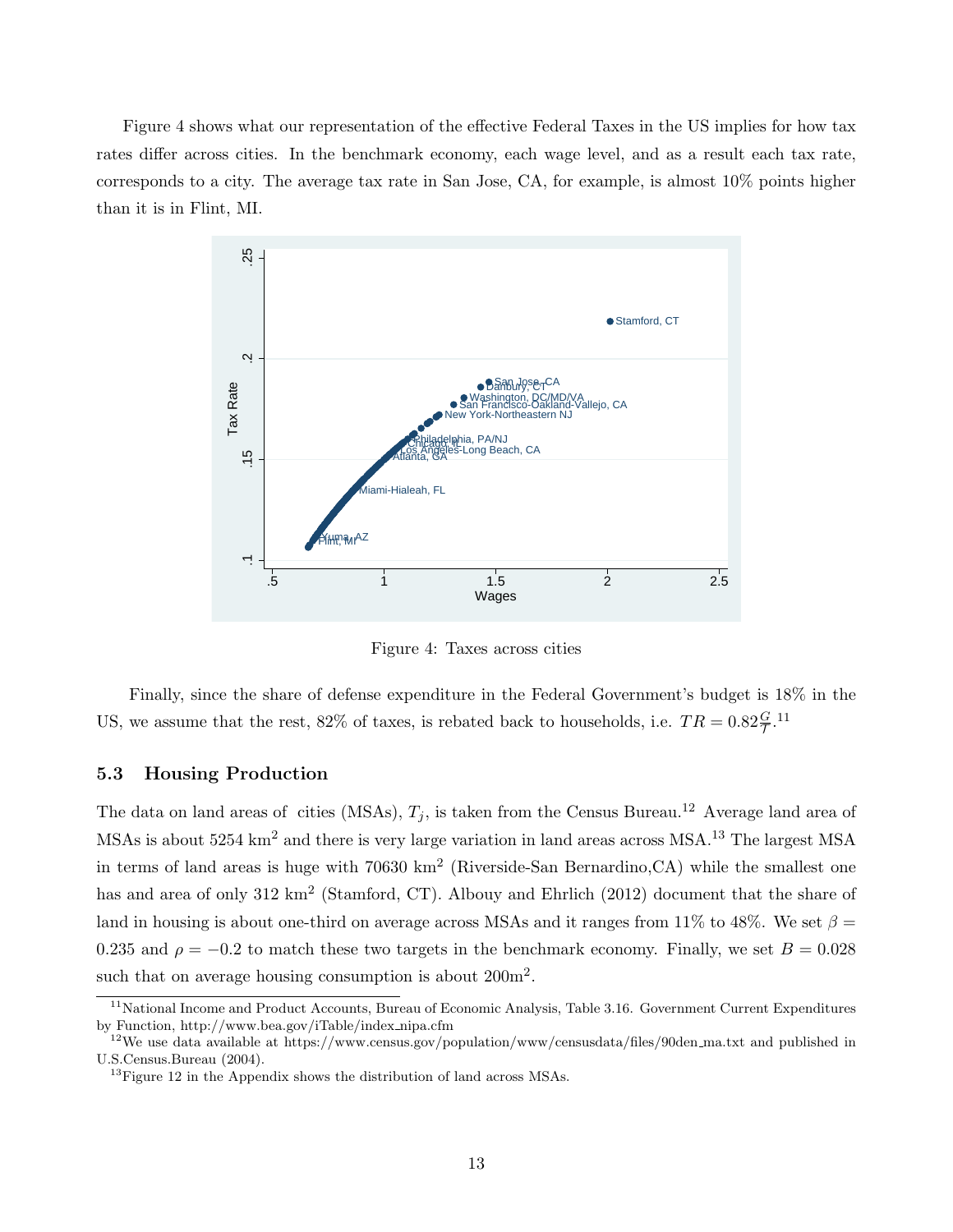#### 5.4 Land Ownership

To determine the share of total land owned by the absentee landlords,  $\psi$ , we use the following information on the concentration of housing wealth. First, according to Mishel, Bivens, Gould, and Shierholz (2012), about 12.6% of the housing equity is owned by the top 1% of the wealthy individuals in the US in 2010. Furthermore, Mishel, Bivens, Gould, and Shierholz (2012) also report that in 2006, just before the recent financial crisis, the homeowner equity as a share of total home values was about 60%. We assume that the ownership of the remaining 40%, i.e. debt, is also concentrated. Hence, about 52% of total housing value, 40% of 87.4%, enters into planner's objective function. Finally, only 67% of households own a house in the US between 2000 and 2010.<sup>14</sup> Therefore, we set  $1 - \psi$  to be 35% (67% of 52.4%).

#### 5.5 Preferences and Productivity

As we mentioned above, we set  $\gamma = 1$  and calculate productivity level in each city as

$$
A_j = w_j, \forall j.
$$

Then, we calculate amenities  $a_j$  from utility equalization condition across cities. Given the indirect utility function in equation (5), for any two locations j and j', the following equality must hold:

$$
u_j = a_j[(1-\alpha)^{1-\alpha}](\tilde{w}_j + R_j + TR)^{1-\alpha}l_j^{\delta-\alpha}H_j^{\alpha}
$$
  
=  $a_{j'}[(1-\alpha)^{1-\alpha}](\tilde{w}_{j'} + R_{j'} + TR)^{1-\alpha}l_{j'}^{\delta-\alpha}H_{j'}^{\alpha}$   
=  $u_{j'}$ 

Let  $a_1 = 1$ . Then,

$$
a_j = \frac{(\tilde{w}_1 + R_1 + TR)^{1-\alpha} l_j^{\alpha-\delta} H_1^{\alpha}}{(\tilde{w}_j + R_j + TR)^{1-\alpha} l_1^{\alpha-\delta} H_j^{\alpha}}
$$
  

$$
= \frac{(\tilde{w}_1 + R_1 + TR)^{1-\alpha} l_j^{\alpha-\delta} \left[ (1-\beta) \left( \frac{1-\beta}{\beta} r_1 \right)^{\frac{\rho}{1-\rho}} + \beta \right]^{\alpha/\rho}}{(\tilde{w}_j + R_j + TR)^{1-\alpha} l_1^{\alpha-\delta} \left[ (1-\beta) \left( \frac{1-\beta}{\beta} r_j \right)^{\frac{\rho}{1-\rho}} + \beta \right]^{\alpha/\rho}}
$$
  
(6)

Calculations for  $a_j$  obviously depend, among other parameters, on the values we assume for  $\alpha$  and  $\delta$ . We set  $\alpha = 0.319$ . Davis and Ortalo-Magné (2011) estimate that households on average spend about 24% of their before-tax income on housing. This would translate to a spending share of  $\alpha/\lambda = \frac{0.24}{0.85} = 0.2824$ 

<sup>&</sup>lt;sup>14</sup>US Census Bureau Table 5. Homeownership Rates for the United States: 1968 to 2014, available at http://www.census.gov/housing/hvs/data/q314ind.html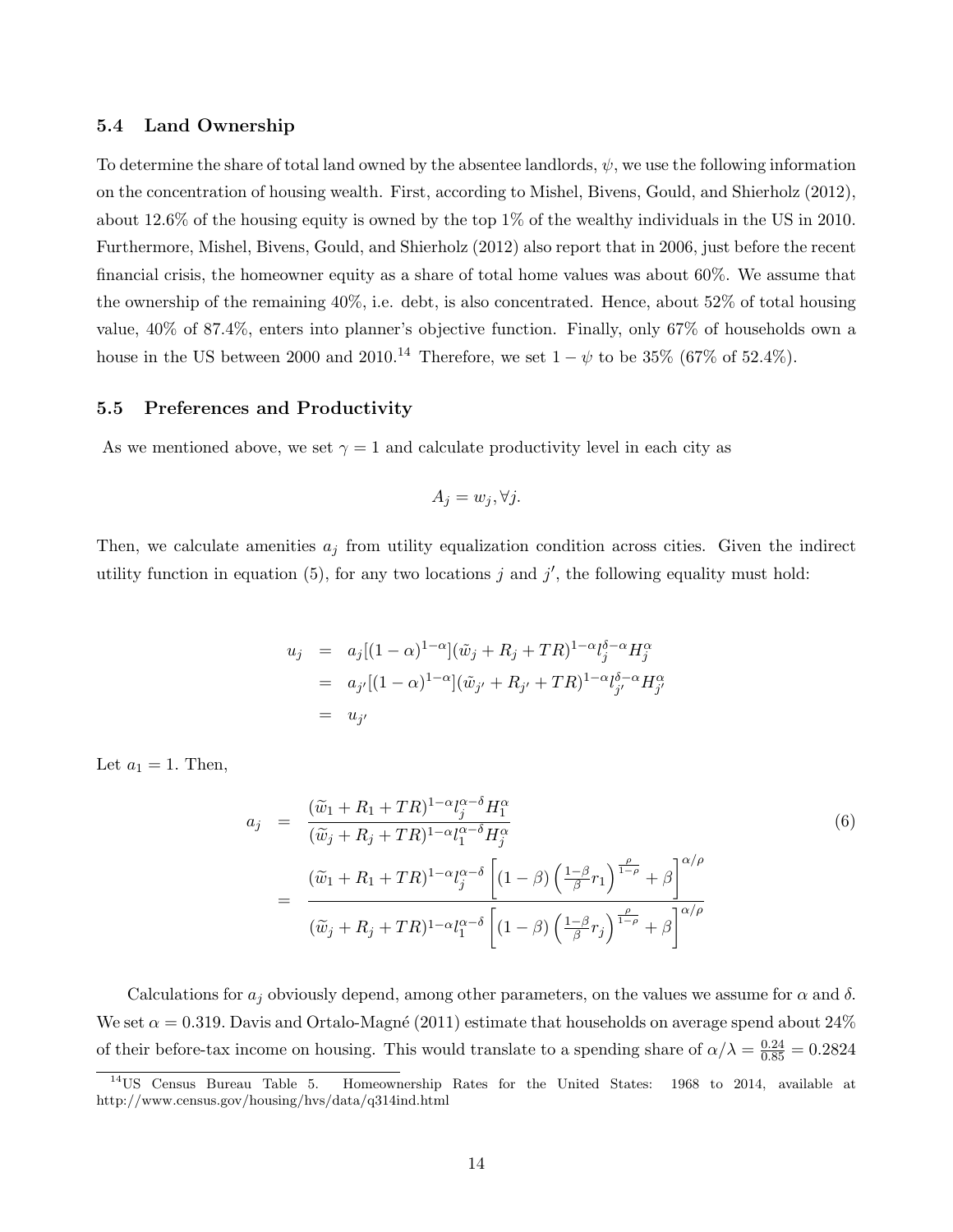from after-tax income at mean income  $(w = 1)$ .

We interpret the congestion term  $l^{-\delta}$  in the utility as commuting costs and calibrate it using the available evidence on the relationship between city size and commuting costs. The elasticity of commuting time with respect to city size is estimated to be 0.13 by Gordon and Lee (2011). Average commuting time in the US is about 50 minutes (McKenzie and Rapino (2011)). Assuming a 20\$ hourly wage, this 50 minutes costs about 17\$ for households, which is about  $11\%$  of their daily income  $(17/160)$ . Commuting also has a monetary cost. Roberto (2008) reports that households on average spend about 5% of their income on transportation expenditures, while Lipman et al. (2006) find these costs to be higher, close to 20%. If we take  $10\%$  as an intermediate value, then the total, time and money, cost of travel for households is about 20% of their income, which is simply the elasticity of the total commuting costs with respect to the commuting time. As a result, the elasticity of total commuting costs with respect to city size, which is the elasticity of the total commuting costs with respect to the commuting time times the elasticity of commuting time with respect to the city size is  $(0.13)(0.2) = 0.026$ .<sup>15</sup>

#### 5.6 Benchmark Economy

In Figure 5.A we report the computed values of  $a_j$  across metropolitan statistical areas. We set  $a_1 = 1$ for New York-Northeastern NJ MSA. The mean value of  $a_i$  across MSAs is also about 0.91. The highest levels of  $a_j$ , above 1.1, are calculated for Chicago (IL), Los Angeles-Long Beach (CA) and El Paso (TX). The calibration procedure assigns a high value of a for Chicago (IL) and Los Angeles-Long Beach (CA) to account for their large size. On the other hand, a relatively low productivity city like El Paso (TX) also requires a high a to justify its size.

The lowest values are below 0.7, for Stamford (CT), Anchorage (AK) and Danbury (CT). These are MSAs with very high wages but small populations and low values of a are assigned to justify why more people are not living there. The figure shows the relation between population and amenities adjusted for congestions, i.e.  $al^{-\delta}$ , across MSAs in the benchmark economy. The correlation between amenities and population size is about 0.11, which is in line with the findings of Albouy (2008) who finds no correlation between amenities and population size.

Panel B in Figure 5 shows the relation between population size and the share of land values in housing prices, which we use as a target to calibrate housing production technology.

The benchmark economy generates a distribution of equilibrium housing prices across MSAs. Estimated housing prices are about  $407$  per  $km^2$  in San Francisco-Oakland-Vallejo (CA), followed by Stamford (CT) and Chicago (IL) where housing prices are 377 and 374, respectively. The lowest housing prices are computed for Flagstaff (AZ-UT), 32, and Yuma (AZ), 46. While housing consumption

 $15$ In this paper, we assume each city has a different, exogenously given, land area and there is congestion. An alternative strategy would be to endogenize land area by capturing the cost of commuting, for example as in Combes, Duranton, and Gobillon (2013), in the presence of a central business district. However, in our model there is no within city heterogeneity, and commuting costs are captured by the congestion externalities in utility, rather than in housing production. As we show in section 5.8, incorporating the exact land area in the model is an important ingredient to fit the data.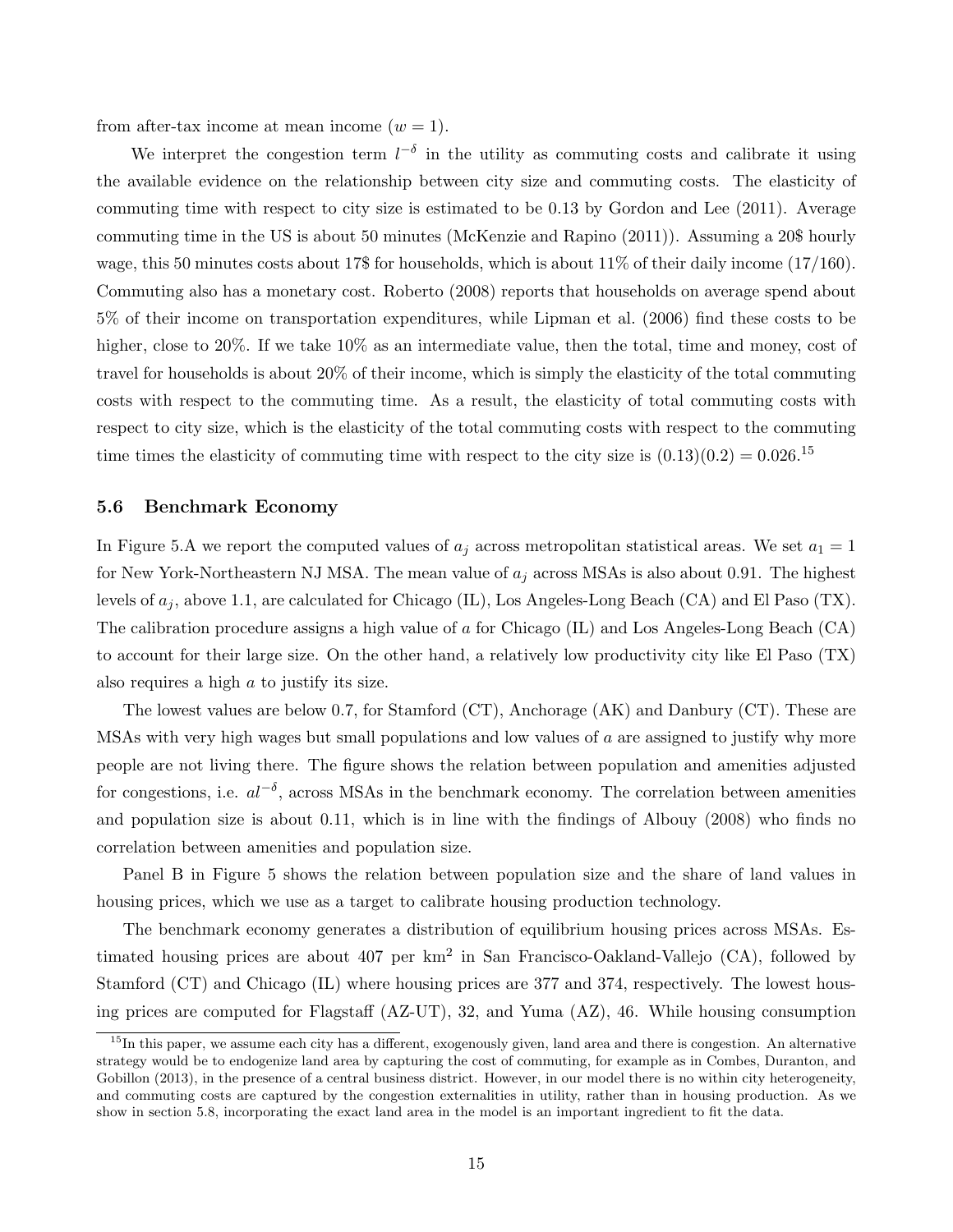is about  $200m^2$  across MSA, those in Chicago live in houses that are about  $80m^2$  and about 8 times smaller than houses in Flagstaff (AZ-UT). Panel C in Figure 5 shows the relation between population size and housing prices across MSAs in the benchmark economy. The figure implies an elasticity of housing prices with respect to population size that is about 0.23.



Figure 5: Benchmark Economy. A. Amenities and Population; B. Land Share in the Value of Housing and Population; C. Housing Prices and Population; D. Housing Prices: model versus data.

Finally, Figure 5.D compares housing prices from the benchmark economy with actual housing prices. It is important to note that we do not target directly actual housing prices in our calibration. In the model economy, housing is a homogenous good with a location specific per unit price  $p_j$ . In the data, on the other hand, housing differs in many observable dimensions, and as a result, observed housing prices reflect both the location and the physical characteristics of the unit. We follow Eeckhout, Pinheiro, and Schmidheiny (2014), and estimate the city specific price level as a location-specific fixed effect in a simple hedonic regression of log rental prices on the physical characteristics, such age number of rooms, age of the unit, and the units structure (one family detached unit vs. one family attached unit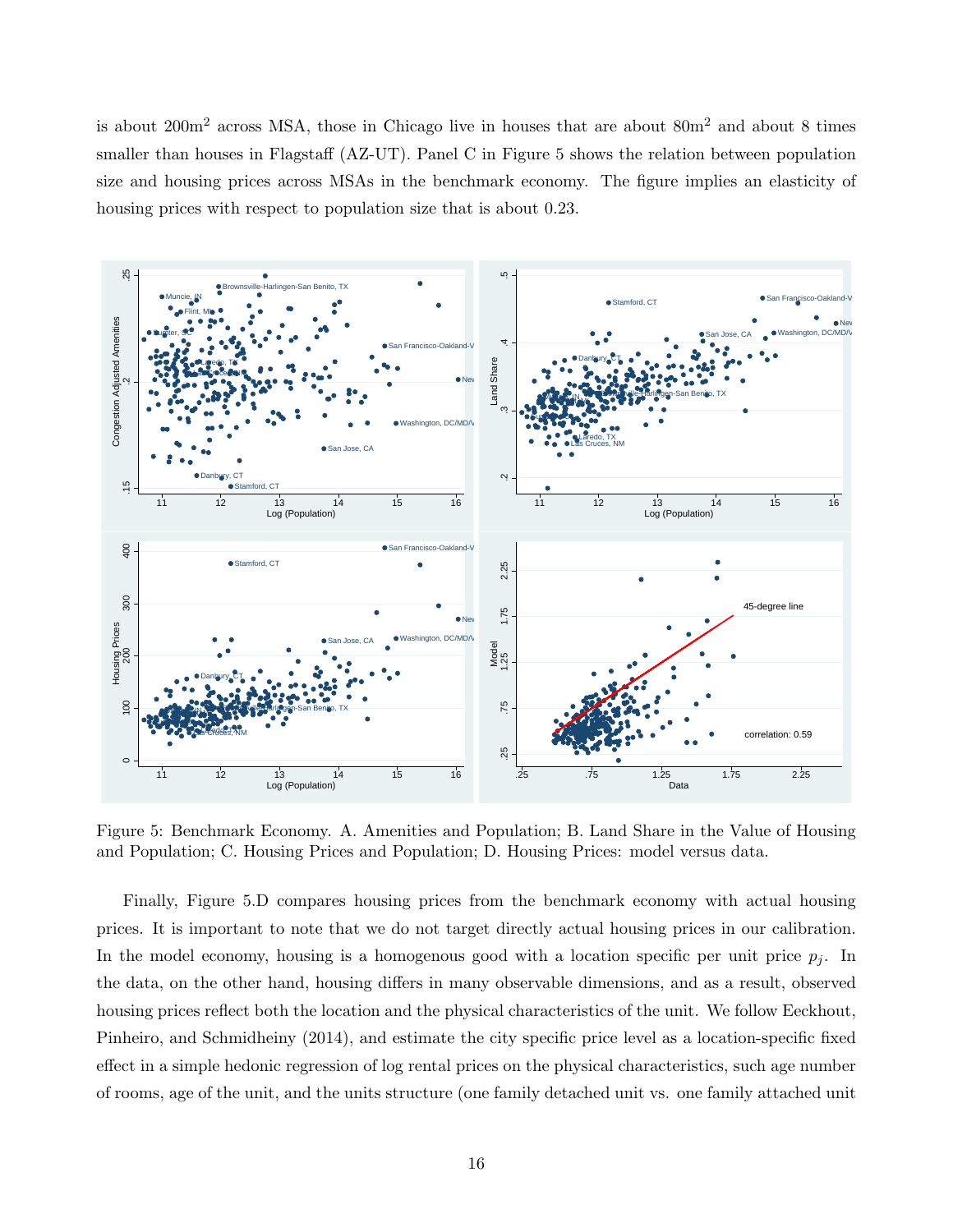etc.).<sup>16</sup> For both the model and the data, we report prices in each city as a fraction of average prices across all cities. The model does a very good job capturing variation in housing prices in the data. The correlation between the model-implied and actual prices is about 60%. The variance of housing prices in the model economy is higher than it is in the data.

#### 5.7 Optimal Allocations

Given values for  $A_j$  and  $a_j$ , the next step is to find counterfactual allocations for any level of  $\tau \neq \tau^{US}$ . This is done simply by first writing equation (6) as

$$
a_j = \frac{(\lambda w_1^{1-\tau} + R_1 + TR)^{1-\alpha} l_j^{\alpha-\delta} \left[ (1-\beta) \left( \frac{1-\beta}{\beta} r_1 \right)^{\frac{\rho}{1-\rho}} + \beta \right]^{\alpha/\rho}}{(\lambda w_j^{1-\tau} + R_j + TR)^{1-\alpha} l_1^{\alpha-\delta} \left[ (1-\beta) \left( \frac{1-\beta}{\beta} r_j \right)^{\frac{\rho}{1-\rho}} + \beta \right]^{\alpha/\rho}},
$$

which can be used to calculate new allocations for any  $\tau$ 

$$
l_j(\tau) = l_1(\tau) \left[ a_j^{\frac{1}{\alpha-\delta}} \left( \frac{\lambda w_j^{1-\tau} + R_j + TR}{\lambda w_1^{1-\tau} + R_1 + TR} \right)^{\frac{1-\alpha}{\alpha-\delta}} \left( \frac{(1-\beta) \left( \frac{1-\beta}{\beta} r_j \right)^{\frac{\rho}{1-\rho}} + \beta}{(1-\beta) \left( \frac{1-\beta}{\beta} r_1 \right)^{\frac{\rho}{1-\rho}} + \beta} \right)^{\frac{\alpha}{\alpha-\delta}} \right].
$$

where  $l_i(\tau)$  is the counterfactual allocation for tax schedule  $\tau$ .

We want the counterfactual to be revenue neutral, so for each  $\tau$  we find a value of  $\lambda$  such that the government collects the same tax revenue as it does in the benchmark economy, i.e.

$$
\sum_j l_j(\tau) w_j(\tau) (1 - \lambda w_j^{-\tau}) = \sum_j l_j w_j (1 - \lambda^{US} w_j^{-\tau^{US}}).
$$

Finally, we find the value of  $\tau$  that maximizes the welfare. Figure 6 shows the percentage change in utility from the benchmark economy for different values of  $\tau$ . The optimal value  $\tau^*$ , is 0.0145. The optimal  $\tau^*$  is less than  $\tau^{US}$ , i.e. taxes in big cities should be lower than those implied by the progressiveness of observed income taxes. However, the optimal  $\tau$  is not zero. While  $\tau = 0$  results in larger movements of population to more productive cities and results in larger output gains, it does not necessarily maximize consumer's utility as consumers are hurt by higher housing prices in larger cities. Figure 6 shows the implied tax schedule under  $(\lambda^{US}, \tau^{US})$  and  $(\lambda^*, \tau^*)$ . While, given the particular tax function we use, tax rates for  $w = 1$  are identical under two sets of parameters, tax function is more flat with  $(\lambda^*, \tau^*)$ . As a result, for  $w = 0.5, w = 2$  and  $w = 5$ , the tax rates are 14.1%, 15.9% and 17.0%, respectively.

Now we can evaluate the implications of a tax change in the tax schedule from  $\tau^{US}$  to  $\tau^*$ , both for

<sup>&</sup>lt;sup>16</sup>We use 2010 American Community Survey  $(ACS)$  data on housing rentals and housing characteristics.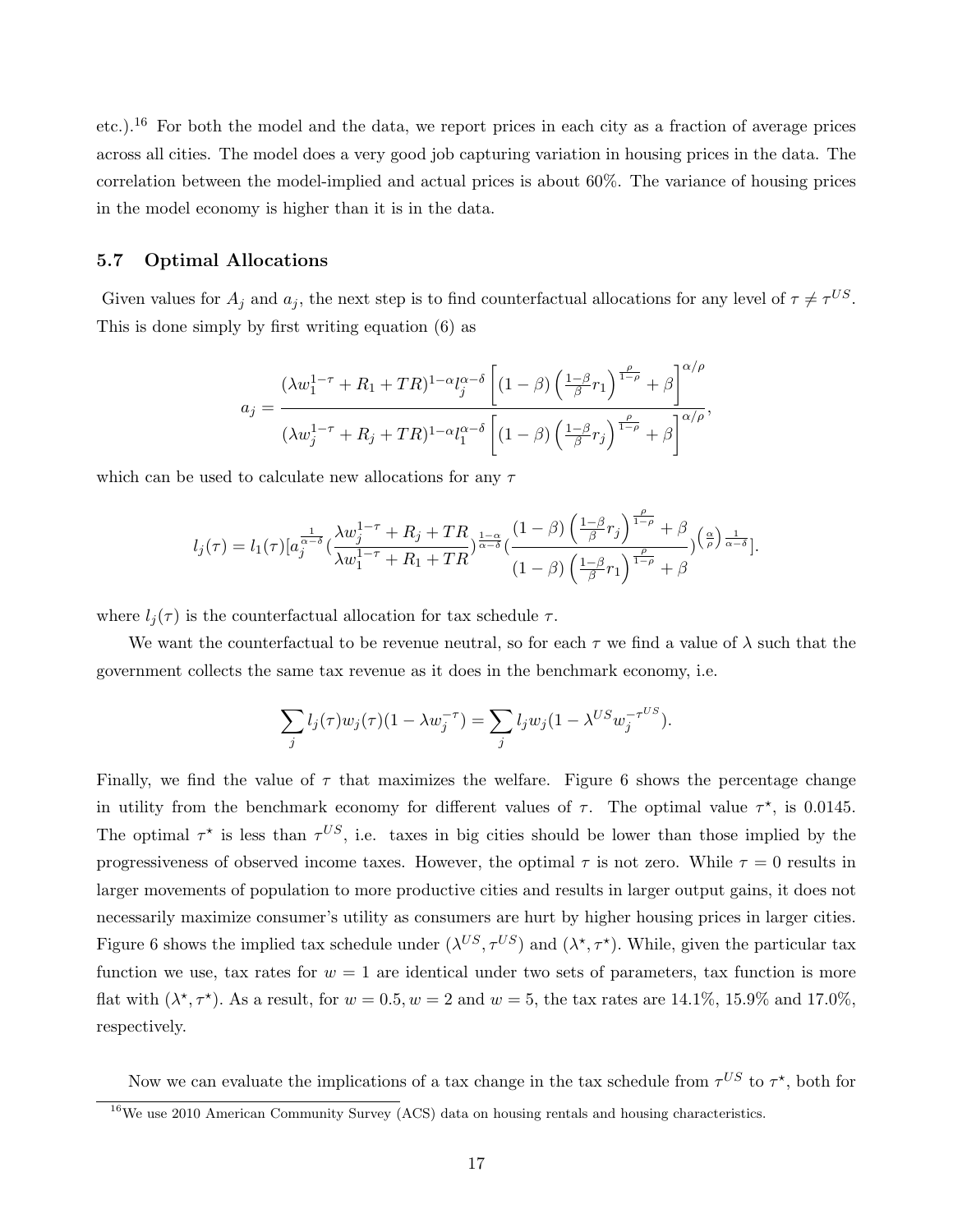

Figure 6: A. Welfare gain for different values of  $\tau$ ; B. The optimal tax schedule  $\tau^*$  compared to that in the benchmark economy  $\tau^{US}$ .

individual cities and in the aggregate. Consider first the impact on individual cities which is summarized in Figure 7 and Table 1. The table gives the numerical values for those cities with extreme values either for TFP  $\Lambda$  or for amenities  $a$ . Cities with 5 highest and lowest values of  $\Lambda$  are explicitly identified in the scatter plots in Figure 7.<sup>17</sup>

Since the optimal degree of tax difference  $\tau^*$  is below existing  $\tau^{US}$ , the optimal policy lowers tax payments in high productivity cities. Figure 7.A. shows that the high A cities grow in size while the low productivity A cities loose population. The largest population growth rate, for Stamford (CT), is more than 40% whereas Las Cruces (NM) looses 24% of its population. As is apparent in Figure 7.B., in contrast with productivity, there is no systematic relation between amenities and population change.

The economic mechanism that drives the population mobility is the following. Due to lower marginal taxes, more productive cities pay higher after tax wages (Figure 7.C). This in turn attracts more workers relative to the benchmark equilibrium with  $\tau^{US}$ . The new equilibrium is attained when utility across locations equalizes. The main countervailing force that stops further population mobility against the attractiveness of higher after tax wages is housing prices. Figure 7.D shows the change in housing prices. High productivity cities are up to  $23\%$  more expensive while low productivity cities face housing price drops of up to 8%.

Figure 8 shows the distribution of output and price changes across MSAs. Output in some MSAs grows as much as 40% while in others it declines by 20%. Output declines in the majority of MSAs, as many small MSAs loose population. Few productive, and large, MSAs on the other hand gain population. The distribution of changes in prices reflects the same forces. Prices decline in many small MSAs, and increase in few large ones.

Of course with higher housing prices goes substitution of housing for consumption. In the high

 $17$ There notable outlier, Stamford CT. All our results are robust if we remove that observation.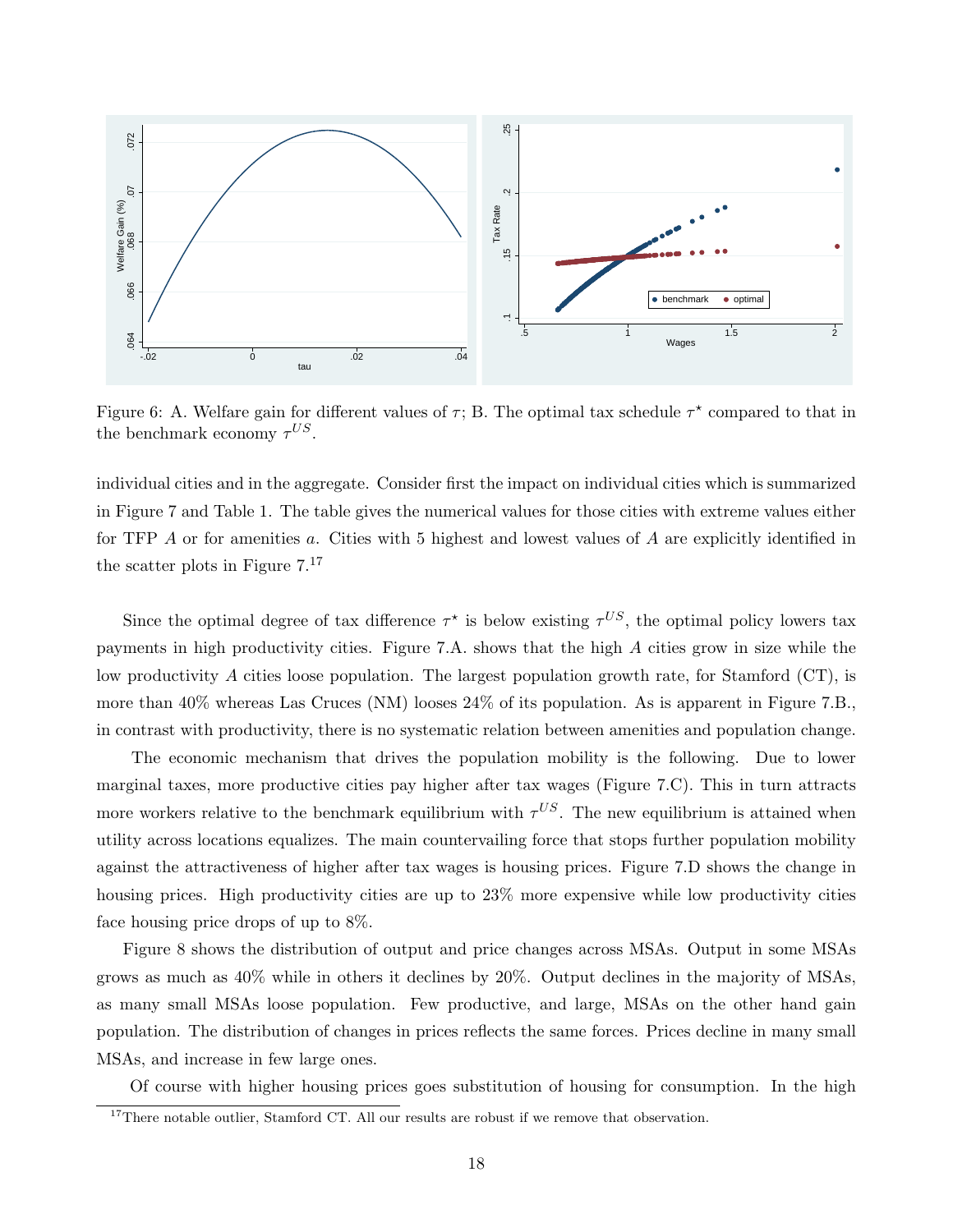

Figure 7: Implied changes of implementing the optimal policy  $\tau^*$ . A. Change in population by TFP; B. Change in population by a; C. Change in  $\tilde{w}$  by TFP; D. Change in housing prices p by TFP.



Figure 8: Distribution of changes: A. Ouput; B. Housing Prices.

productivity cities, workers live in even smaller housing while increasing goods consumption. Housing consumption decreases by more than 5% in the high productivity cities in substitution for nearly 2%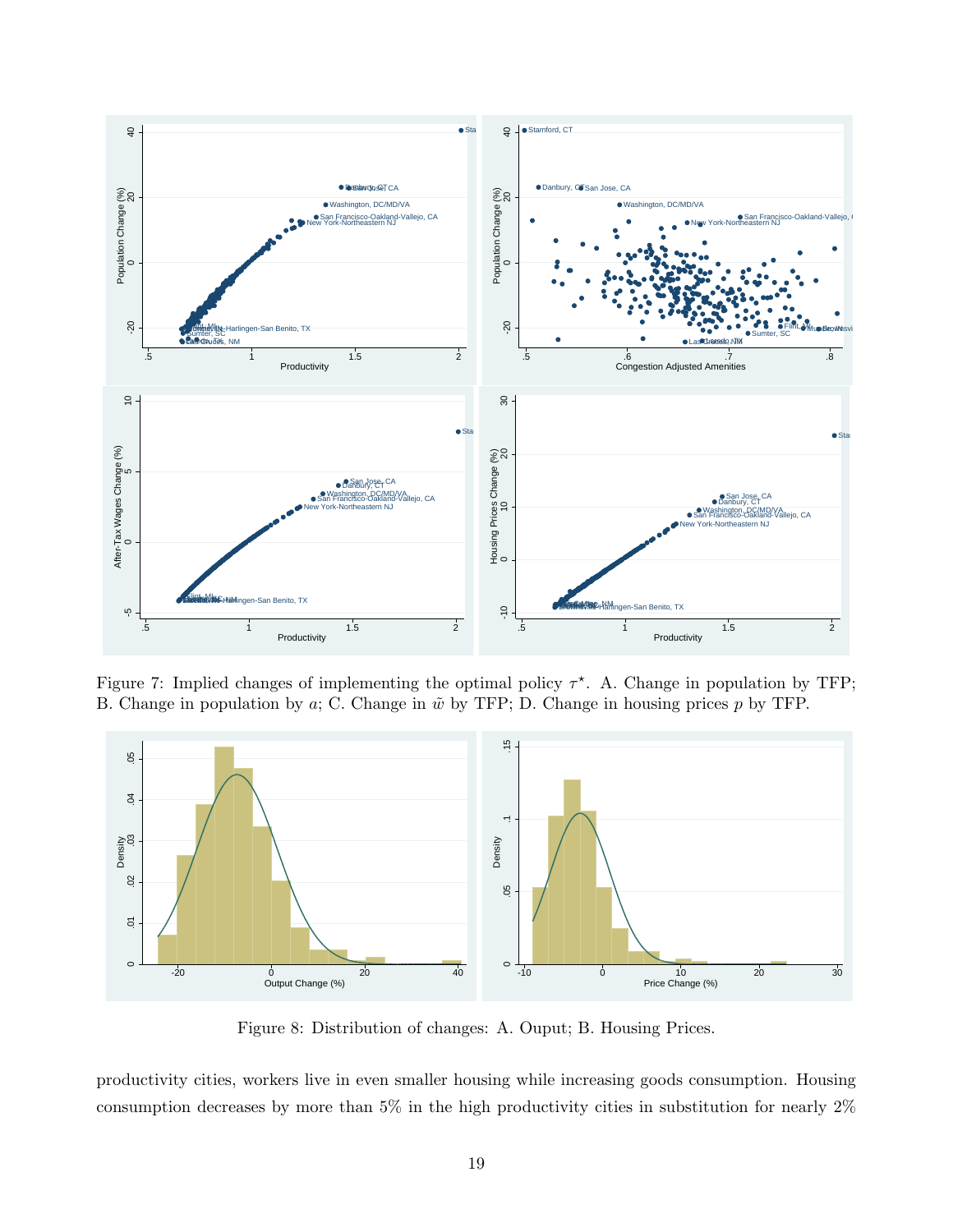higher goods consumption. In the less productive cities housing consumption increases by up to 5% at the cost of decreased goods consumption by 2%. Given homothetic preferences, the marginal rate of substitution is constant (see Figure 9.A).

| A    | $\boldsymbol{a}$ | $\% \Delta l$ | $\%\Delta p$ | $\%\Delta c$ | $\% \Delta h$ |
|------|------------------|---------------|--------------|--------------|---------------|
|      |                  |               |              |              |               |
| 2.01 | 0.68             | 40.65         | 23.52        | 7.17         | $-13.34$      |
| 1.47 | 0.79             | 22.09         | 11.98        | 3.88         | $-7.24$       |
| 1.43 | 0.69             | 23.18         | 10.99        | 3.62         | $-6.64$       |
|      |                  |               |              |              |               |
|      |                  |               |              |              |               |
| 0.67 | 0.89             | $-24.35$      | $-8.34$      | $-3.06$      | 5.76          |
| 0.66 | 0.91             | $-24.03$      | $-8.52$      | $-3.11$      | 5.92          |
| 0.66 | 1.08             | $-20.39$      | $-8.95$      | $-3.12$      | 6.41          |
|      |                  |               |              |              |               |
|      |                  |               |              |              |               |
| 1.08 | 1.20             | 4.33          | 2.64         | 0.92         | $-1.67$       |
| 1.05 | 1.16             | 3.02          | 1.76         | 0.65         | $-1.10$       |
| 0.72 | 1.12             | $-15.62$      | $-7.42$      | $-2.51$      | 5.30          |
|      |                  |               |              |              |               |
|      |                  |               |              |              |               |
| 1.43 | 0.69             | 23.18         | 10.95        | 3.62         | $-6.64$       |
| 1.19 | 0.69             | 12.94         | 5.22         | 1.84         | $-3.21$       |
| 2.01 | 0.68             | 40.65         | 23.22        | 7.17         | $-13.24$      |
|      |                  |               |              |              |               |

Table 1: Benchmark Economy, move from  $\tau^{USA}$  to  $\tau^*$ . Outcomes for Selected Cities.

Table 2 shows the aggregate outcomes from moving the benchmark allocation to the optimal. On average output and consumption go up by about 1.57% and 1.53%, respectively. This is driven by the population moving to the more productive cities. The population in the 5 largest cities grows by 7.95%, despite the fact that the top three are large in part because they also offer high amenities a. Most importantly, in the aggregate there is a reallocation of population from less productive, smaller cities to the more productive, larger cities. As a result there is first-order stochastic dominance in the population distribution, as is evident from Figure 9.B. Not surprisingly, aggregate housing prices go up by 5.32%. Due to higher prices, aggregate housing consumption declines by 1.75%.

Despite relatively large output gains, welfare gains are tiny. Given free mobility and a representative agent economy, all agents have the same utility level. After implementing the optimal policy, utility increases by 0.073%, almost nothing. The reason for such tiny welfare gains is quite simple. Under the optimal taxes, after tax wages in cities that have initially high productivity increases. These cities, however, also get more crowded and housing prices goes up. With higher prices, housing con-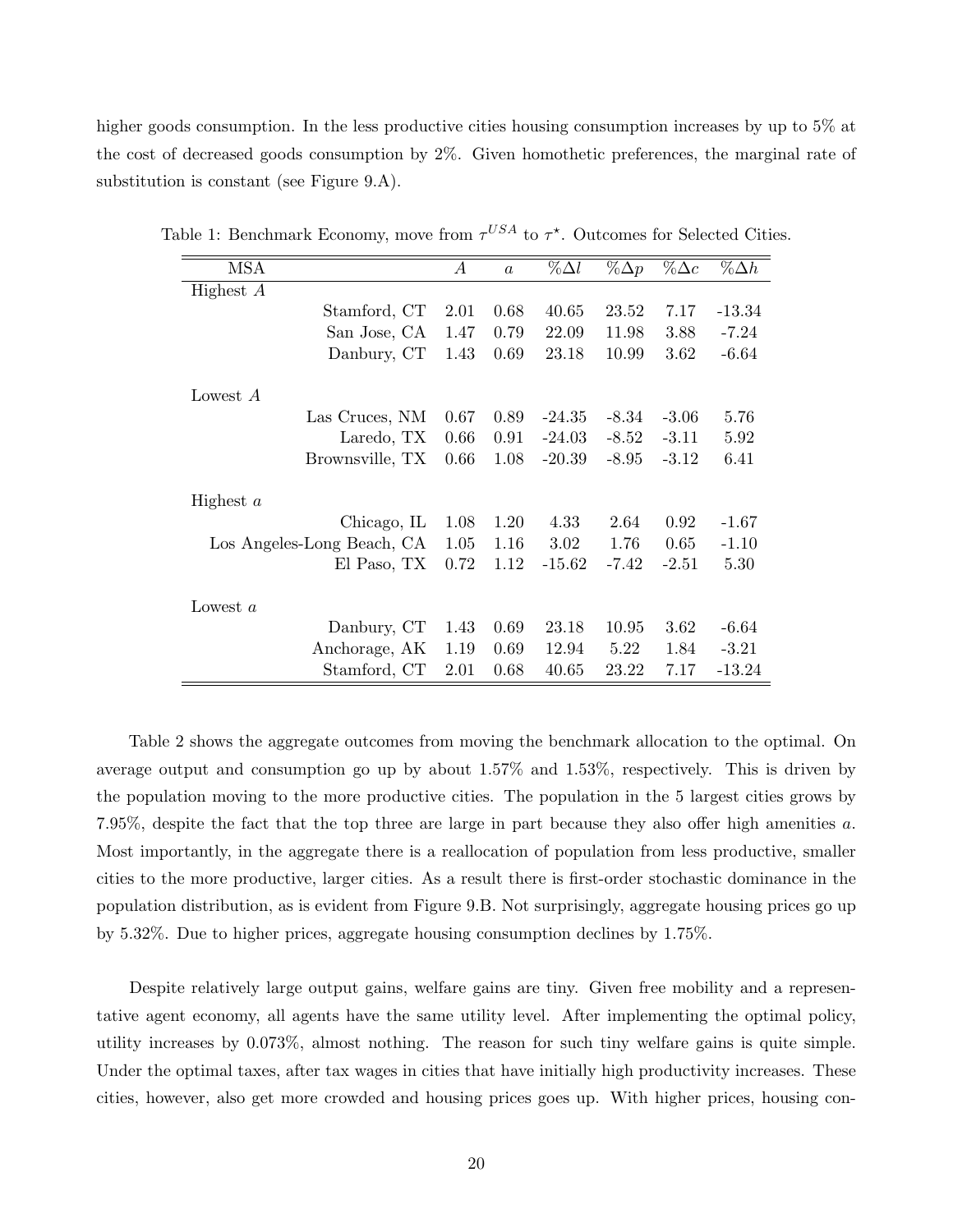

Figure 9: Implied changes of implementing the optimal policy  $\tau^*$ : A. Substitution between c and h; B. Cumulative Distribution of city sizes.

sumption in these cities declines. True, from substitution of goods for housing, this generates higher goods consumption. However, the welfare gains associated with higher goods consumption get almost completely offset by lower housing consumption.

| Outcomes                                 |         |
|------------------------------------------|---------|
| Welfare gain $(\%)$                      | 0.0725  |
| Output gain $(\%)$                       | 1.57    |
| Consumption $(\%)$                       | 1.53    |
| Housing Consumption $(\%)$               | $-1.75$ |
| Population change top 5 cities $(\%)$    | 7.95    |
| Fraction of Population that Moves $(\%)$ | 3.47    |
| Change in average prices $(\%)$          | 5.32    |

Table 2: Benchmark Economy, move from  $\tau$  to  $\tau^*$ 

#### 5.8 Sensitivity Analysis

In this section, we discuss how sensitive our results are to different aspects of our modeling and calibration choices. First, we focus on  $\lambda$  and  $\tau$  and show how different values of  $\lambda$  and  $\tau$  for the benchmark economy affect the optimal level of tax difference. Next, we consider a benchmark economy with different levels of  $\psi$ , the concentration of land ownership. We also show the results for an economy in which all cities have an equal amount of land. Finally, we discuss what happens if we change the amount of tax revenue that is transferred back to individuals,  $TR$ .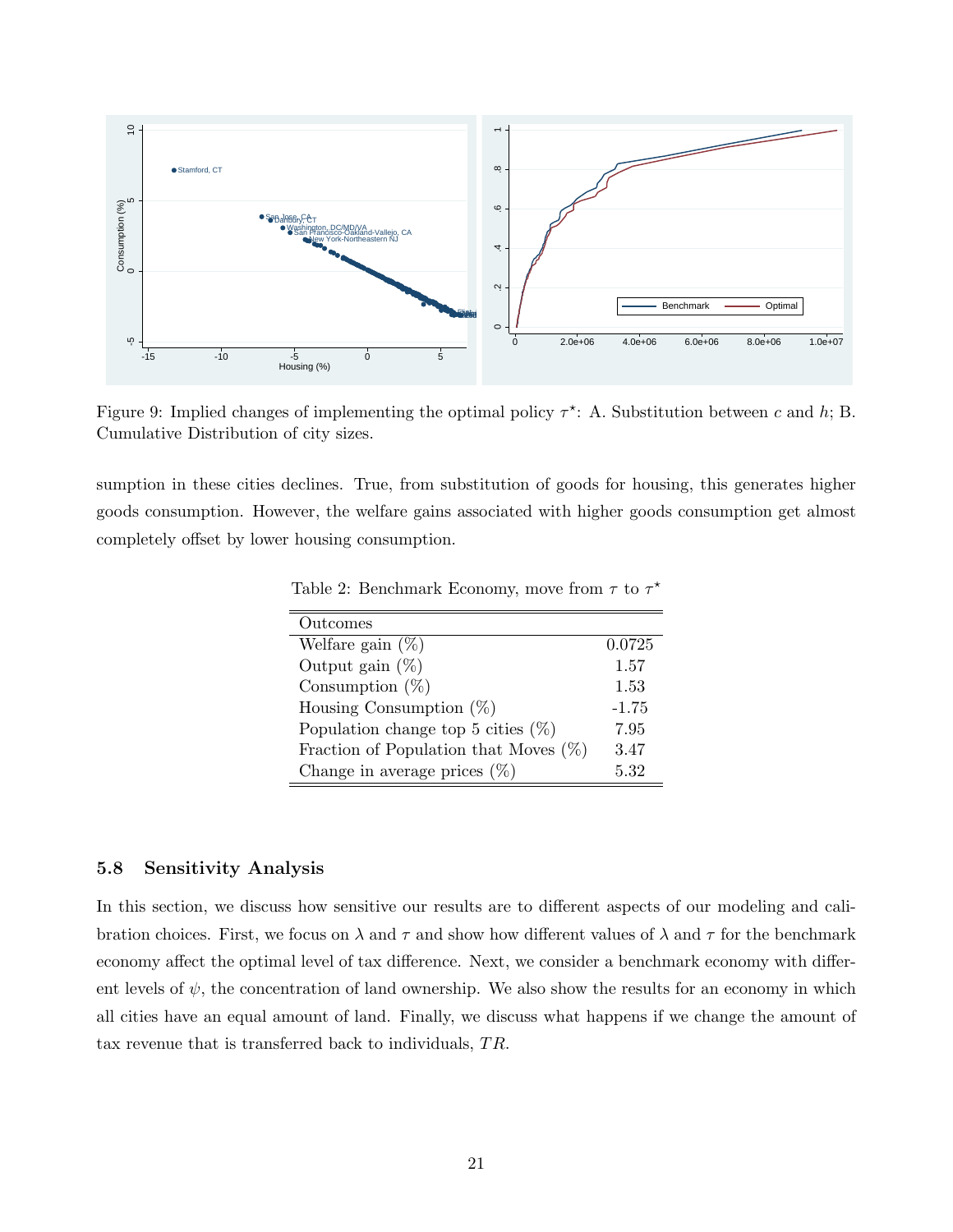#### 5.8.1 The Initial Level of Government Spending

Based on the evidence for the US economy, we have chosen parameter values for  $\lambda$  and  $\tau$  that are most plausible. The total tax revenue is given by  $1 - \lambda$ . Our value for the tax revenue of 15%  $(\lambda = 0.85)$  includes income tax as well as social security taxes. Instead, we could exclude social security contributions in which case tax revenues are around 10% ( $\lambda = 0.9$ ). Or we could instead allow for the whole tax revenue including corporate and other taxes not related to labor income, in which case tax revenue is 18.5%.<sup>18</sup>

Similarly, to calculate the progressivity, our preferred value of  $\tau = 0.12$  reflects taxes on labor income based on the OECD tax calculator. Instead, we could have focused on total household income from the IRS micro data that includes income on assets. Considering both taxes paid and Earned Income Tax Credits (EITC) refunds received by the households, Guner, Kaygusuz, and Ventura (2014) estimate a lower progressivity,  $\tau = 0.053$ , for all households. Their estimates for married households with children, who are much more likely to benefit EITC, imply a higher progressivity,  $\tau = 0.2$ .

For these nine parameter combinations, we repeat the same exercise, the results of which are reported in Table 3. For each of the nine combinations we report: the optimal progressively  $\tau^*$ , the change in welfare, the changes in output, consumption and housing consumption, the change in population of the top 5 cities, the fraction of movers in the entire economy, and the average housing price change.

|                            |         | $\lambda = 0.9$ |         |         | $\lambda = 0.85$ |         |           | $\lambda = 0.815$ |           |
|----------------------------|---------|-----------------|---------|---------|------------------|---------|-----------|-------------------|-----------|
| $\tau$                     | 0.053   | 0.12            | 0.2     | 0.053   | 0.12             | 0.2     | 0.053     | 0.12              | $0.2\,$   |
| Optimal $\tau^*$           | 0.0606  | 0.0646          | 0.0697  | 0.0095  | 0.0145           | 0.0189  | $-0.0212$ | $-0.0167$         | $-0.0116$ |
| Output gain $(\%)$         | $-0.13$ | 0.93            | 2.21    | 0.64    | 1.57             | 2.72    | 1.02      | 1.89              | 2.96      |
| Consumption $(\%)$         | $-0.12$ | 0.90            | 2.13    | 0.62    | 1.53             | 2.65    | 0.99      | 1.85              | 2.88      |
| Housing Consumption $(\%)$ | 0.14    | $-1.02$         | $-2.48$ | $-0.70$ | $-1.75$          | $-3.10$ | $-1.12$   | $-2.12$           | $-3.39$   |
| Pop top $5(\%)$            | $-0.64$ | 4.76            | 11.21   | 3.25    | 7.95             | 13.69   | 5.13      | 9.52              | 6.41      |
| Pop moves $(\%)$           | 0.28    | 2.08            | 4.88    | 1.42    | 3.47             | 5.95    | 2.24      | 4.14              | 10.48     |
| Avg. prices $(\%)$         | $-0.40$ | 3.07            | 7.58    | 2.10    | 5.32             | 9.56    | 3.38      | 6.49              | 10.48     |
| Welfare gain<br>$(\%)$     | 0.00005 | 0.0237          | 0.1315  | 0.0119  | 0.0725           | 0.2105  | 0.0319    | 0.1086            | 0.2585    |

Table 3: Robustness.

The most important thing to observe is that as government spending increases ( $\lambda$  decreases), then τ <sup>∗</sup> declines and taxes becomes relatively lower in bigger cities. This is consistent with the findings in the two city model above. Observe also the impact on output. If progressivity is low to start with, and government spending is low (the combination  $\tau = 0.053, \lambda = 0.9$ ), then optimality demands more progressivity and as a result, a decrease in output. But output changes are of course biggest when the actual progressivity is high ( $\tau = 0.2$ ). The optimal progressivity is much lower which leads to huge gains in output, up to 3% of GDP. And this goes together with enormous changes in population (up

<sup>18</sup>Source: National Income and Product Accounts (NIPA) Table 3.2. - Federal Government Current Receipts and Expenditures.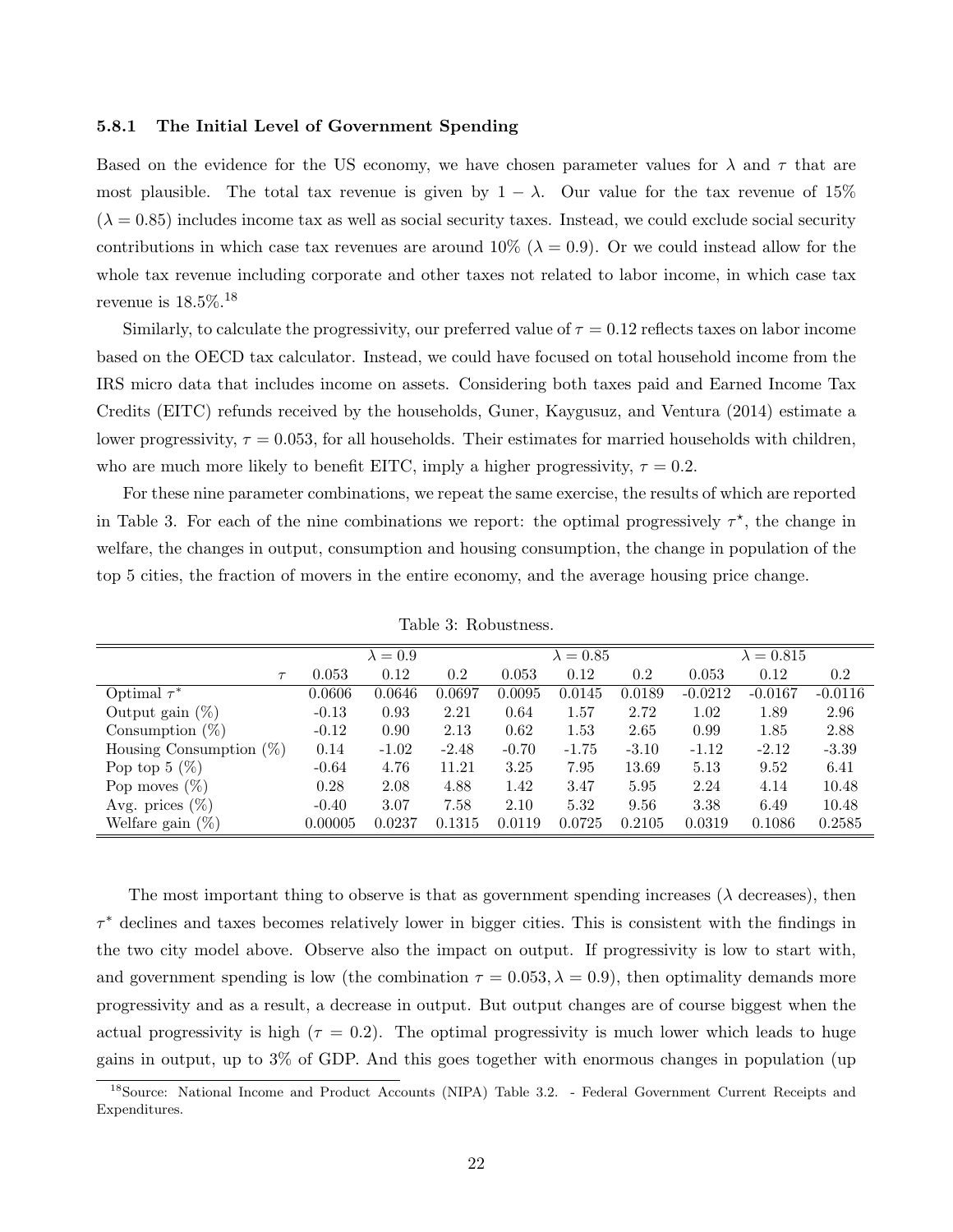to 14% increase in the top 5 cities) as well as big increases in average housing prices. Even in these extreme cases, the effect on welfare remains mild, precisely because the output gains go hand in hand with increases housing prices.

#### 5.8.2 The Concentration of Housing Ownership

In the benchmark economy, we have modeled ownership of housing as a mixture between a fraction of housing held by households in the form of a perfectly diversified bond and the remainder  $(\psi)$  held by a zero measure of landlords. The landlords are supposed to capture the degree of concentration of housing ownership. Those in small cities typically own less valuable housing, thus violating the notion that all households hold an equal (and diversified) portfolio of housing. Now suppose instead that this were nonetheless the case and there are no zero measure landlords ( $\psi = 0$ ). We know then that the outcome with zero government expenditure will generate no tax difference and with positive G taxes will be lower in big cities. This is indeed the case as can be seen in Table 4. The optimal tax has  $\tau = -0.1394$  which is more than 10 percentage points lower than the benchmark and 25 percentage points below the current US tax. Not surprisingly, the impact on housing, population and prices is larger: output goes up by nearly 3.7%, the population in the top 5 cities grows by 18% and average housing prices increase by 13%. While the welfare effects are substantially higher, they are still relative small.

| Outcomes                        | Benchmark     | All Bond   | All Landlords |
|---------------------------------|---------------|------------|---------------|
|                                 | $\psi = 0.35$ | $\psi = 0$ | $\psi = 1$    |
| Optimal $\tau$                  | 0.0145        | $-0.1394$  | 0.0783        |
| Output gain $(\%)$              | 1.57          | 3.60       | 0.65          |
| Consumption $(\%)$              | 1.53          | 3.69       | 0.61          |
| Housing Consumption $(\%)$      | $-1.75$       | $-4.04$    | $-0.71$       |
| Pop. change top 5 cities $(\%)$ | 7.95          | 18.24      | 3.31          |
| Frac. of Pop. that Moves $(\%)$ | 3.47          | 7.65       | 1.45          |
| Change in average prices $(\%)$ | 5.32          | 13.09      | 2.11          |
| Welfare gain $(\%)$             | $\,0.0725\,$  | 0.3445     | 0.0130        |

Table 4: Different Fractions of Zero Measure Landlords  $(\psi)$ .

Instead at the polar opposite, if housing is fully concentration in the hands of zero measure landlords  $(\psi = 1)$ , then taxes in big cities will be substantially higher. The concentrated ownership of housing does not affect labor productivity and raises no tax revenue. Now there is a tradeoff between attracting more workers to productive cities and loosing revenue due to the fact that housing in big cities is more expensive. The planner resolves this with a higher tax on big cities and as a result the optimal  $\tau$  is positive. For our economy, it is equal to  $\tau = 0.0783$ , which is still lower than than  $\tau^{US}$ . The effects on output and migration is now much more muted.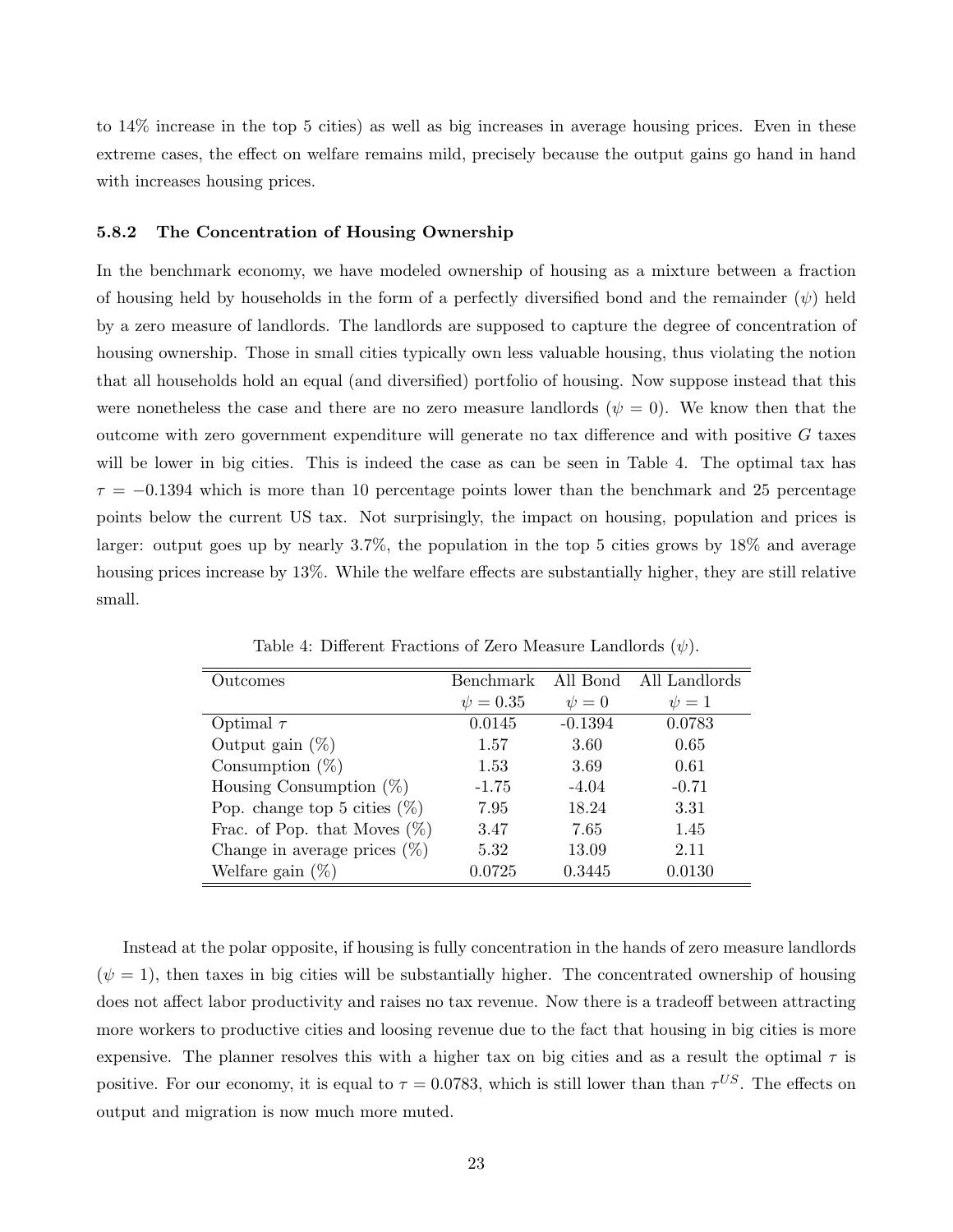#### 5.8.3 An Economy with Identical Land Areas

In the benchmark economy land areas across cities differ as they do in the data. Consider now an economy, in which each city has the average land area in the data, about 5000  $km^2$ . We first first recalibrate such an economy using exactly the same targets that we used above and then look for the level of  $\tau$  that maximize welfare.<sup>19</sup> The economy with identical land areas looks very similar to the benchmark economy with different land areas, with one important exception. When we force all cities to have the same land area, amenities play a more important role. Figure 10 shows a scatter plot of amenities in two economies. The range of values that amenities take are larger in an economy with equal land areas.

The optimal level of  $\tau$  is 0.0303 in for an economy with equal sized cities, while it was 0.0145 for the benchmark economy. Hence, the optimal level of tax in big cities is lower under the benchmark with the actual land sizes. This is not surprising. When the all cities have the same land area, it is more costly to move people to some of the productive cities that have indeed quite large land areas in the data, such as New York-Northeastern NJ MSA. Table 5 shows the aggregate outcomes for an economy with equal sized cities. Given the lower values for  $\tau^*$ , the changes are muted compared to the benchmark economy in which land areas differ across MSAs.

| Outcomes                              |         | Benchmark Fixed Land Area |
|---------------------------------------|---------|---------------------------|
| Optimal $\tau$                        | 0.0145  | 0.0303                    |
| Output gain $(\%)$                    | 1.57    | 1.30                      |
| Consumption $(\%)$                    | 1.53    | 1.25                      |
| Housing Consumption $(\%)$            | $-1.75$ | $-1.92$                   |
| Population change top 5 cities $(\%)$ | 7.95    | 6.00                      |
| Fraction Population that Moves $(\%)$ | 3.47    | 2.77                      |
| Change in average prices $(\%)$       | 5.32    | 5.34                      |
| Welfare gain $(\%)$                   | 0.0725  | 0.0485                    |

Table 5: Fixed Land Size at  $5000 \text{km}^2$ .

#### 5.8.4 Rebates and Transfers

In the benchmark economy, we assume that 82% of the tax revenue is rebated to households, in the form of transfers that are independent of city size. Table 6 shows the results when we do not redistribute any tax revenue back to households, i.e.  $TR = 0$ . Since the tax rebate is lump sum, it has exactly the same effect as an increase in government expenditure G. We know from the theory that an increase in G leads to lower taxes in large cities, and hence a lower  $\tau$ . This is confirmed here as we set the rebate to zero, though quantitatively the impact is small.

 $19$ Recalibrating an economy with identical-sized cities requires rather minor changes in the parameters. In particular, we only change two parameters:  $B = 0.033$  and  $\beta = 0.25$ .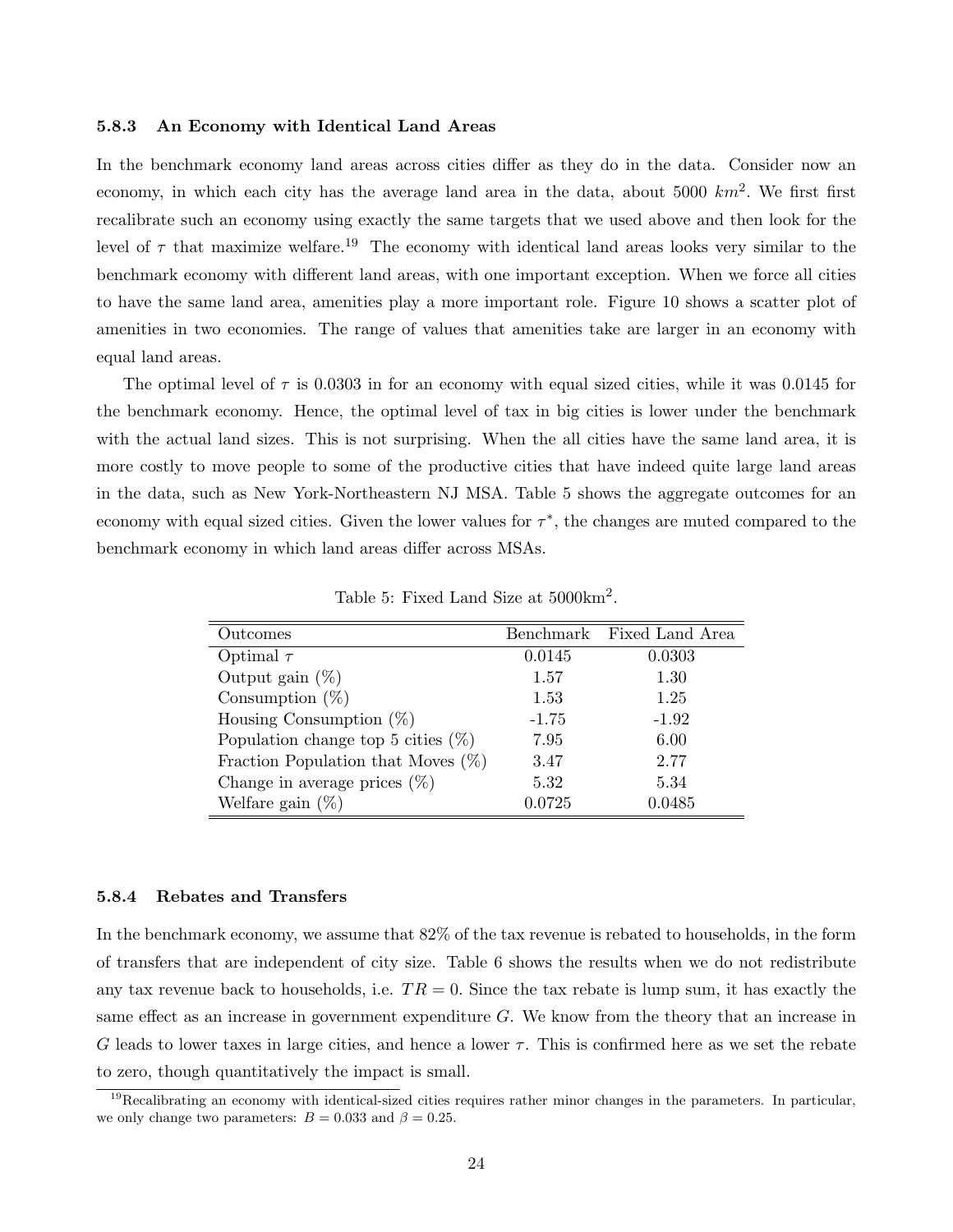

Figure 10: Estimated amenities with fixed land versus the benchmark (variable land).

| Outcomes                              |              | Benchmark No Tax Rebate |
|---------------------------------------|--------------|-------------------------|
| Optimal $\tau$                        | 0.0145       | 0.0073                  |
| Output gain $(\%)$                    | 1.57         | 1.95                    |
| Output gain $(\%)$                    | 1.53         | 2.16                    |
| Output gain $(\%)$                    | $-1.75$      | $-2.08$                 |
| Population change top 5 cities $(\%)$ | 7.95         | 9.83                    |
| Fraction population that moves $(\%)$ | 3.47         | 4.30                    |
| Change in average prices $(\%)$       | 5.32         | 6.69                    |
| Welfare gain $(\%)$                   | $\,0.0725\,$ | 0.109                   |

Table 6: No Rebate of Tax Revenue,  $\phi = 0$ 

## 6 Conclusions

We have studied the role of federal income taxation on the misallocation of labor across geographical areas. More productive cities pay higher wages, and with progressive taxes, those workers also pay higher average taxes. Given perfect mobility, the tax schedule affects the incentives of workers where to locate. Our objective has been to calculate the shape of the optimal tax schedule in general equilibrium. When taxes change, citizens respond by relocating, but that in turn affects equilibrium prices. Those equilibrium effects determine both the optimal spatial tax schedule as well as the quantitative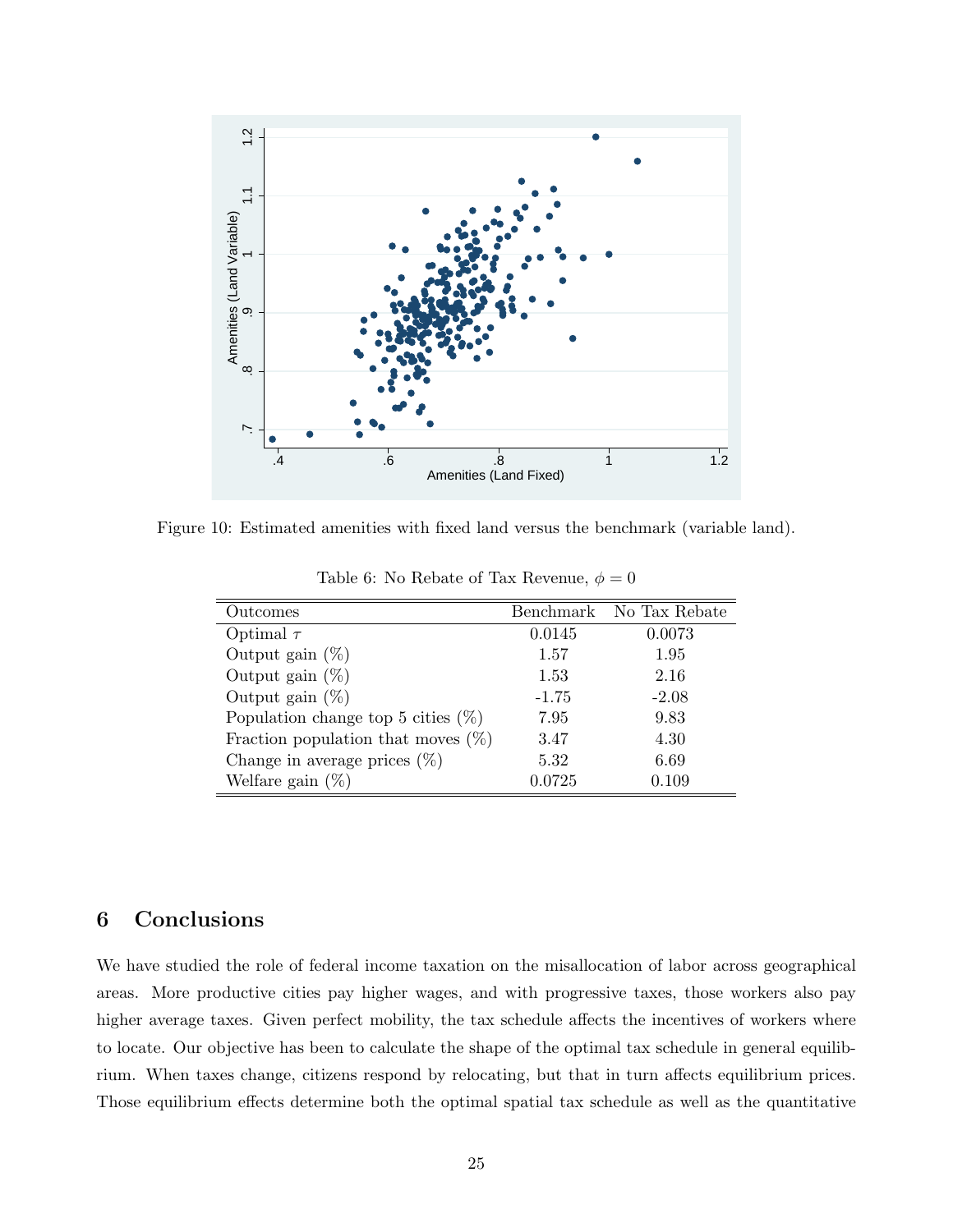implications. In contrast, the existing literature has partial equilibrium models and can not evaluate optimal tax policy.

Our findings are first, that the optimal spatial tax schedule is not flat and depends on the level of government spending and on the concentration of housing wealth. From a welfare viewpoint, what matters for the population allocation is not only the amount of government revenue and hence where it is best generated across differentially productive locations, but also the implied value of housing. While lower taxes in big cities can generate higher aggregate output and government revenue, they also make it more expensive to live.

Second, quantitatively, the optimal tax is less progressive than the current existing schedule. Implementing the optimal schedule therefore favors the more productive cities. In equilibrium this leads to output growth economy-wide and population growth in the largest cities. The output growth is 1.57%. At the same time, there is first order stochastic dominance in the city size distribution where the fraction of population in 5 largest cities grows around 8%. The welfare effects however are small, 0.07%. Welfare obviously goes up, but in small amounts. This is due to the fact that the cost of living in the productive cities has increased commensurately.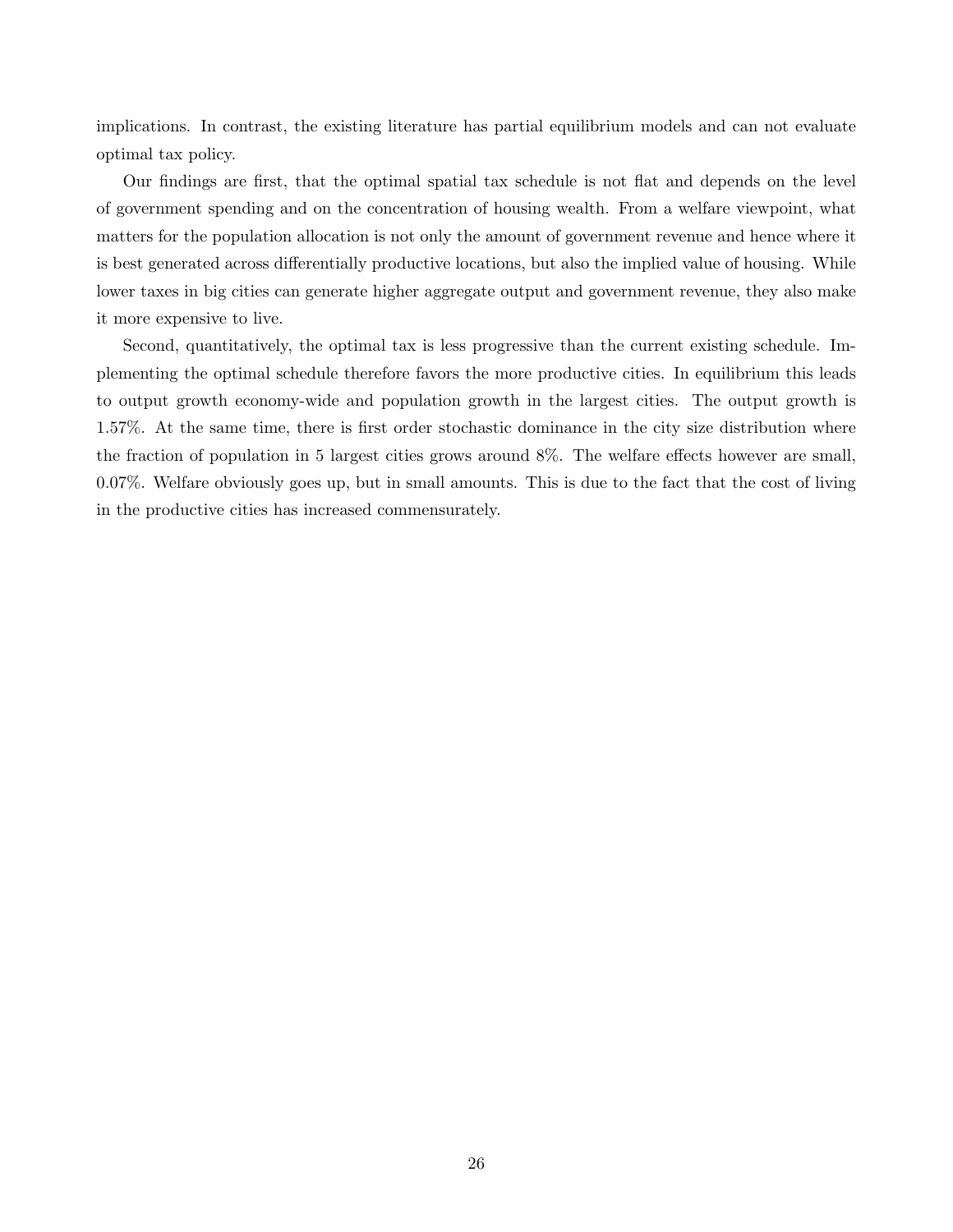## Appendix

#### Proof of Proposition 1

Proof. The First Order Conditions for the housing production are,

$$
p_j B \frac{1}{\rho} [(1-\beta)K_j^{\rho} + \beta T_j^{\rho}]^{\frac{1}{\rho}-1} (1-\beta) \rho K_j^{\rho-1} = 1,
$$

and,

$$
p_j B \frac{1}{\rho} [(1-\beta)K_j^{\rho} + \beta T_j^{\rho}]^{\frac{1}{\rho}-1} \beta \rho T_j^{\rho-1} = r_j,
$$

which implies

$$
K_j^* = \left(\frac{1-\beta}{\beta}r_j\right)^{\frac{1}{1-\rho}}T_j,
$$

and

$$
H_j = B \left[ (1 - \beta) \left( \frac{1 - \beta}{\beta} r_j \right)^{\frac{\rho}{1 - \rho}} + \beta \right]^{1/\rho} T_j. \tag{7}
$$

The zero profit condition implies (after factoring out  $T_j$  and  $r_j$ ):

$$
p_j = r_j \frac{\left(1 + \left(\frac{1-\beta}{\beta}\right)^{\frac{1}{1-\rho}} r_j^{\frac{\rho}{1-\rho}}\right)}{B\left[(1-\beta)\left(\frac{1-\beta}{\beta}r_j\right)^{\frac{\rho}{1-\rho}} + \beta\right]^{1/\rho}}
$$
\n(8)

From the household problem we know that  $p_j h_j = \alpha(\tilde{w}_j + R_j + TR)$ . Since market clearing in the housing market requires that  $h_j l_j = H_j$ , this implies  $\alpha(\tilde{w}_j + R_j + TR)l_j = p_jH_j$  which can be written as

$$
p_j B\left[ (1-\beta) \left( \frac{1-\beta}{\beta} r_j \right)^{\frac{\rho}{1-\rho}} + \beta \right]^{1/\rho} T_j = \alpha l_j (\widetilde{w}_j + R_j + TR),
$$

or, after substituting equation (8), rearranging and canceling terms:

$$
r_j \left( 1 + \left( \frac{1 - \beta}{\beta} \right)^{\frac{1}{1 - \rho}} r_j^{\frac{\rho}{1 - \rho}} \right) = \frac{\alpha l_j(\widetilde{w}_j + R_j + TR)}{T_j}.
$$
\n(9)

Observe that this expression consist of one equation in one unknown,  $r_j$ , though there is no explicit solution. Given the (numerical) solution for  $r_j$ , we can use equation (8) to find  $p_j$ .

In equilibrium each location has to give the same utility. Given equation (5), and normalizing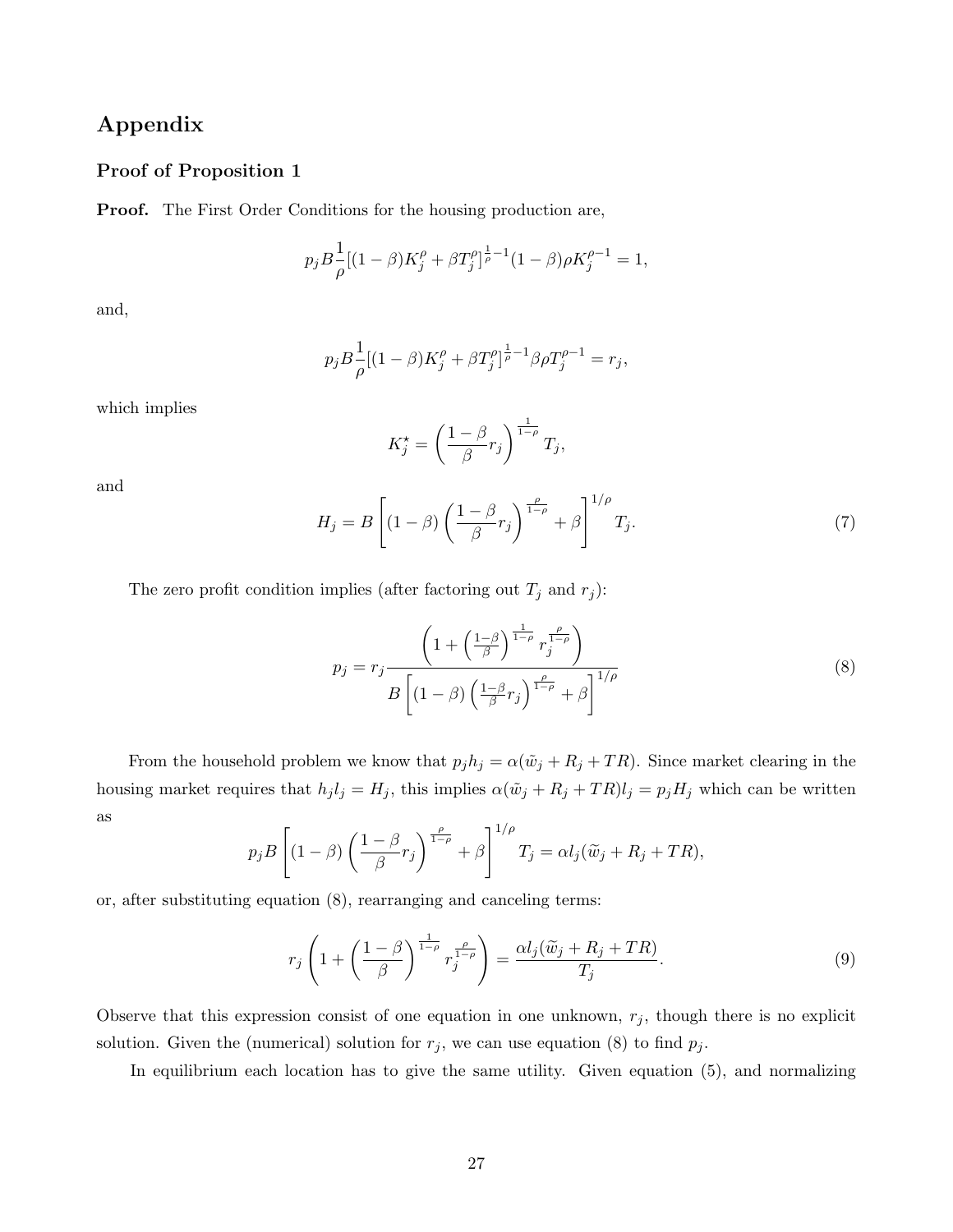$a_1 = 1$ , we have

$$
\frac{a_j}{a_1} = \frac{l_1^{\delta}(\tilde{w}_1 + T_1 + T^G) ((\tilde{w}_1 + R_1 + TR)l_{i1})^{-\alpha} H_1^{\alpha}}{l_j^{\delta}(\tilde{w}_j + T_j + T^G) ((\tilde{w}_j + R_j + TR)l_j)^{-\alpha} H_j^{\alpha}}.
$$

Using the expression for  $H_j$  in (7) we obtain:

$$
\frac{a_j}{a_1} = \frac{l_1^{\delta}(\tilde{w}_1 + R_1 + TR) ((\tilde{w}_1 + R_1 + TR)l_1)^{-\alpha} \left[ (1 - \beta) \left( \frac{1 - \beta}{\beta} r_1 \right)^{\frac{\rho}{1 - \rho}} + \beta \right]^{\alpha/\rho}}{l_j^{\delta}(\tilde{w}_j + R_j + TR) ((\tilde{w}_j + R_j + TR)l_j)^{-\alpha} \left[ (1 - \beta) \left( \frac{1 - \beta}{\beta} r_j \right)^{\frac{\rho}{1 - \rho}} + \beta \right]^{\alpha/\rho}}
$$

We can use the condition for optimal production  $w_j = A_j l_j$  and the fact that  $\tilde{w}_j = (1 - t_j) w_j$ . In equilibrium, individuals are assumed to own land in proportion to their consumption of housing. Therefore  $\mathcal{R}_j$  satisfies:

$$
R_j = (1 - \psi) \frac{\sum_j r_j T_j}{\sum_j l_j}.\tag{10}
$$

Finally, the population allocation must satisfy feasibility:  $\sum_j l_j = \mathcal{L}$ .

#### Proof of Proposition 2

**Proof. I. Decentralized Equilibrium**. Each consumer in city  $i \in \{1, 2\}$  optimizes his utility subject to a budget constraint:

$$
\begin{array}{ll}\n\max_{c_i, h_i} & c_i h_i \\
\text{s.t.} & c_i + p_i h_i = w_i + R,\n\end{array}
$$

where  $R = p_1 + p_2$ . The market clearing conditions are

$$
\frac{c_1}{x} = \frac{c_2}{1-x}
$$

$$
h_1 = \frac{1}{x}
$$

$$
h_2 = \frac{1}{1-x}
$$

$$
R = p_1 + p_2
$$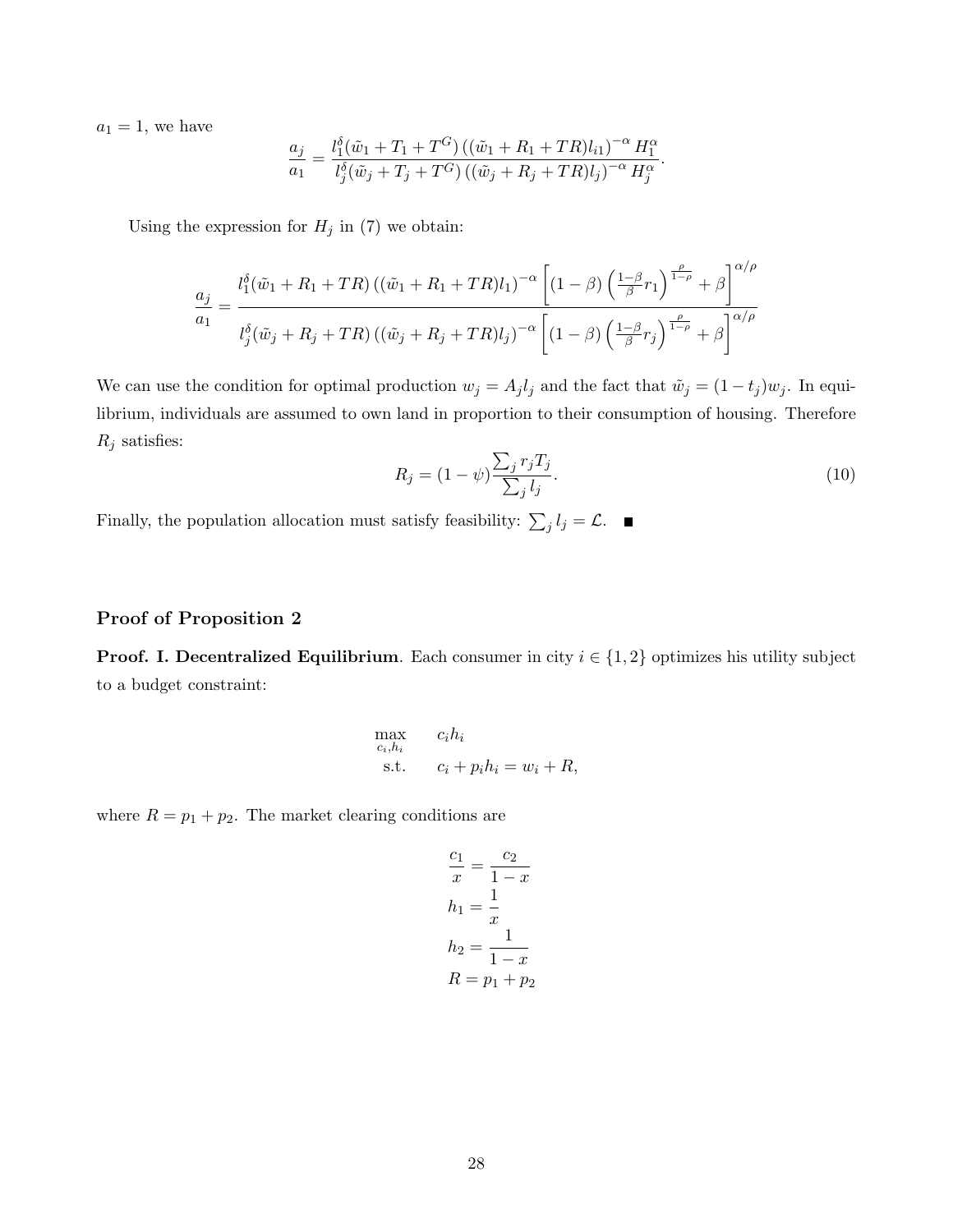The entire system then is

$$
\frac{c_1}{x} = \frac{c_2}{1-x}
$$
  
\n
$$
c_1 = \frac{w_1 + R}{2}
$$
  
\n
$$
c_2 = \frac{w_2 + R}{2}
$$
  
\n
$$
\frac{1}{x} = \frac{w_1 + R}{2p_1}
$$
  
\n
$$
\frac{1}{1-x} = \frac{w_2 + R}{2p_2}
$$
  
\n
$$
R = p_1 + p_2
$$

We can rewrite  $R = p_1 + p_2 = xw_1 + (1 - x)w_2$  so that

$$
\frac{w_1 + R}{x} = \frac{w_2 + R}{1 - x}
$$

$$
R = xw_1 + (1 - x)w_2
$$

or

$$
\frac{w_1 + xw_1 + (1-x)w_2}{x} = \frac{w_2 + xw_1 + (1-x)w_2}{1-x}
$$

or

$$
2(w_2 - w_1)x^2 - 4w_2x + (w_1 + w_2) = 0
$$

We have two explicit solutions for  $x$ :

$$
x^* = \frac{2w_2 + \sqrt{2(w_1^2 + w_1^2)}}{2(w_2 - w_1)}
$$

$$
x^* = \frac{2w_2 - \sqrt{2(w_1^2 + w_1^2)}}{2(w_2 - w_1)}
$$

**Ramsey Problem.** We solve the Ramsey problem where the planner chooses a taxes  $t_1$  and  $t_2$  such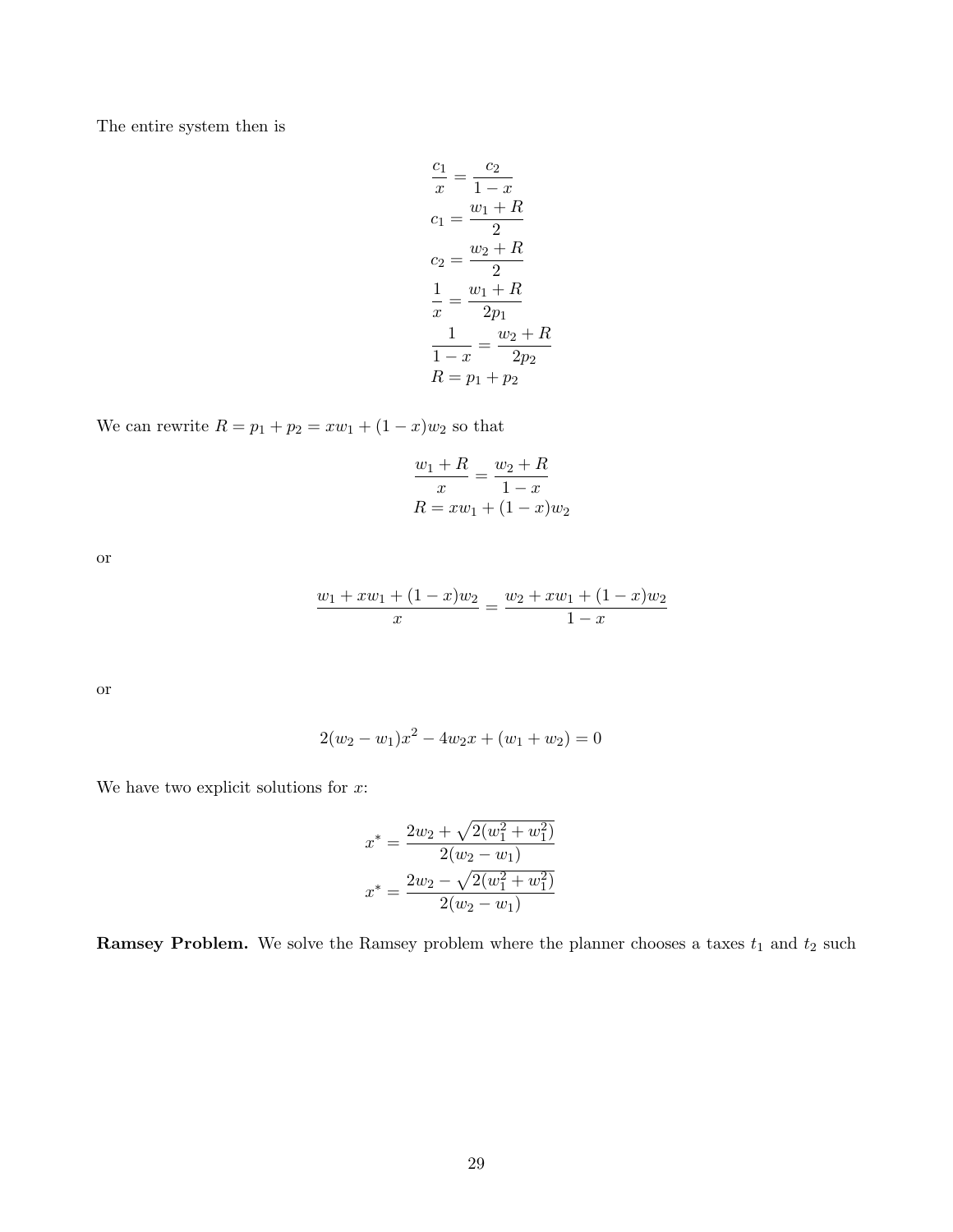that:

$$
\max_{t_1, t_2} \qquad c_1 x^{-1} x + c_2 (1 - x)^{-1} (1 - x)
$$
\n
$$
\text{s.t.} \qquad w_1 t_1 x + w_2 t_2 (1 - x) = 0
$$
\n
$$
\frac{c_1}{x} = \frac{c_2}{1 - x}
$$
\n
$$
c_1 = \frac{1}{2} ((1 - t_1) w_1 + R)
$$
\n
$$
c_2 = \frac{1}{2} ((1 - t_2) w_2 + R)
$$
\n
$$
h_1 = \frac{1}{x} = \frac{1}{2} \frac{(1 - t_1) w_1 + R}{p_1}
$$
\n
$$
h_2 = \frac{1}{1 - x} = \frac{1}{2} \frac{(1 - t_2) w_2 + R}{p_2}
$$
\n
$$
R = p_1 + p_2
$$

or

$$
\max_{t_1, t_2} \qquad c_1 + c_2 = \frac{1}{2} \left[ (1 - t_1) w_1 + (1 - t_2) w_2 \right] + R
$$
\n
$$
\text{s.t.} \qquad t_2 = \frac{-w_1 t_1 x}{w_2 (1 - x)}
$$
\n
$$
\frac{(1 - t_1) w_1 + R}{x} = \frac{(1 - t_2) w_2 + R}{1 - x}
$$
\n
$$
p_1 = x \frac{(1 - t_1) w_1 + R}{2}
$$
\n
$$
p_2 = (1 - x) \frac{(1 - t_2) w_2 + R}{2}
$$
\n
$$
R = p_1 + p_2
$$

where we rewrite  $R = (p_1 + p_2) = x(1 - t_1)w_1 + (1 - x)(1 - t_2)w_2$ 

$$
\max_{t_1, t_2} \frac{1}{2} [(1 - t_1)w_1 + (1 - t_2)w_2] + x(1 - t_1)w_1 + (1 - x)(1 - t_2)w_2
$$
\n
$$
\text{s.t.} \quad t_2 = \frac{-w_1 t_1 x}{w_2 (1 - x)}
$$
\n
$$
[(1 + x)(1 - t_1)w_1 + (1 - x)(1 - t_2)w_2] (1 - x) = [x(1 - t_2)w_1 + (2 - x)(1 - t_2)w_2] x
$$

or

$$
\max_{t_1, t_2} \qquad \left(\frac{1}{2} + x\right)(1 - t_1)w_1 + \left(\frac{3}{2} - x\right)(1 - t_2)w_2
$$
\n
$$
\text{s.t.} \qquad t_2 = \frac{-w_1 t_1 x}{w_2 (1 - x)}
$$
\n
$$
2\left[(1 - t_2)w_2 - (1 - t_1)w_1\right]x^2 - \left[4(1 - t_2)w_2\right]x + \left[(1 - t_1)w_1 + (1 - t_2)w_2\right] = 0
$$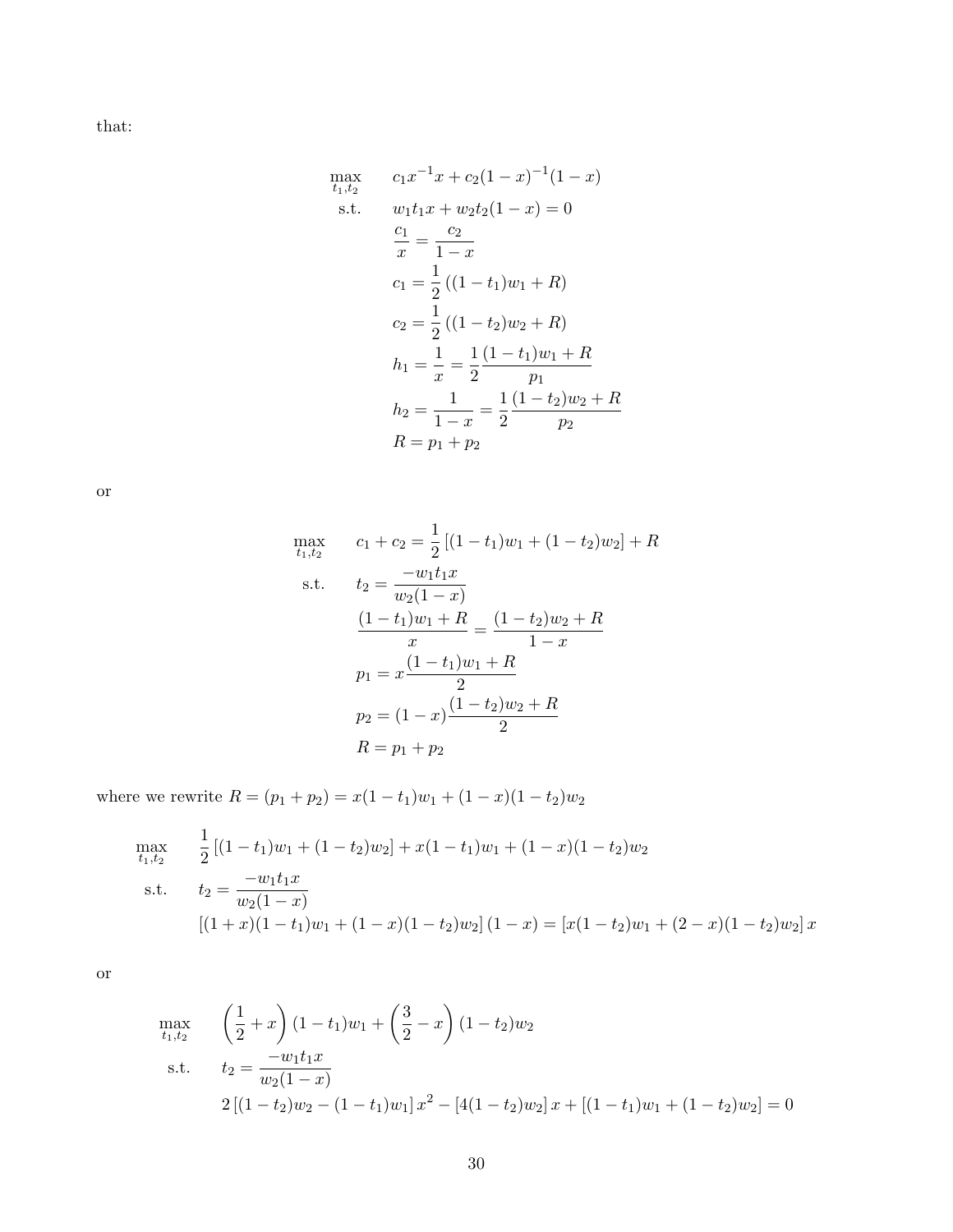Note that if  $t_1 = t_2 = 0$ , the x chosen is equal to the  $x^*$  in the competitive equilibrium.

$$
2(w_2 - w_1)x^2 - 4w_2x + (w_1 + w_2) = 0
$$

Constrained Planner Choosing Populations. Finally, we also show that the Ramsey planner's solution can be attained by a planner who chooses the population across cities and who takes the constraint that workers are mobile and equate utility as given. The planner maximizes weighted aggregate utility by choosing where the population lives:

$$
\max_{x} \quad c_1 h_1 x + c_2 h_2 (1 - x)
$$
\n
$$
\text{s.t.} \quad x c_1 + (1 - x) c_2 = x w_1 + (1 - x) w_2
$$
\n
$$
\frac{c_1}{x} = \frac{c_2}{1 - x}.
$$
\n
$$
h_1 = \frac{1}{x}
$$
\n
$$
h_2 = \frac{1}{1 - x}
$$

Which implies

$$
\max_{x} \quad c_1 \frac{1}{x}
$$
\n
$$
\text{s.t.} \quad x^2 c_1 + (1-x)^2 c_1 = x^2 w_1 + (1-x) x w_2,
$$

or

$$
\max_{x} \frac{xw_1 + (1-x)w_2}{x^2 + (1-x)^2}.
$$

The FOC is:

$$
\frac{(w_1 - w_2)(x^2 + (1 - x)^2) - (xw_1 + (1 - x)w_2)(2x - 2(1 - x))}{(x^2 + (1 - x)^2)^2} = 0
$$
  
\n
$$
(w_1 - w_2)(x^2 + (1 - x)^2) - 2(xw_1 + (1 - x)w_2)(2x - 1) = 0
$$
  
\n
$$
(w_1 - w_2)(2x^2 + 1 - 2x) + 2(xw_1 + (1 - x)w_2) - (4x^2w_1 + (4x - 4x^2)w_2) = 0
$$
  
\n
$$
2(w_2 - w_1)x^2 - 4w_2x + (w_1 + w_2) = 0
$$

We thus find the same outcome  $x^*$  as before.

#### The Unconstrained Optimal Allocation

The Ramsey planner chooses policies that are subject to market forces, equilibrium prices and mobility of workers. As a result, her program is a constrained optimization problem. Now we consider an unconstrained planner who chooses populations across cities and hence production, and also consumption.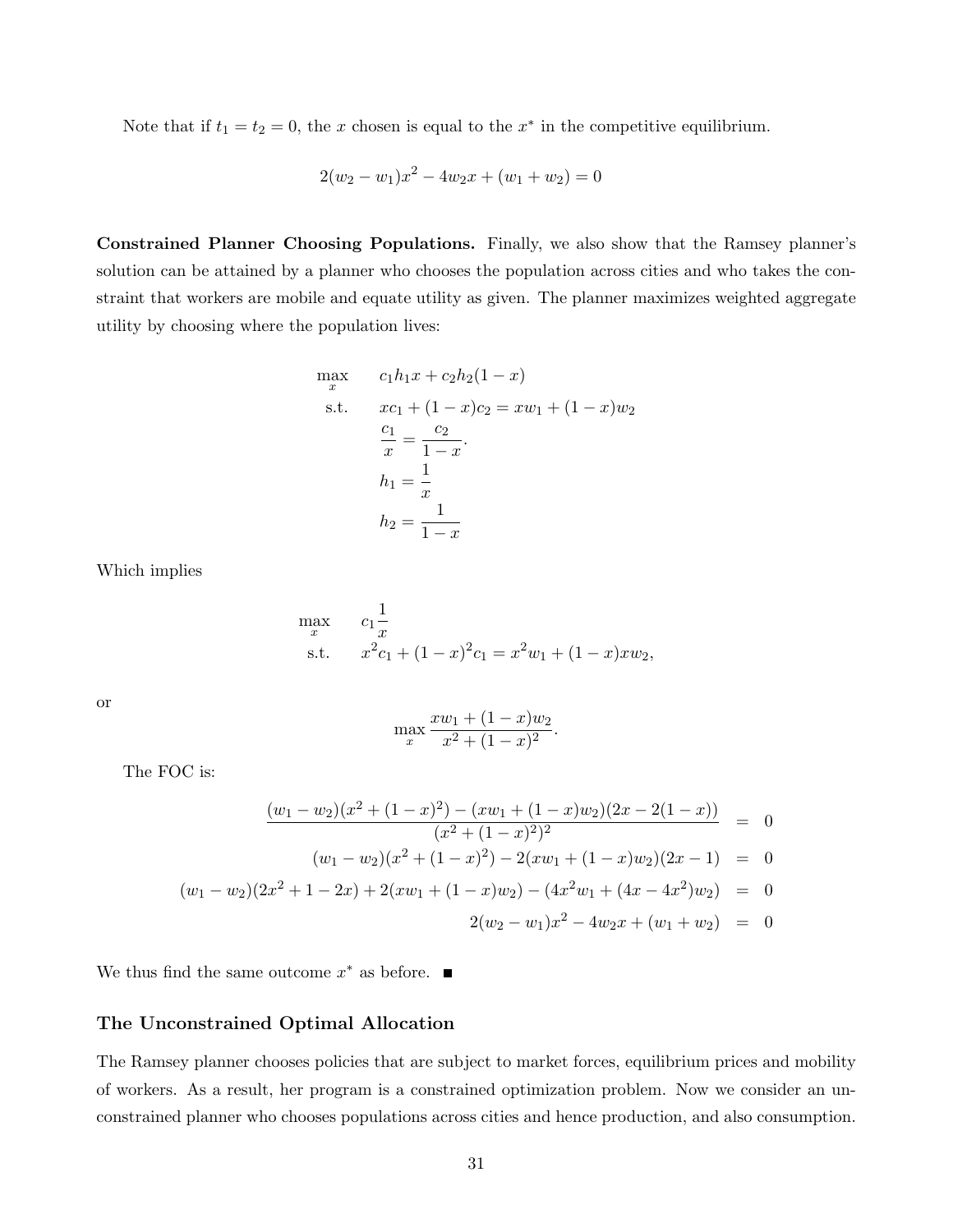She cannot of course unbundle housing consumption from production, but she can choose consumption independent of utility equalization.

Formally, the planner chooses the bundles  $l_j, c_j, h_j$  in all cities j as well as housing capital and land  $K_j, T_j$  to maximize Utilitarian welfare:

$$
\max_{l_j, c_j, h_j, K_j, T_j} \qquad \sum_{i,j} a_j l_j^{-\delta} c_j^{1-\alpha} h_j^{\alpha} l_j
$$
\n
$$
\text{s.t.} \qquad \sum_j c_j l_j + \sum_j K_j + (1 - \phi) G = \sum_j A_j l_j
$$
\n
$$
H_j = B \left[ (1 - \beta) K_j^{\rho} + \beta T_j^{\rho} \right]^{1/\rho}, \forall j
$$
\n
$$
\sum_i h_j l_j = H_j, \forall j
$$
\n
$$
T_j = T, \forall j
$$
\n
$$
\sum_j l_j = \mathcal{L}.
$$
\n(11)

This is a system of  $3 \times J + 2J + 2 + 3 \times J$  equations in the same number of variables. Again, there is no explicit solution, so we solve it numerically to get quantitatively relevant predictions.

**Proposition 3** Consider a simple representative agent economy with  $\beta = 1$ ,  $\delta = 0$ ,  $\phi = 0$ ,  $a_j = 1$ , and  $T_j = T$ . If  $A_1 < A_2$ , then the unconstrained optimal allocation satisfies  $l_1 < l_2, c_1 > c_2$ , and  $u_1 > u_2$ . There is no utility equalization in equilibrium.

**Proof.** See below. ■

The result for the unconstrained planner is illustrated in Figure 11. The planner chooses production optimality, and therefore equates marginal product across cities. This inevitably entails locating a lot of the workers in city 2, the high productivity city as illustrated in panel A. Doing that, the city size distribution is not affected by government spending G. Panel C plots output which is constant but of course, net of government spending it is decreasing in G. The consumption that the planner assigns to the citizens does vary differentially across cities as shown in panel B. The higher G, the faster the decline in consumption in city 1 relative to city 2. As less output is available with higher  $G$  and production efficiency is not affected, the consumption allocation is purely based on marginal utility. For lower disposable income levels, marginal consumption in the large city is relatively larger. This also helps explain why in the optimal Ramsey problem the tax difference between large and small cities decreases with higher G.

Further intuition behind this result can best be obtained by considering a limit case. When productivity is constant and independent of the city population, then from a production efficiency viewpoint, production in the high productivity city is always superior to production in the low productivity city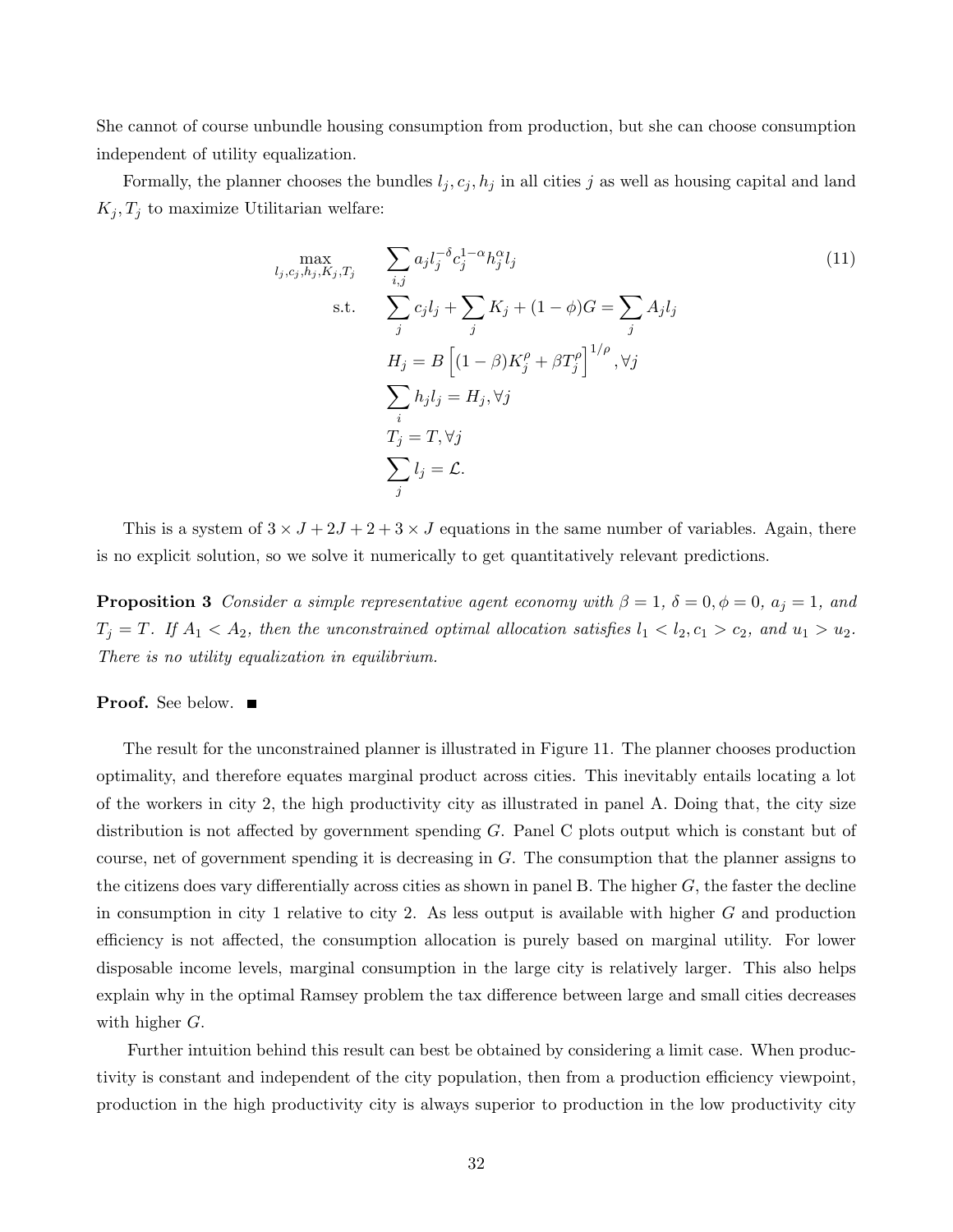

Figure 11: Optimal Taxes for the Unconstrained Planner given G in a two city example:  $A_1 = 1, A_2 =$  $2,\mathcal{L} = 100, \alpha = 0.31, \gamma = 0.5$ : A. Populations  $l_1, l_2$ ; B. consumption  $c_1, c_2$ ; C. Output Y and output net of government spending  $Y - G$ .

and marginal products are never equalized. The following corollary characterizes the planner's solution in that case.

**Corollary 1** Let  $A_1 < A_2$ . If  $\gamma$  converges to 1, then all production is concentrated in city 2 by nearly all the population, and a minimal fraction of workers gets to consume all the output in city 1.

The corollary illustrates that the equity implications of the planner's solution are extreme. A minority vanishing in size consumes very large per capita consumption in the unproductive city. The output is generated by the majority in the productive city. All output is generated in the productive city in line with the Diamond and Mirrlees (1971a) and Diamond and Mirrlees (1971b) results. It is optimal not to distort productive efficiency, and as a result, the marginal product of output across cities should be equated. Since the marginal product converges to a constant as  $\gamma$  converges to one, it is optimal to produce all output in the high TFP city. At the same time, those workers are given zero consumption because due to housing supply, their marginal utility of one unit of consumption is lower than that of the those living in small cities. As a result and because the utility is homogeneous of degree one, the planner optimally assigns all consumption and utility to the few in the unproductive city. Observe that when  $\gamma \neq 1$ , consumption is not independent of the production side, thus violating the premise of Diamond and Mirrlees (1971a). As a result, optimal taxation involves equating marginal productivity across cities.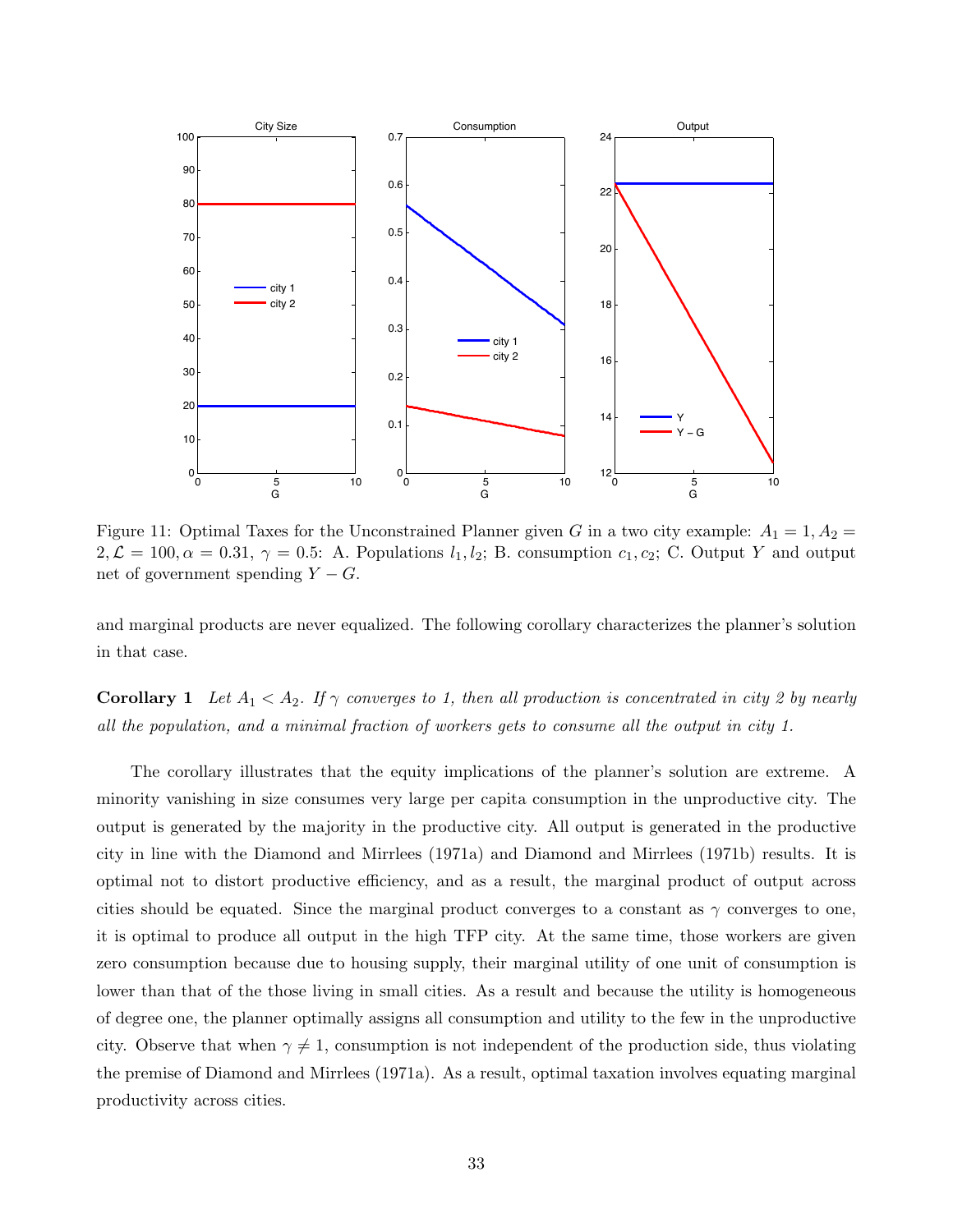## Proof of Proposition 3

Proof. The planner's problem is:

$$
\max_{c_j, h_j, l_j} \sum_j c_j^{1-\alpha} h_j^{\alpha} l_j
$$
\n
$$
\text{s.t.} \sum_j c_j l_j + G = \sum_j A_j l_j^{\alpha}
$$
\n
$$
h_j l_j = BL, \forall j
$$
\n
$$
\sum_j l_j = \mathcal{T}.
$$

For the two city case, the FOCs are (with Langrangian multipliers  $\phi$ ,  $\lambda_1$ ,  $\lambda_2$ ,  $\psi$ ):

$$
(1 - \alpha)c_1^{-\alpha}h_1^{\alpha}l_1 = \phi l_1
$$
  
\n
$$
(1 - \alpha)c_2^{-\alpha}h_2^{\alpha}l_2 = \phi l_2
$$
  
\n
$$
\alpha c_1^{1 - \alpha}h_1^{\alpha - 1}l_1 = \lambda_1l_1
$$
  
\n
$$
\alpha c_2^{1 - \alpha}h_2^{\alpha - 1}l_2 = \lambda_2l_2
$$
  
\n
$$
c_1^{1 - \alpha}h_1^{\alpha} = \phi(c_1 - A_1\gamma l_1^{\gamma - 1}) + \lambda_1h_1 + \psi
$$
  
\n
$$
c_2^{1 - \alpha}h_2^{\alpha} = \phi(c_2 - A_2\gamma l_2^{\gamma - 1}) + \lambda_2h_2 + \psi
$$

Or

$$
(1 - \alpha)c_1^{-\alpha}h_1^{\alpha} = \phi
$$
  
\n
$$
(1 - \alpha)c_2^{-\alpha}h_2^{\alpha} = \phi
$$
  
\n
$$
\alpha c_1^{1-\alpha}h_1^{\alpha-1} = \lambda_1
$$
  
\n
$$
\alpha c_2^{1-\alpha}h_2^{\alpha-1} = \lambda_2
$$
  
\n
$$
c_1^{1-\alpha}h_1^{\alpha} = \phi(c_1 - A_1\gamma l_1^{\gamma-1}) + \lambda_1h_1 + \psi
$$
  
\n
$$
c_2^{1-\alpha}h_2^{\alpha} = \phi(c_2 - A_2\gamma l_2^{\gamma-1}) + \lambda_2h_2 + \psi
$$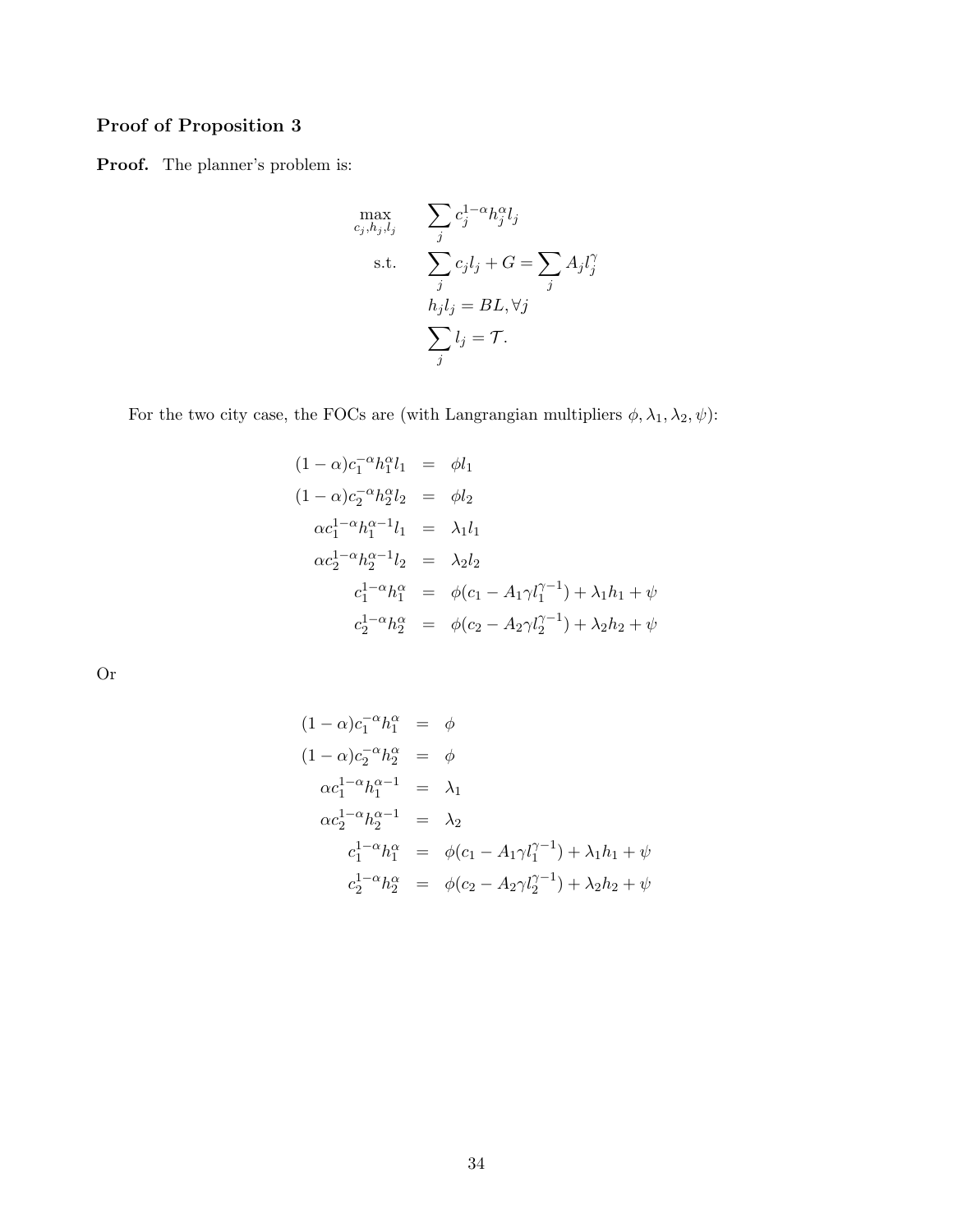$$
\frac{h_1}{c_1} = \left(\frac{\phi}{1-\alpha}\right)^{\frac{1}{\alpha}}
$$
\n
$$
\frac{h_2}{c_2} = \left(\frac{\phi}{1-\alpha}\right)^{\frac{1}{\alpha}}
$$
\n
$$
\frac{h_1}{c_1} = \left(\frac{\lambda_1}{\alpha}\right)^{\frac{1}{\alpha-1}}
$$
\n
$$
\frac{h_2}{c_2} = \left(\frac{\lambda_2}{\alpha}\right)^{\frac{1}{\alpha-1}}
$$
\n
$$
c_1 \frac{\phi}{1-\alpha} = \phi(c_1 - A_1 \gamma l_1^{\gamma-1}) + \lambda_1 h_1 + \psi
$$
\n
$$
c_2 \frac{\phi}{1-\alpha} = \phi(c_2 - A_2 \gamma l_2^{\gamma-1}) + \lambda_2 h_2 + \psi
$$

or

$$
\frac{h_1}{c_1} = \left(\frac{\phi}{1-\alpha}\right)^{\frac{1}{\alpha}}
$$
\n
$$
\frac{h_2}{c_2} = \left(\frac{\phi}{1-\alpha}\right)^{\frac{1}{\alpha}}
$$
\n
$$
\frac{h_1}{c_1} = \left(\frac{\lambda_1}{\alpha}\right)^{\frac{1}{\alpha-1}}
$$
\n
$$
\frac{h_2}{c_2} = \left(\frac{\lambda_2}{\alpha}\right)^{\frac{1}{\alpha-1}}
$$
\n
$$
\frac{\alpha}{1-\alpha}\phi c_1 = -\phi A_1 \gamma l_1^{\gamma-1} + \lambda_1 h_1 + \psi
$$
\n
$$
\frac{\alpha}{1-\alpha}\phi c_2 = -\phi A_2 \gamma l_2^{\gamma-1} + \lambda_2 h_2 + \psi
$$

From the first and second equations we obtain  $c_1h_2 = c_2h_1$ . From the first and third equations we obtain  $h_1 = \frac{\alpha}{1-\alpha} c_1 \frac{\phi}{\lambda_1}$  $\frac{\phi}{\lambda_1}$  and the second and the fourth,  $h_2 = \frac{\alpha}{1-\alpha}c_2\frac{\phi}{\lambda_2}$  $\frac{\phi}{\lambda_2}$  or  $\frac{\lambda_j}{\phi} = \frac{\alpha}{1-\alpha}$  $c_j$  $\frac{c_j}{h_j}$ . The last two equations can be written as:

$$
\frac{\alpha}{1-\alpha}c_1 + A_1\gamma l_1^{\gamma-1} - \frac{\alpha}{1-\alpha}c_1 - \frac{\psi}{\phi} = 0
$$
  

$$
\frac{\alpha}{1-\alpha}c_2 + A_2\gamma l_2^{\gamma-1} - \frac{\alpha}{1-\alpha}c_2 - \frac{\psi}{\phi} = 0
$$

or

$$
A_1 l_1^{\gamma - 1} = A_2 (\mathcal{T} - l_1)^{\gamma - 1}
$$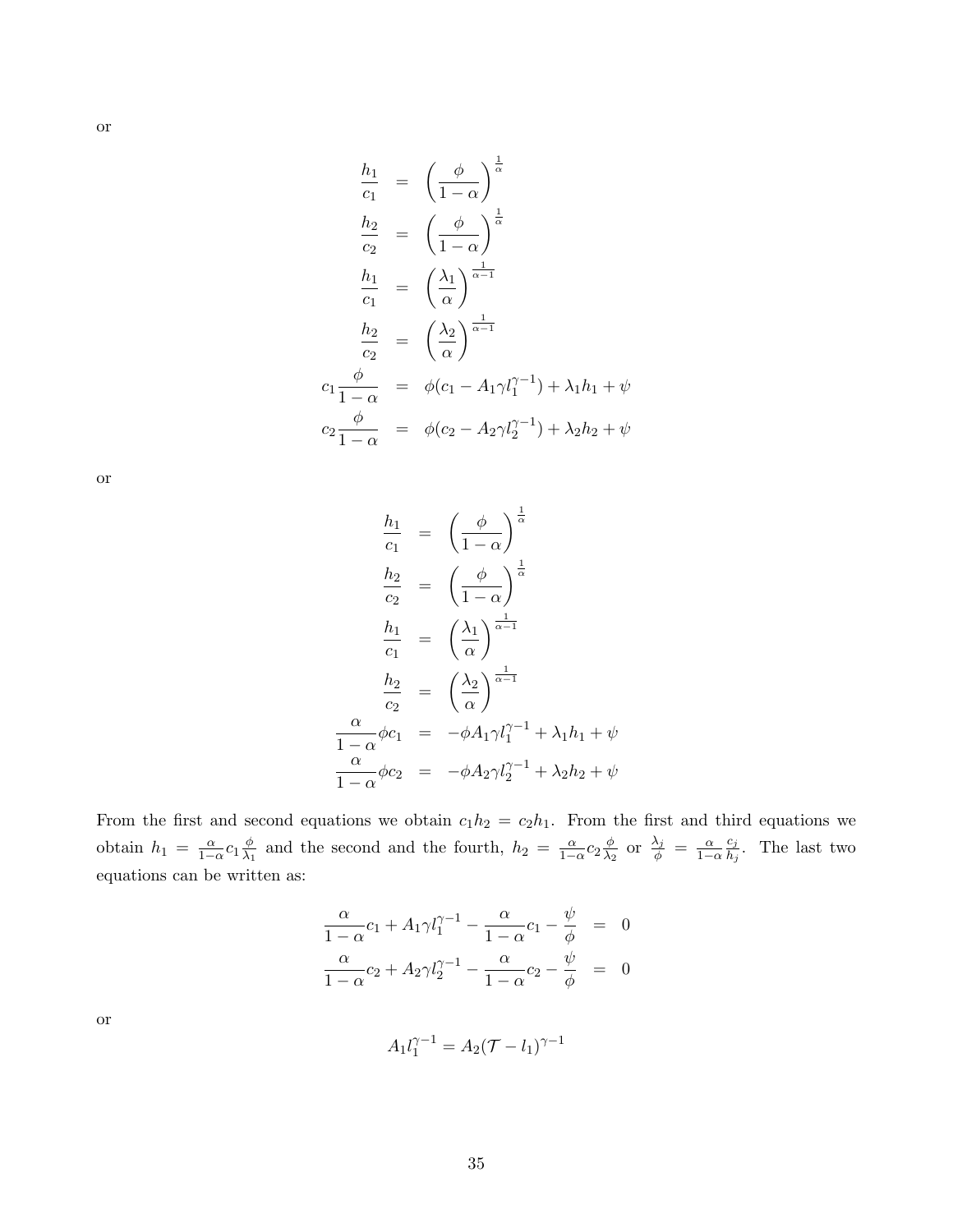or

$$
l_1 = \left(\frac{A_2}{A_1}\right)^{\frac{1}{\gamma - 1}} (\mathcal{T} - l_1)
$$

or

$$
l_1 = \left(\frac{A_1}{A_2}\right)^{\frac{1}{1-\gamma}} (\mathcal{T} - l_1)
$$

 $l_1 = \frac{A_1^{\frac{1}{1-\gamma}}}{1}$ 

or

Now we can finalize the whole equilibrium allocation. From feasibility in the housing market, we know that:

 $A_1^{\frac{1}{1-\gamma}}+A_2^{\frac{1}{1-\gamma}}$ 

 $\tau$ 

$$
h_1 = \frac{BL}{\mathcal{T}} \frac{A_1^{\frac{1}{1-\gamma}} + A_2^{\frac{1}{1-\gamma}}}{A_1^{\frac{1}{1-\gamma}}} \\
h_2 = \frac{BL}{\mathcal{T}} \frac{A_1^{\frac{1}{1-\gamma}} + A_2^{\frac{1}{1-\gamma}}}{A_2^{\frac{1}{1-\gamma}}}.
$$

From the fact that  $c_1h_2 = c_2h_1$ , we get

$$
c_2 = c_1 \left(\frac{A_1}{A_2}\right)^{\frac{1}{1-\gamma}},
$$

and using the aggregate budget constraint

$$
\begin{array}{lcl} c_1 &=& \displaystyle \frac{A_1 l_1^{\gamma} + A_2 l_2^{\gamma} - G }{l_1 + \left(\frac{A_1}{A_2}\right)^{\frac{1}{1-\gamma}} l_2} \\ &=& \displaystyle \frac{A_1^{\frac{1}{1-\gamma}} \left(\frac{\tau}{A_1^{\frac{1}{1-\gamma}} + A_2^{\frac{1}{1-\gamma}}}\right)^{\gamma} + A_2^{\frac{1}{1-\gamma}} \left(\frac{\tau}{A_1^{\frac{1}{1-\gamma}} + A_2^{\frac{1}{1-\gamma}}}\right)^{\gamma} - G \left(A_1^{\frac{1}{1-\gamma}} + A_2^{\frac{1}{1-\gamma}}\right)^{\gamma}}{A_1^{\frac{1}{1-\gamma}} \frac{\tau}{A_1^{\frac{1}{1-\gamma}} + A_2^{\frac{1}{1-\gamma}}}} + \left(\frac{A_1}{A_2}\right)^{\frac{1}{1-\gamma}} A_2^{\frac{1}{1-\gamma}} \frac{\tau}{A_1^{\frac{1}{1-\gamma}} + A_2^{\frac{1}{1-\gamma}}}} \\ &=& \displaystyle \frac{A_1^{\frac{1}{1-\gamma}} \left(\frac{\tau}{A_1^{\frac{1}{1-\gamma}} + A_2^{\frac{1}{1-\gamma}}}\right)^{\gamma} + A_2^{\frac{1}{1-\gamma}} \left(\frac{\tau}{A_1^{\frac{1}{1-\gamma}} + A_2^{\frac{1}{1-\gamma}}}\right)^{\gamma} - G }{A_1^{\frac{1}{1-\gamma}} + A_2^{\frac{1}{1-\gamma}}}, \\& & & \displaystyle \frac{A_1^{\frac{1}{1-\gamma}} \tau}{A_1^{\frac{1}{1-\gamma}} + A_2^{\frac{1}{1-\gamma}}}} \end{array}
$$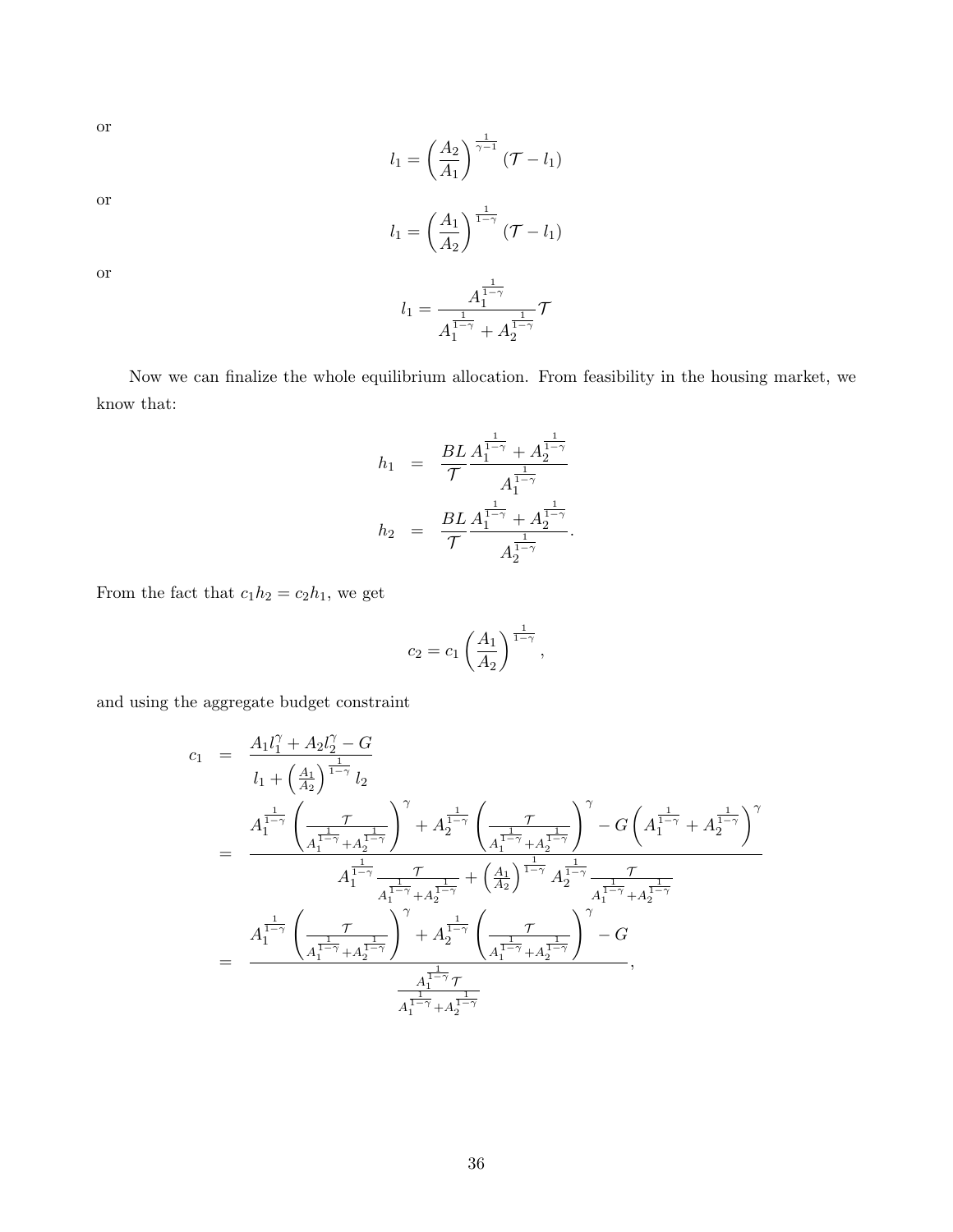and

$$
c_2=\frac{A_1^{\frac{1}{1-\gamma}}\left(\frac{\tau}{A_1^{\frac{1}{1-\gamma}}+A_2^{\frac{1}{1-\gamma}}}\right)^{\gamma}+A_2^{\frac{1}{1-\gamma}}\left(\frac{\tau}{A_1^{\frac{1}{1-\gamma}}+A_2^{\frac{1}{1-\gamma}}}\right)^{\gamma}-G}{A_1^{\frac{1}{1-\gamma}}+A_2^{\frac{1}{1-\gamma}}}. \label{c2}
$$

The equilibrium utility levels satisfy:

$$
u_1 = \left(A_1^{\frac{1}{1-\gamma}} \left(\frac{\mathcal{T}}{A_1^{\frac{1}{1-\gamma}} + A_2^{\frac{1}{1-\gamma}}}\right)^\gamma + A_2^{\frac{1}{1-\gamma}} \left(\frac{\mathcal{T}}{A_1^{\frac{1}{1-\gamma}} + A_2^{\frac{1}{1-\gamma}}}\right)^\gamma - G\right)^{1-\alpha} \left(\frac{BL}{\mathcal{T}}\right)^\alpha \left(A_1^{\frac{1}{1-\gamma}} + A_2^{\frac{1}{1-\gamma}}\right) \frac{1}{A_1^{\frac{1}{1-\gamma}}}
$$
  
\n
$$
u_2 = \left(A_1^{\frac{1}{1-\gamma}} \left(\frac{\mathcal{T}}{A_1^{\frac{1}{1-\gamma}} + A_2^{\frac{1}{1-\gamma}}}\right)^\gamma + A_2^{\frac{1}{1-\gamma}} \left(\frac{\mathcal{T}}{A_1^{\frac{1}{1-\gamma}} + A_2^{\frac{1}{1-\gamma}}}\right)^\gamma - G\right)^{1-\alpha} \left(\frac{BL}{\mathcal{T}}\right)^\alpha \left(A_1^{\frac{1}{1-\gamma}} + A_2^{\frac{1}{1-\gamma}}\right) \frac{1}{A_2^{\frac{1}{1-\gamma}}}
$$

.

Clearly, given  $A_1 \neq A_2$ , this implies that  $u_1 \neq u_2$ . If  $A_1 < A_2$  then  $l_1 < l_2, c_1 > c_2, u_1 > u_2$ . Moreover, the more productive city is larger under the unconstrained planner's problem than under the Optimal Ramsey Taxation problem. п

#### Estimating the Tax Functions

The OECD tax-benefit calculator provides the gross and net (after taxes and benefits) labor income at every percentage of average labor income on a range between 50% and 200% of average labor income, by year and family type. We simulate values for after and before taxes for increments of 25% of average labor income. As the OECD tax-benefit calculator only allows us to calculate wages up to 200% of average labor income, we use the procedure proposed by Guvenen, Burhan, and Ozkan (2013). In particular, let w denote average wage income before taxes as a multiple of mean wage income before taxes, and  $t(w)$  and  $\bar{t}(w)$  the marginal and average tax rates on wage income w. Also let  $t_{top}$  and  $w_{top}$ be the top marginal tax rate and top marginal income tax bracket.<sup>20</sup> Suppose  $w > 2$  and  $w_{top} < 2$ , i.e. top income bracket is less than 2. Then,

$$
t(w) = \frac{(\overline{t}(2) \times 2 + t_{top} \times (w - 2))}{w}.
$$

If  $w_{top} > 2$  (which is the case for the US), we do not know the marginal tax rate between  $w = 2$  and  $w_{top}$ . First set

$$
t(2) = \frac{(\bar{t}(2) \times 2 - \bar{t}(1.75) \times 1.75)}{0.25}
$$

<sup>&</sup>lt;sup>20</sup> Top marginal tax rate is taken from http://www.oecd.org/tax/tax-policy/oecdtaxdatabase.htm, Table I.7.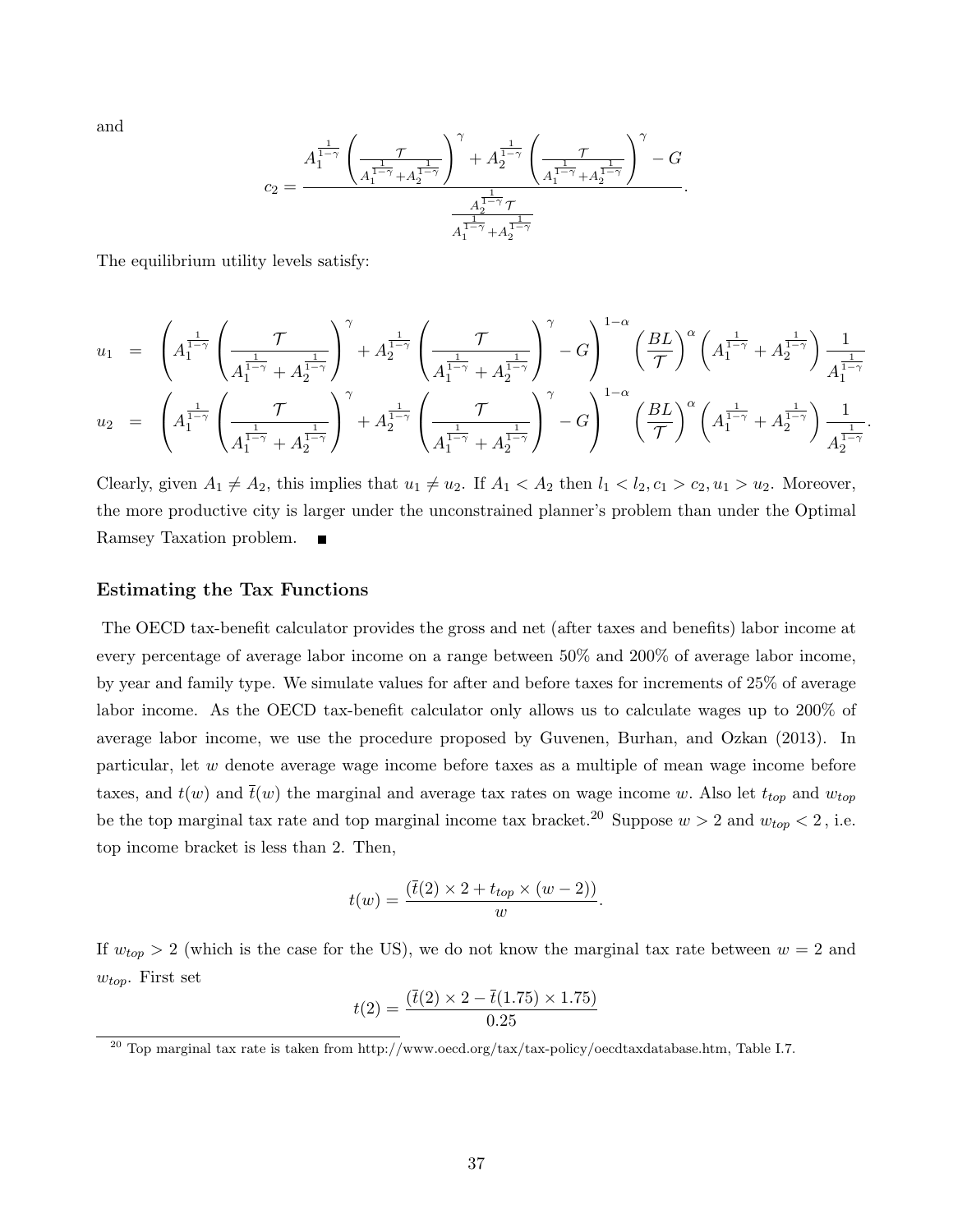and use linear interpolation between  $t(2)$  and  $t_{top}$ 

$$
t(w) = \begin{cases} (t(2) + \frac{t_{top} - t(2)}{w_{top} - 2}(w - 2) & \text{if } 2 < w < w_{top} \\ t_{top} & \text{if } w > w_{top} \end{cases}
$$

Then average tax rate function for  $w > 2$  is

$$
\bar{t}(w) = \begin{cases}\n(\bar{t}(2) \times 2 + t(w) \times (w - 2))/w & \text{if } 2 < w < w_{top} \\
(\bar{t}(2) \times 2 + \frac{t_{top} + t(2)}{2}(w_{top} - 2) + t_{top} \times (w - w_{top}))/w & \text{if } w > w_{top}\n\end{cases}
$$

### Land Distribution across MSA

The following figure shows the distribution of land across MSA.



Figure 12: Land Distribution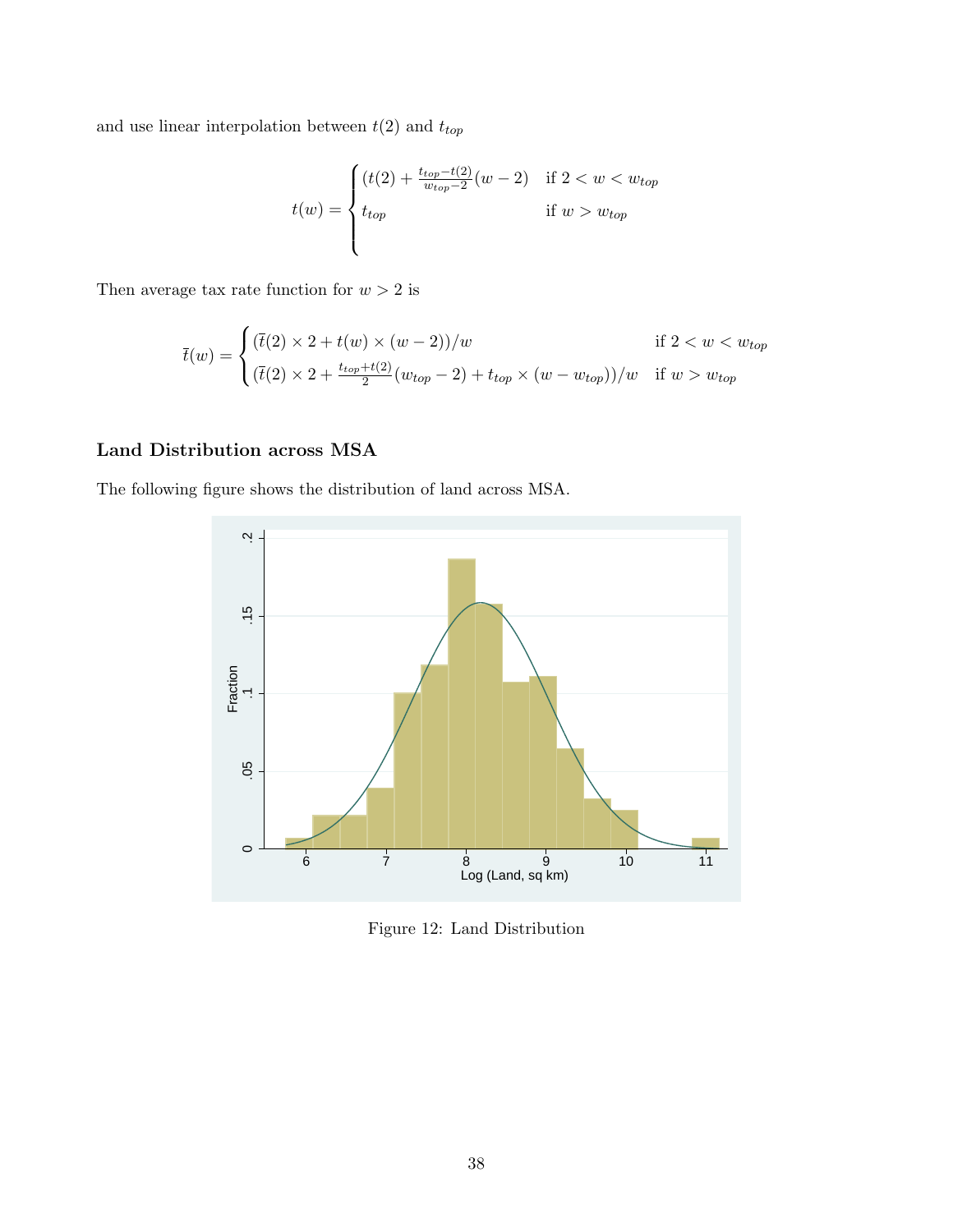#### References

- Albouy, D. (2008): "Are Big Cities Bad Places to Live? Estimating Quality of Life across Metropolitan Areas," NBER Working Papers 14472, National Bureau of Economic Research, Inc.
- (2009): "The Unequal Geographic Burden of Federal Taxation," Journal of Political Economy, 117(4), 635–667.
- Albouy, D., and G. Ehrlich (2012): "Metropolitan Land Values and Housing Productivity," NBER Working Paper No. 18110.
- Albouy, D., and N. Seegert (2010): "The Optimal Population Distribution Across Cities and the Private-Social Wedge," mimeo.
- BÉNABOU, R. (2002): "Tax and Education Policy in a Heterogeneous-Agent Economy: What Levels of Redistribution Maximize Growth and Efficiency?," Econometrica, 70(2), 481–517.
- COMBES, P.-P., G. DURANTON, AND L. GOBILLON (2013): "The Costs of Agglomeration: Land Prices in French Cities," PSE Working Papers halshs-00849078, HAL.
- DAVIS, M., AND J. HEATHCOTE (2007): "The Price and Quantity of Residential Land in the United States," Journal of Monetary Economics, 54(8), 2595–2620.
- DAVIS, M., AND M. G. PALUMBO (2008): "The Price of Residential Land in Large U.S. Cities," Journal of Urban Economics, 63(1), 352–384.
- DAVIS, M. A., AND F. ORTALO-MAGNÉ (2011): "Household Expenditures, Wages, Rents," Review of Economic Dynamics, 14(2), 248–261.
- DESMET, K., AND E. ROSSI-HANSBERG (2013): "Urban Accounting and Welfare," American Eco, 103(6), 2296–2327.
- DIAMOND, P. A., AND J. A. MIRRLEES (1971a): "Optimal Taxation and Public Production: I– Production Efficiency," American Economic Review, 61(1), 8–27.
- (1971b): "Optimal Taxation and Public Production II: Tax Rules," American Economic Review, 61(3), 261–78.
- DURANTON, G., AND D. PUGA (2004): "Micro-foundations of urban agglomeration economies," Handbook of regional and urban economics, 4, 2063–2117.
- EECKHOUT, J. (2004): "Gibrat's Law for (All) Cities," American Economic Review, 5(94), 1429–1451.
- EECKHOUT, J., R. PINHEIRO, AND K. SCHMIDHEINY (2014): "Spatial Sorting," *Journal of Political* Economy, forthcoming.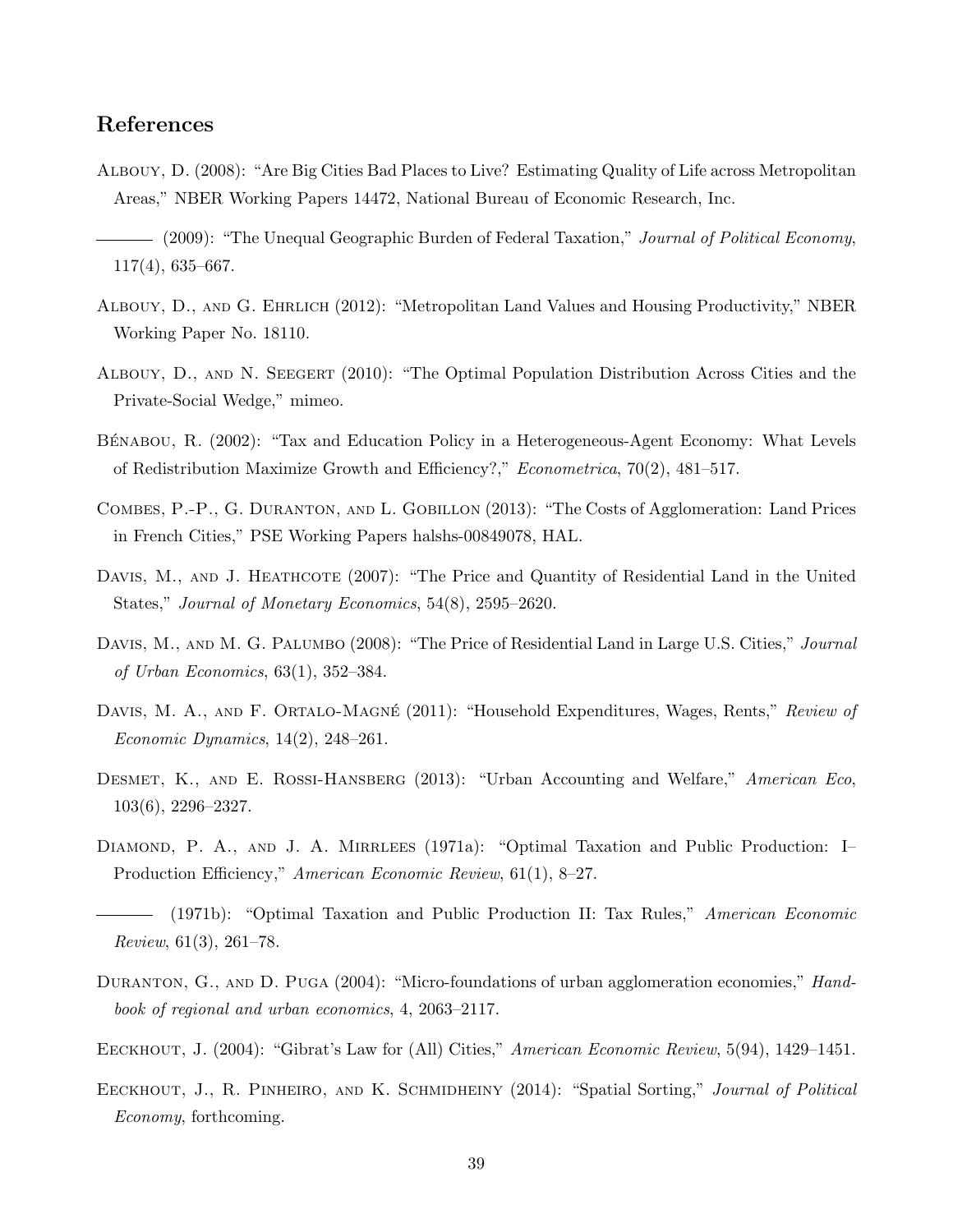- GLAESER, E. L. (1998): "Should transfer payments be indexed to local price levels?," Regional Science and Urban Economics, 28(1), 1–20.
- GUNER, N., R. KAYGUSUZ, AND G. VENTURA (2014): "Income Taxation of U.S. Households: Facts and Parametric Estimates," Review of Economic Dynamics, 17(4), 559–581.
- Guner, N., G. Ventura, and X. Yi (2008): "Macroeconomic Implications of Size-Dependent Policies," Review of Economic Dynamics, 11(4), 721–744.
- Guvenen, F., K. Burhan, and S. Ozkan (2013): "Taxation of Human Capital and Wage Inequality: A Cross-Country Analysis," Review of Economic Studies, forthcoming.
- HEATHCOTE, J., K. STORESLETTEN, AND G. VIOLANTE (2013): "Consumption and Labor Supply with Partial Insurance: An Analytical Framework," NYU mimeo.
- Helpman, E., and D. Pines (1980): "Optimal Public Investment and Dispersion Policy in a System of Open Cities," The American Economic Review, 70(3), 507–514.
- HSIEH, C.-T., AND P. J. KLENOW (2009): "Misallocation and Manufacturing TFP in China and India," The Quarterly Journal of Economics, 124(4), 1403–1448.
- KAPLOW, L. (1995): "Regional Cost-of-Living Adjustments in Tax/Transfer Schemes," Tax Law Review, 51, 175–198.
- KENNAN, J. (2013): "Open Borders," Review of Economic Dynamics, 16(2), L1–L13.
- KLEIN, P., AND G. VENTURA (2009): "Productivity Differences and The Dynamic Effects of Labor Movements," Journal of Monetary Economics, 56(8), 1059–1073.
- KNOLL, M. S., AND T. D. GRIFFITH (2003): "Taxing Sunny Days: Adjusting Taxes for Regional Living Costs and Amenities," Harvard Law Review, 116, 987–1023.
- LIPMAN, B. J., ET AL. (2006): "A heavy load: The combined housing and transportation burdens of working families," John D. and Catherine T. MacArthur Foundation.
- McKenzie, B., and M. Rapino (2011): "Commuting in the United States: 2009," American Community Survey Reports, ACS-15. U.S. Census Bureau.
- MISHEL, L., J. BIVENS, E. GOULD, AND H. SHIERHOLZ (2012): The state of working America. Cornell University Press.
- Restuccia, D., and R. Rogerson (2008): "Policy Distortions and Aggregate Productivity with Heterogeneous Plants," Review of Economic Dynamics, 11(4), 707–720.